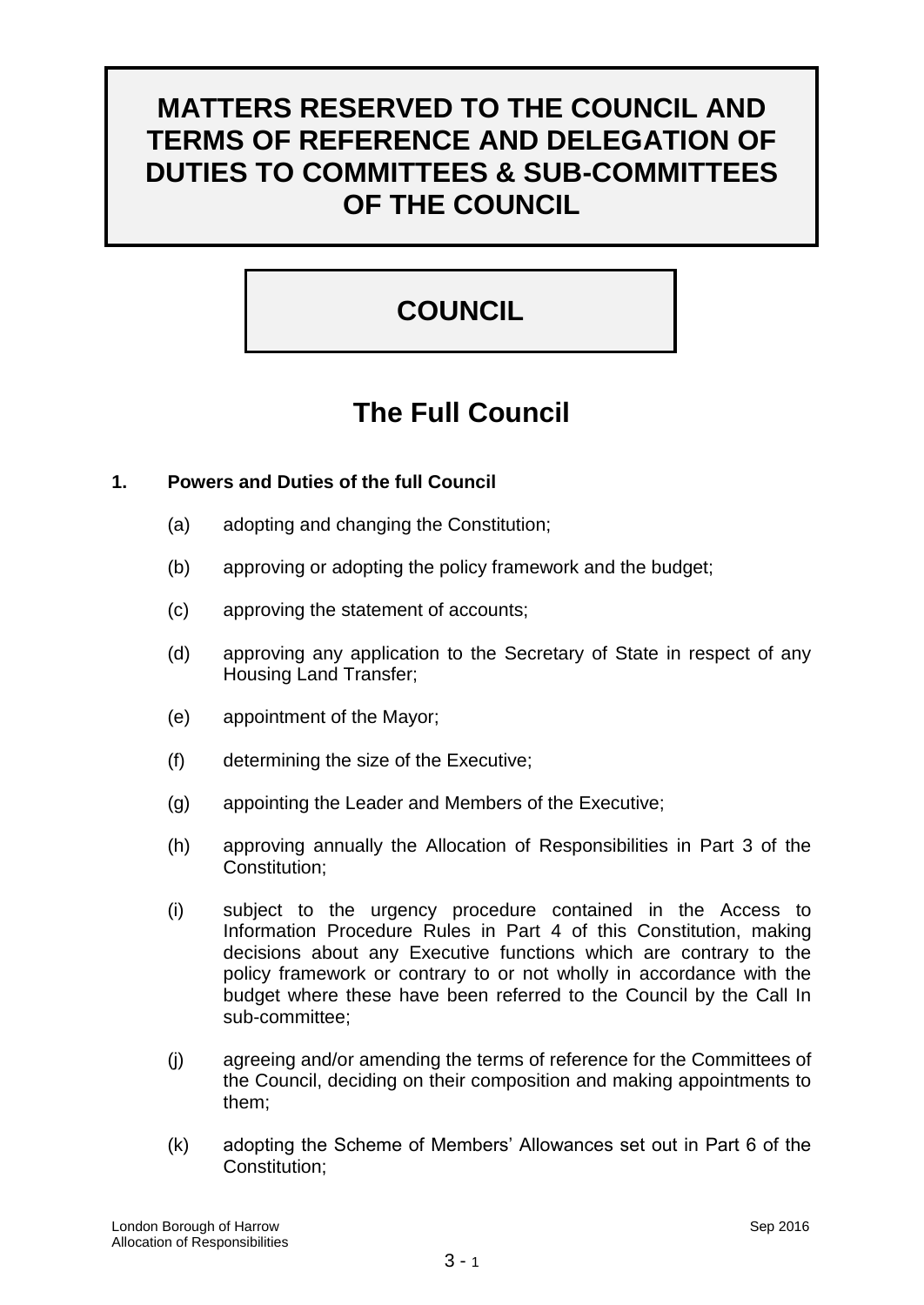- (l) appointing the independent members of the Standards Committee;
- (m) changing the name of the area, conferring the title of honorary alderman or freedom of the borough;
- (n) confirming the appointment of the Head of Paid Service or the dismissal of the Head of Paid Service, Chief Finance Officer or Monitoring Officer;
- (o) deciding whether to reject or uphold an appeal against a disciplinary sanction (including dismissal) imposed on an officer by the Chief Officers" Employment Panel;
- (p) making, amending, revoking, re-enacting or adopting by-laws and promoting or opposing the making of local legislation or personal bills;
- (q) to determine the meaning of "significant" in relation to "key" decisions (Article 13 refers);
- (r) deciding whether to make a delegation of a non-Executive function or accept a delegation of a non-Executive function from another Authority;
- (s) to receive reports and consider recommendations from the Executive, Scrutiny, Standards and other Committees as appropriate; and
- (t) making appointments of Members to outside bodies; and
- (u) all other matters which by law must be reserved to Council.
- Note: The items listed in Schedule 3A -1 in this part of the Constitution may not be the responsibility of the Executive and will be discharged by the Council, one of its Committees or an officer.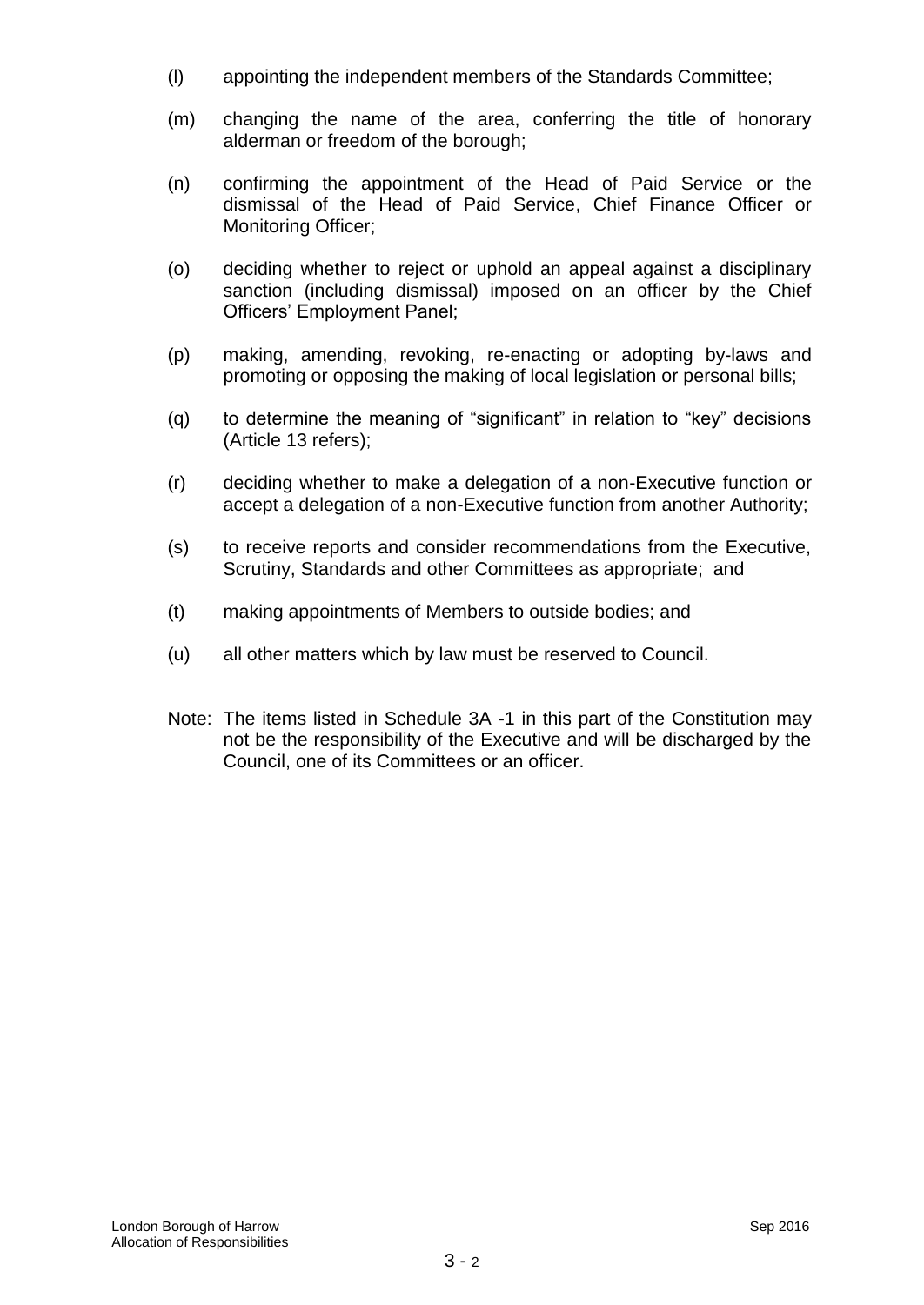# **COMMITTEES/SUB-COMMITTEES OF THE COUNCIL**

**Governance, Audit, Risk Management and Standards Committee**

**Health and Wellbeing Board**

## **Licensing and General Purposes Committee**

**Chief Officers" Employment Panel**

**Licensing Panel**

**Personnel Appeals Panel**

**Social Services Appeals Panel**

## **Overview and Scrutiny Committee**

**Call-In Sub-Committee**

**Call-in Sub-Committee (Education)**

**Health and Social Care Scrutiny Sub-Committee**

**Performance & Finance Sub-Committee**

**Pension Board**

**Pension Fund Committee**

**Planning Committee**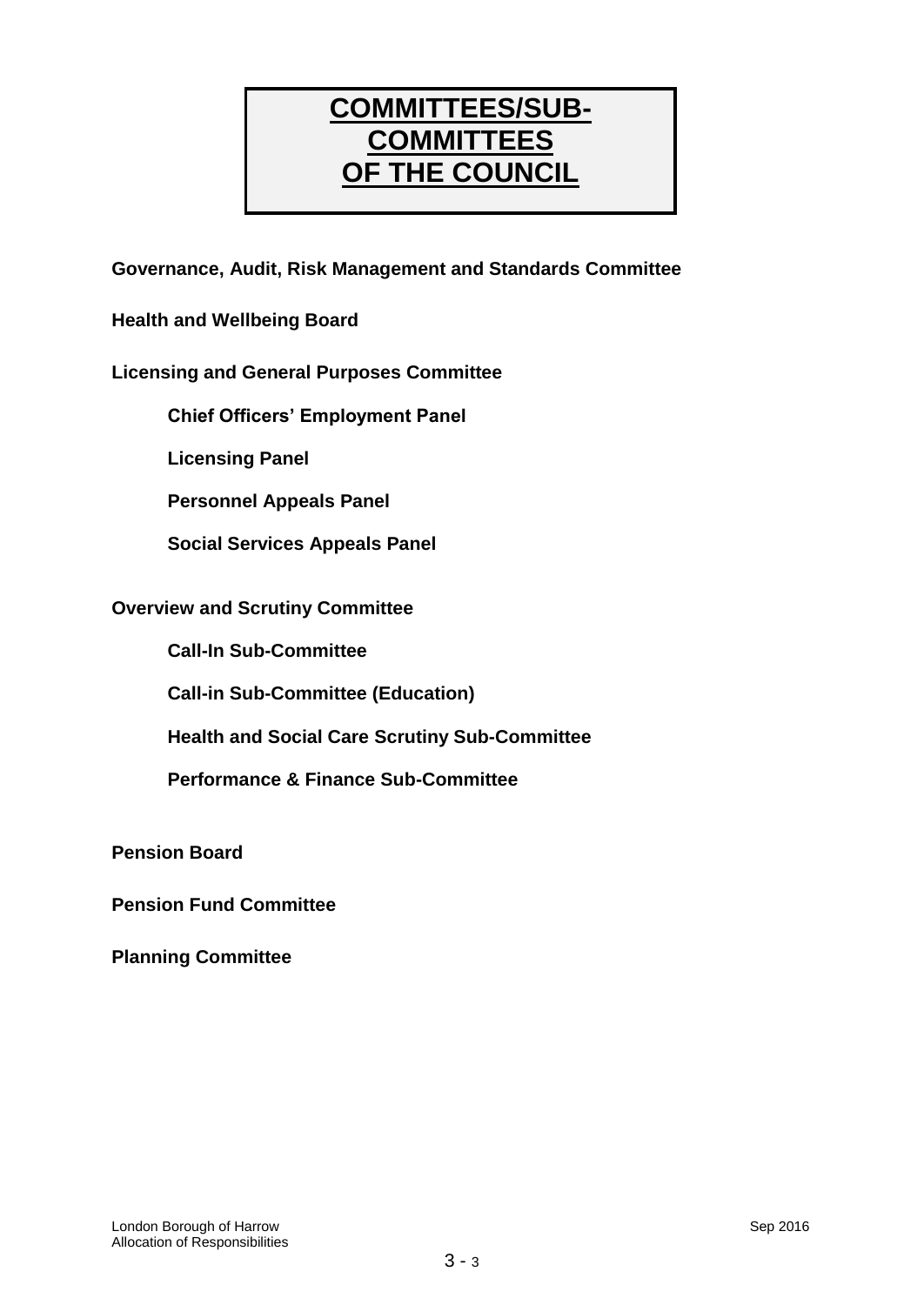## **GOVERNANCE, AUDIT, RISK MANAGEMENT AND STANDARDS COMMITTEE**

The Governance, Audit, Risk Management and Standards Committee has the following powers and duties:

- i) To ensure that the Council"s governance framework is in line with current guidance and best practice
- ii) To review the Council"s governance framework and annual improvement plan and monitor progress
- iii) To review the Council's risk management strategy and monitor progress on risk management
- iv) To monitor the Council"s insurance arrangements
- v) To review the Council"s emergency planning and business continuity arrangements and monitor progress on emergency planning and business continuity
- vi) To review the Council"s Health and Safety arrangements and monitor progress on Health and Safety
- vii) To approve the financial statements of the authority, in particular:
	- The outcome of reviews of the effectiveness of the internal control arrangements including internal audit
	- Changes in and compliance with accounting policies and practices
	- Unadjusted mis-statements in the financial statements
	- Major judgemental areas
	- Significant adjustments resulting from the audit
	- Any relevant issues raised in the external auditor's report to those charged with governance
	- the Annual Governance Statement prior to sign-off
- viii) To review the Treasury Management strategy and monitor progress on treasury management in accordance with CIPFA codes of practice
- ix) To monitor compliance with internal controls
- x) To consider matters arising from External Audit work which are required to be communicated to those charged with governance under the Statement of Auditing Standards (**ISA260**)
- xi) To receive and consider the Annual Audit and Inspection Letter (or equivalent) and make recommendations as appropriate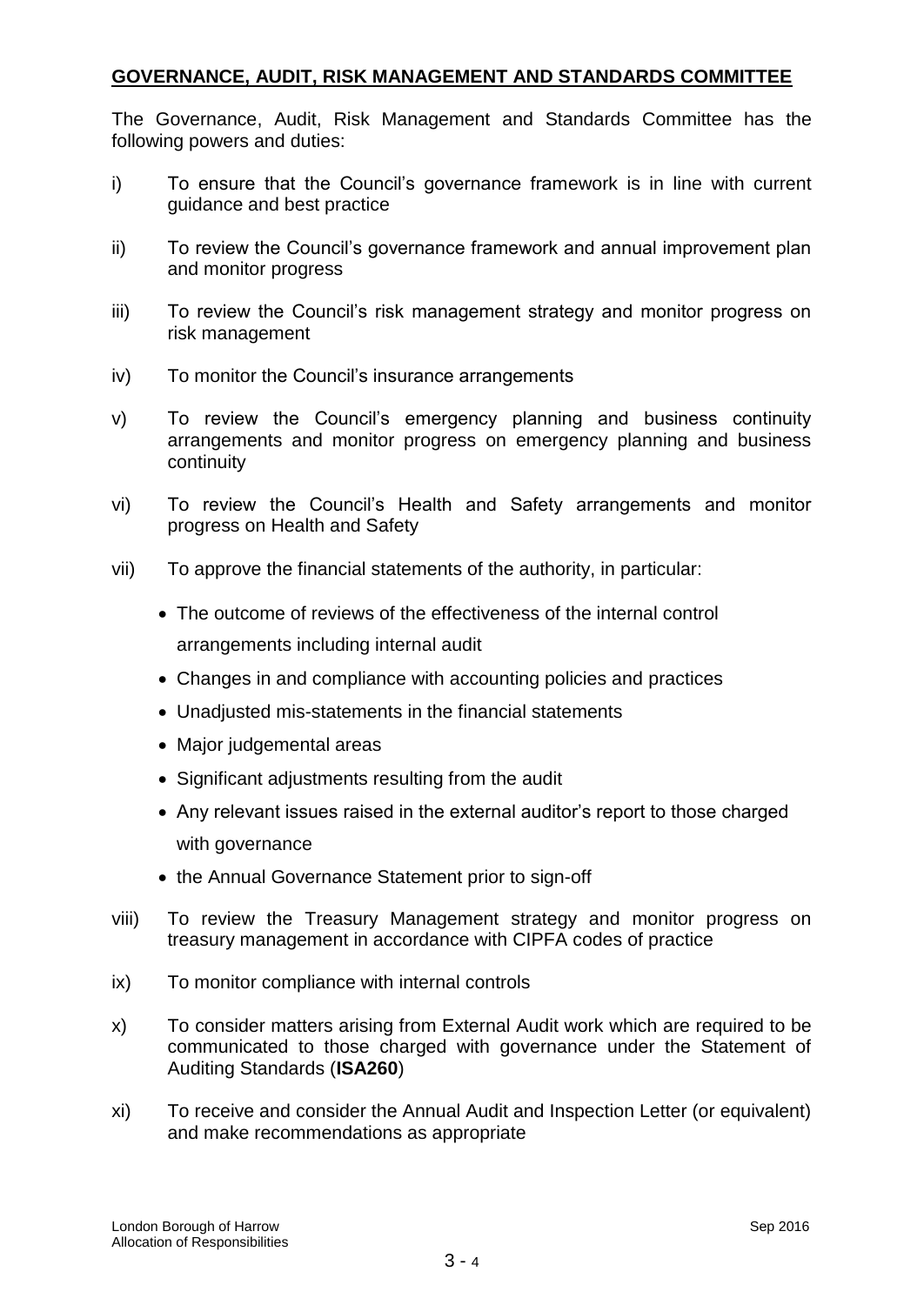- xii) To scrutinise/comment on the Internal Audit three year strategic plan and annual plan
- xiii) To monitor progress against the Internal Audit plan and receive summaries of audit work completed and key recommendations
- xiv) To consider all individual Internal Audit reports on a regular basis
- xv) To scrutinise/comment on the External Audit plan and fees
- xvi) To monitor progress against the External Audit plan and receive summaries of audit work completed and key recommendations
- xvii) To consider individual External Audit reports and inspection reports carried out by external agencies as appropriate and at the request of the Committee.
- xviii) To review the management response to audit and regulatory recommendations and progress on implementation of recommendations
- xix) To recommend action where audit and regulatory recommendations are not being implemented
- xx) To monitor on a regular basis the Council"s approach to tackling fraud and corruption and promote an anti-fraud culture
- xxi) To consider the appointment of co-opted members and review the adequacy of meeting frequencies in response to the Committee"s remit
- xxii) To appoint and maintain appropriate Lead Members from the Committee to monitor, review and update on specific areas of the Committee"s remit.
- xxiii) Promoting and maintaining high standards of conduct by Councillors, co-opted members and "church" and parent governor representatives.
- xxiv) Assisting Councillors, co-opted members and "church" and parent governor representatives to observe the Members" Code of Conduct.
- xxv) Advising the Council on the adoption or revision of the Members" Code of Conduct.
- xxvi) Monitoring the operation of the Members' Code of Conduct.
- xxvii) Developing and recommending local protocols to the Council to supplement the Members" Code of Conduct.
- xxviii) Enforcing local protocols and applying sanctions in respect of breaches as appropriate.
- xxix) Advising, training or arranging to train Councillors, co-opted members and "church" and parent governor representatives on matters relating to the Members" Code of Conduct.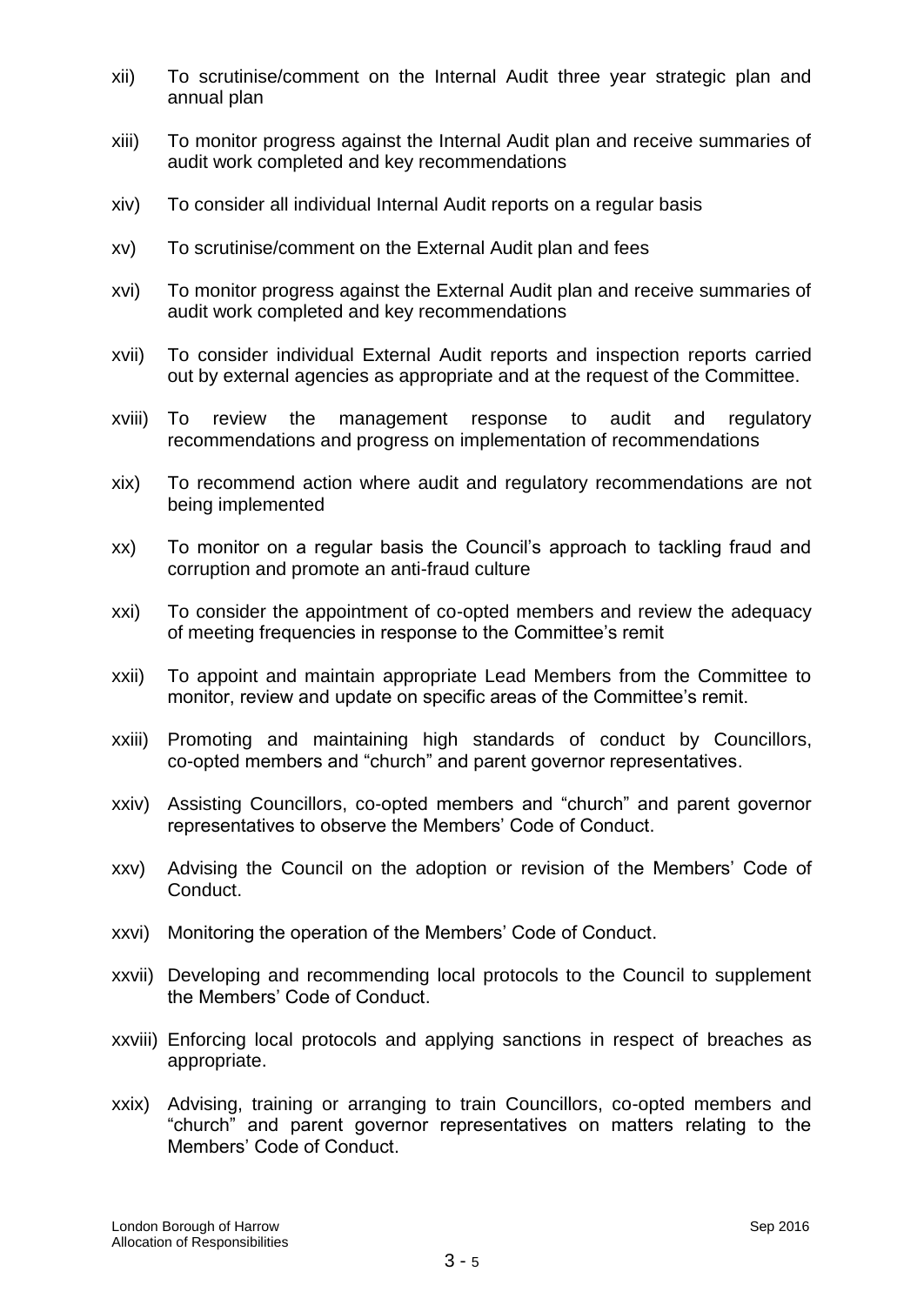- xxx) Granting dispensations to Councillors, co-opted members and "church" and parent governor representatives from requirements relating to interests set out in the Members" Code of Conduct.
- xxxi) To keep under review and amend, as appropriate, the Protocol on Councillor/Officer Relations.
- xxxii) To keep under review the Officer Code of Conduct and, after consultation with unions representing staff, make recommendations to Council for amendment or addition.
- xxxiii) To receive reports and keep a general overview of probity matters arising from ombudsman investigations, Monitoring Officer reports, reports of the Chief Financial Officer and Audit Commission.
- xxxiv) To have oversight of the Council"s Whistleblowing Policy.
- xxxv) To agree the policy for decisions on payments to those adversely affected by Council maladministration (under section 92 Local Government Act 2000).
- xxxvi) To establish sub-committees and working groups to deal with complaints that a member or a co-opted member has failed to comply with the Council"s Code of Conduct.
- xxxvii) To consider any application received from any officer of the Authority for exemption from political restriction under Sections 1 and 2 of the Local Government and Housing Act 1989 in respect of the post held by that officer and may direct the Authority that the post shall not be considered to be a politically restricted post and that the post be removed from the list maintained by the Authority under Section 2(2) of that Act.
- xxxviii)Upon the application of any person or otherwise, consider whether a post should be included in the list maintained by the Authority under Section 2(2) of the 1989 Act, and may direct the Authority to include a post in that list.
- xxxix) On referral from the Monitoring Officer, to decide whether to take action against a member for breach of the Code of Conduct and if so, to decide what action should be taken.

Membership rules:

- i. An Elected Mayor or the Leader may not be Members;
- ii. The Chair of the Committee must not be a Member of the Executive;
- iii. Only one member of the Executive can be a member of the Committee.
- iv. The Independent Persons are not members of GARMS and shall be invited to meetings if there is a Standards item on the agenda.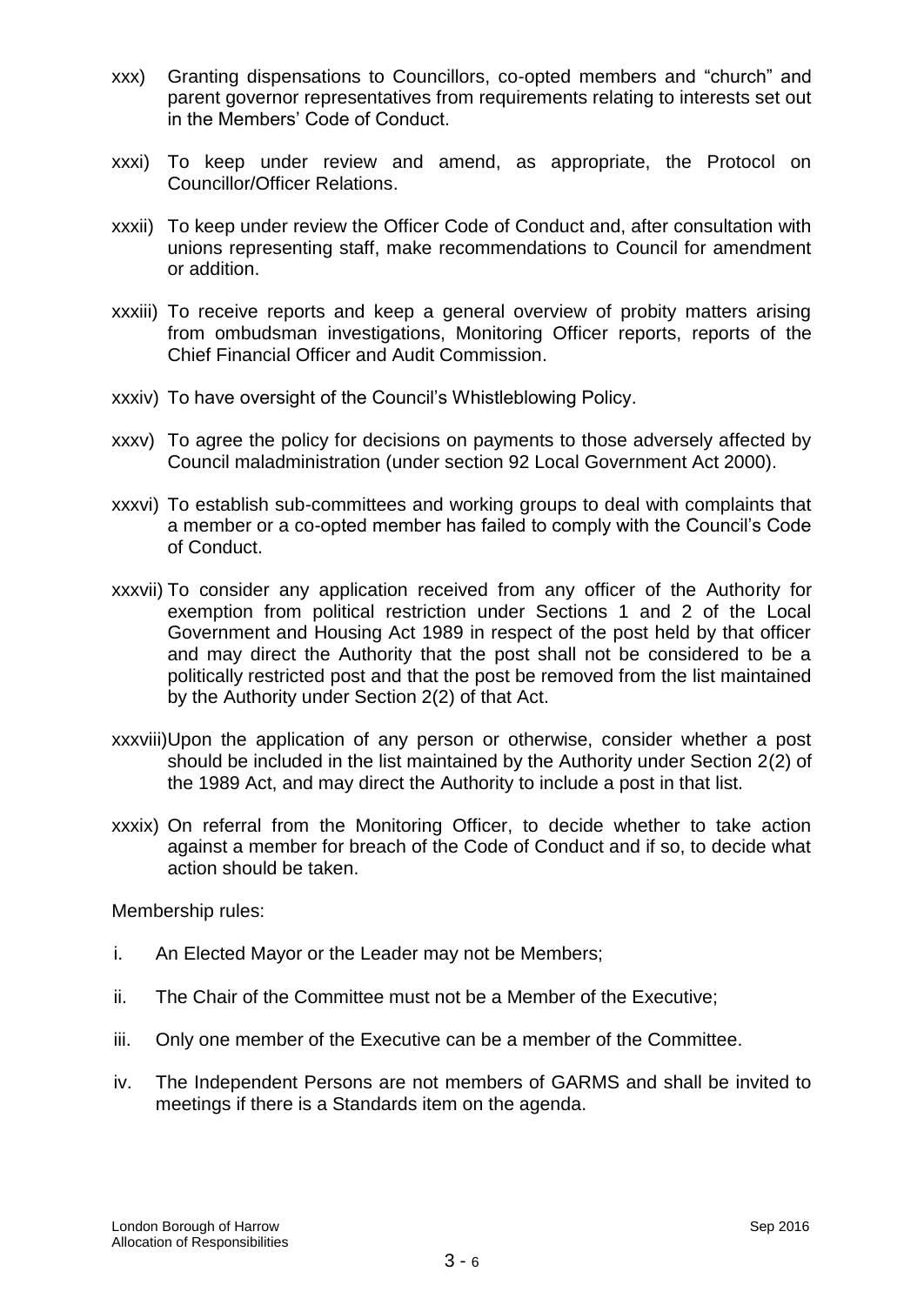## **HEALTH AND WELLBEING BOARD**

## **1. Accountability**

The Health and Wellbeing Board is set up in accordance with section 102 of the Health and Social Care Act 2012. The Council can choose to delegate decision making powers to the Health and Wellbeing Board. Any recommendations are subject to the agreement of the Leader of the Council if they are not covered by the delegated authority.

The Board will undertake a review within 6 months to agree what decision making powers if any are required. These will then need to be agreed by Full Council.

Members of the Board will be required to abide by the Code of Conduct.

#### **2. Purpose of the Board**

- 2.1. The Government proposes that statutory health and wellbeing boards will have 3 main functions:
	- to assess the needs of the local population and lead the statutory joint strategic needs assessment
	- to promote integration and partnership across areas, including through promoting joined up commissioning plans across NHS, social care and public health
	- to support joint commissioning and pooled arrangements, where all parties agree this makes sense

The Board will cover both adult and children"s issues.

2.2. The purpose of the Board is to improve health and wellbeing for the residents of Harrow and reduce inequalities in outcomes. The Board will hold partner agencies to account for delivering improvements to the provision of health, adult and children"s services social care and housing services.

## **3. Key Responsibilities**

- 3.1. The key responsibilities of the Health and Wellbeing Board shall be:
	- 3.1.1. To agree health and wellbeing priorities for Harrow
	- 3.1.2. To develop the joint strategic needs assessment
	- 3.1.3. To develop a joint health and wellbeing strategy
	- 3.1.4. To promote joint commissioning
	- 3.1.5. To ensure that Harrow Council and the CCG commissioning plans have had sufficient regard to the Joint Health and Wellbeing strategy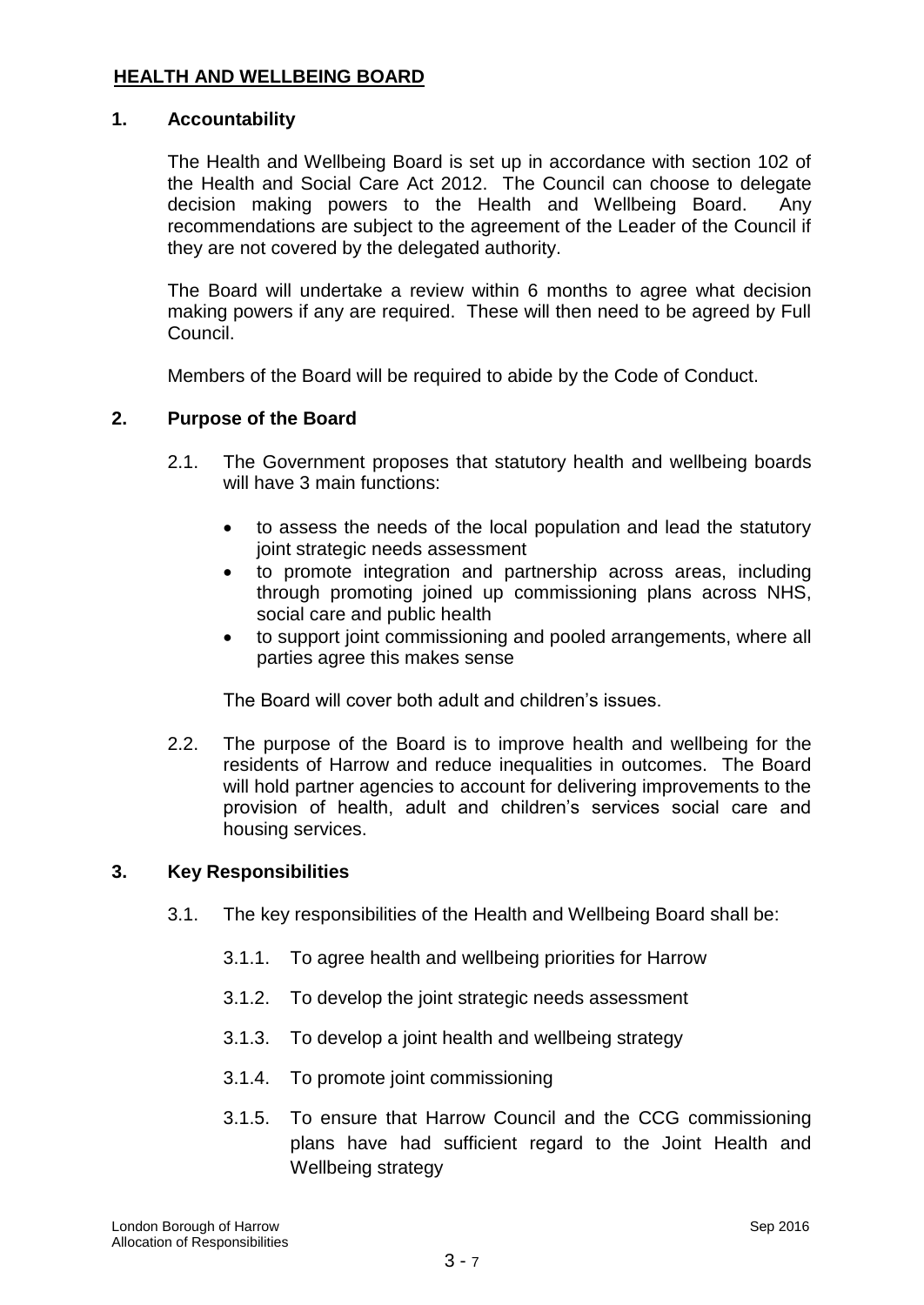- 3.1.6. To have a role in agreeing the commissioning arrangements for local Healthwatch
- 3.1.7. To consider how to best use the totality of resources available for health and wellbeing.
- 3.1.8. To oversee the quality of commissioned health services
- 3.1.9. To provide a forum for public accountability of NHS, public health, social care and other health and wellbeing services
- 3.1.10. To monitor the outcomes of the public health framework, social care framework and NHS framework introduced from April 2013)
- 3.1.11. To authorise Harrow"s Clinical Commissioning Group annual assessment
- 3.1.12. To produce a Pharmaceutical Needs Assessment and revise every three years (First PNA to be produced by 1<sup>st</sup> April 2015)
- 3.1.13. Undertake additional responsibilities as delegated by the local authority or the Clinical Commissioning Group e.g. considering wider health determinants such as housing, or be the vehicle for lead commissioning of learning disabilities services.

## **4. Membership**

- 4.1. The Chair of the Board will be nominated by the Leader of Harrow Council.
- 4.2. The voting membership will be:
	- Members of the Council nominated by the Leader of the Council (4)
	- Chair of the Harrow Clinical Commissioning Group (vice chair)
	- GP representative of the Harrow Clinical Commissioning Group
	- A further representative of the Harrow Clinical Commissioning Group
	- Chair of Healthwatch
- 4.3. The following Advisors will be non-voting members:
	- Director of Public Health
	- Chief Officer, Voluntary and Community Sector
	- Senior Officer of Harrow Police
	- Accountable Officer CCG
	- Chief Operating Officer CCG
	- Corporate Director, People
	- Director Adult Social Services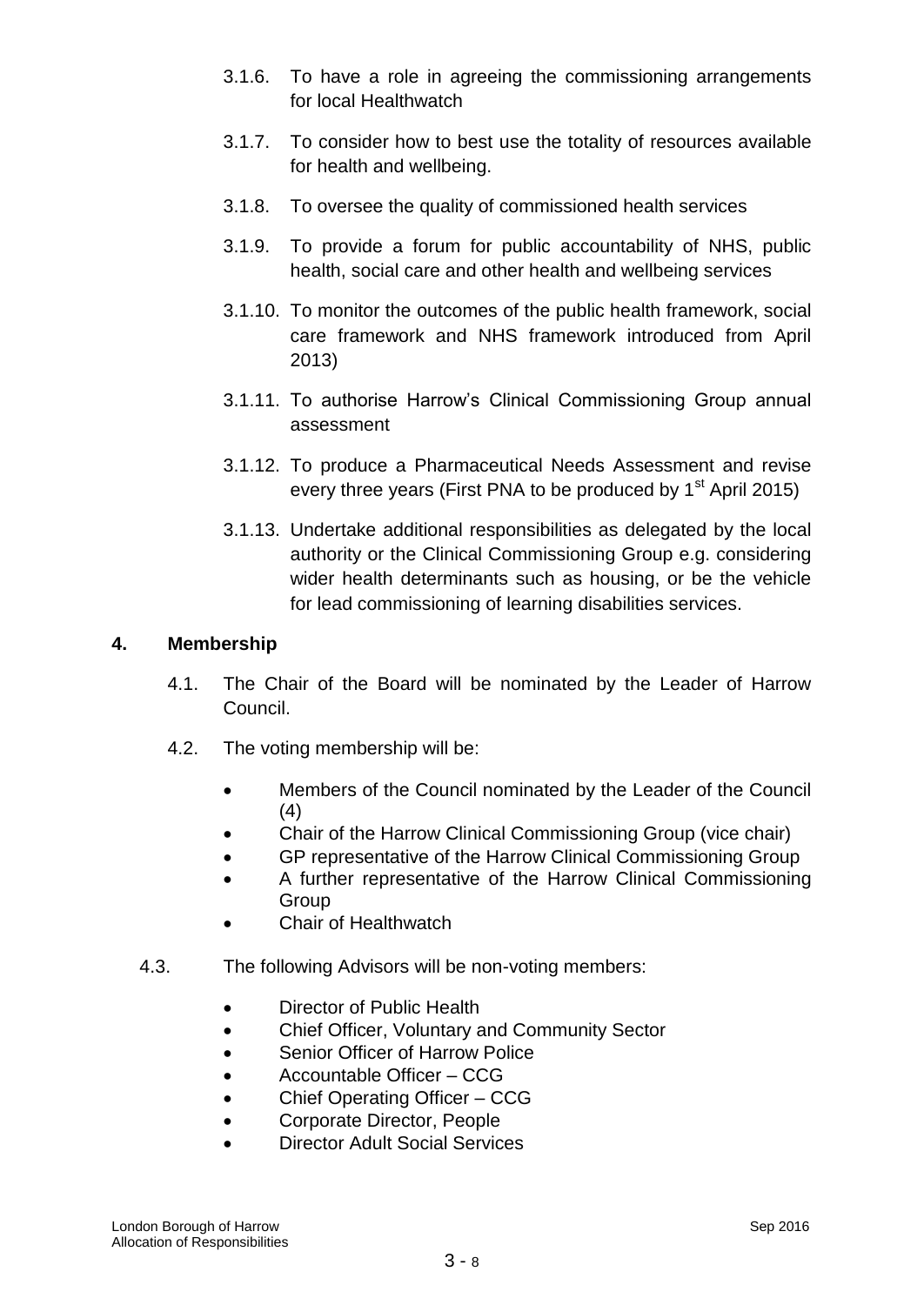- 4.4. The voluntary and community sector representative shall be nominated by the Voluntary Community Sector Forum on an annual basis.
- 4.5. Members are appointed annually. Members of the Board shall each name a reserve who will have the authority to make decisions in the event that they are unable to attend a meeting.
- 4.6. Board members shall sign a register of attendance at each meeting and should not normally miss more than one meeting within a financial year.
- 4.7. The chair of the Clinical Commissioning Group will serve as the vice chair of the Health and Wellbeing Board.
- 4.8. Providers will be invited to attend meetings as required depending on the subject under discussion.

## **4.9. Participation of the NHS Commissioning Board**

- 4.9.1. The National Health Service Commissioning Board must appoint a representative to join Harrow"s Health and Wellbeing Board for the purpose of participating in the Boards preparation of the JSNA and JHWS
- 4.9.2. The Health and Wellbeing Board can request the participation of the NHS Commissioning Board representative when the Health and Wellbeing Board is considering a matter that relates to the exercise or proposed exercise of the commissioning functions of the National Health Service Commissioning Board in relation to Harrow

## **4.10. Meeting Frequency**

- 4.10.1. The Board shall meet bi monthly subject to review
- 4.10.2. An extraordinary meeting will be called when the Chair considers this necessary and/or in the circumstances where the Chair receives a request in writing by 50% of the voting membership of the Board

## **4.11. Health and Wellbeing Board Executive**

- 4.11.1. The purpose of the Health and Wellbeing Board Executive is to:
	- Develop and deliver a programme of work based on the Joint Commissioning priorities and the Joint Health and Wellbeing Strategy
	- Shape future years joint commissioning
	- Shape the agenda for future HWB meetings
	- Engage and understand the views of different organisations (including providers)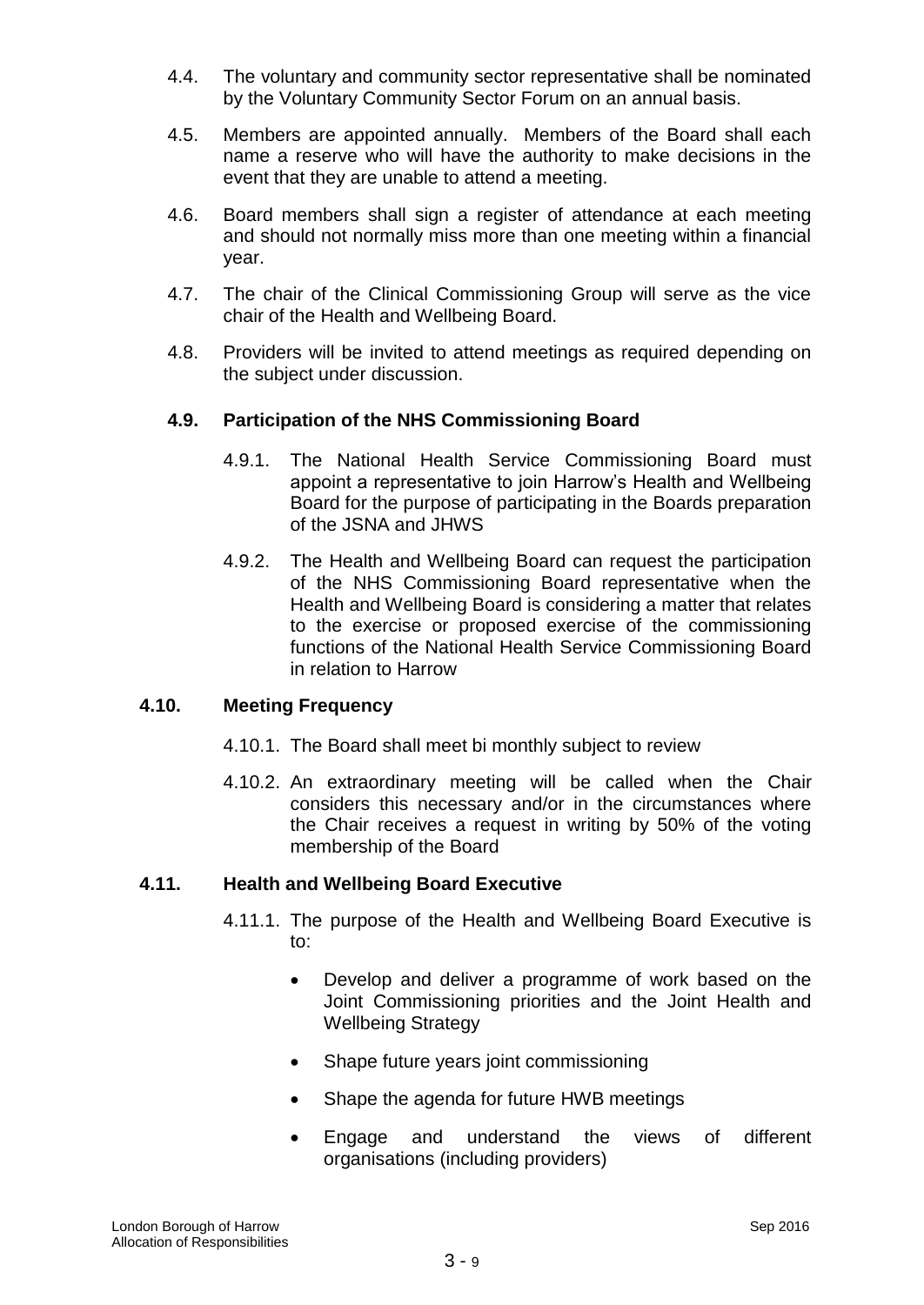- Bring together a collective view of partners and providers to the six weekly Health and Wellbeing Board
- Share Commissioning Intentions and common priorities
- Govern and quality assure the Health and Wellbeing Board work programme
- Be aware and discuss emerging policy and strategy
- Problem Solving
- The meetings of the Executive will be scheduled to meet before the Board.

## **4.12. Local Safeguarding Boards**

- 4.12.1. The Council"s two Local Safeguarding Boards have a horizontal link to the Health and Wellbeing Board and include:
	- 4.12.1.1. Local Safeguarding Adults Board
	- 4.12.1.2. Harrow Local Children"s Safeguarding Board

#### **4.13. Sub Groups**

- 4.13.1. The Board will review each year which sub groups are to be established based on the Boards priority areas
- 4.13.2. The Sub Groups will ensure that the views of patients and service users are included.
- 4.13.3. Sub groups will be informal officer level groups.
- 4.13.4. Sub groups should provide a copy of their previous minutes or a list of issues for discussion at alternate Health and Wellbeing Board meetings to be considered by members.

#### **4.14. Conduct of Meetings**

- 4.14.1. Meetings of the Board will be held in public except where the public are excluded from the meeting by resolution in accordance with Access to Information Act.
- 4.14.2. The quorum of the Board shall be 50% of the voting membership – however there must be attendance of at least one voting member from both the Council and the Clinical Commissioning Group. Should the quorum not be secured the meeting will not take place.
- 4.14.3. Decisions shall be made on the basis of a show of hands of a majority of voting members present. The Chairman will have a second or casting vote.
- 4.14.4. Each meeting will have provision for the public to ask questions. There will be a total limit of 15 minutes for the asking and answering of public questions.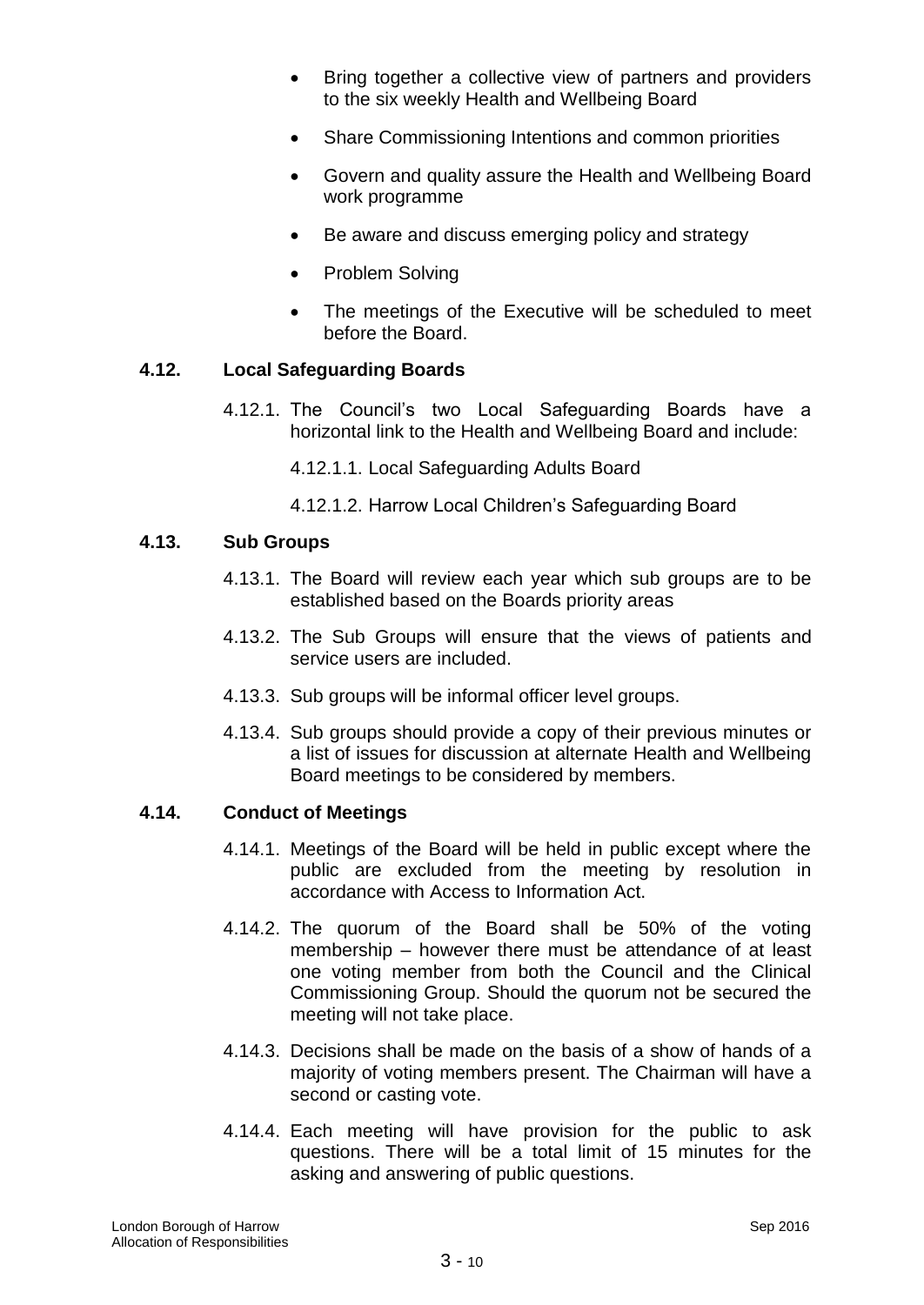- 4.14.5. Harrow Council Democratic Services will service the meetings including the preparation and circulation of agenda and the production of minutes.
- 4.14.6. Minutes of the meetings will be available on the website of the council.
- 4.14.7. The chair shall sign off the minutes as a true and accurate record of the meeting.
- 4.14.8. Agendas and supporting papers will be available on the website of the council at least five working days before the meeting.

## **LICENSING AND GENERAL PURPOSES COMMITTEE**

The powers and the duties of the Licensing and General Purposes Committee are:

- (a) To consider all matters which the Local Authorities (Functions and Responsibilities) (England) Regulations 2000 and 2001 (as amended) listed by Committee in the Schedule to this document, which are required not to be the responsibility of the Executive, save for those matters delegated to other Committees of the Council**;**
- (b) To carry out the functions under any relevant statutory provision within the meaning of Part I (Health, safety and welfare in connection with work, and control of dangerous substances) of the Health and Safety at Work Act 1974, to the extent that those functions are discharged otherwise than in the authority"s capacity as an employer;
- (c) To keep under review and to determine the arrangements for the holding of elections and any referendums within the Borough and to initiate or respond to any proposals to the change of ward, constituency or Borough boundaries;
- (d) The determination of applications under the Council"s Personal Injury Allowance Scheme.
- (e) To determine all matters and duties on the authority imposed by legislation, regulations orders, codes, and similar provisions for:
	- All activities under the Licensing Act 2003
	- Food safety and control.
	- Animal health, welfare, safety and control.
	- Gaming, betting, lotteries and related amusements
	- Crime and disorder issues related to the above duties.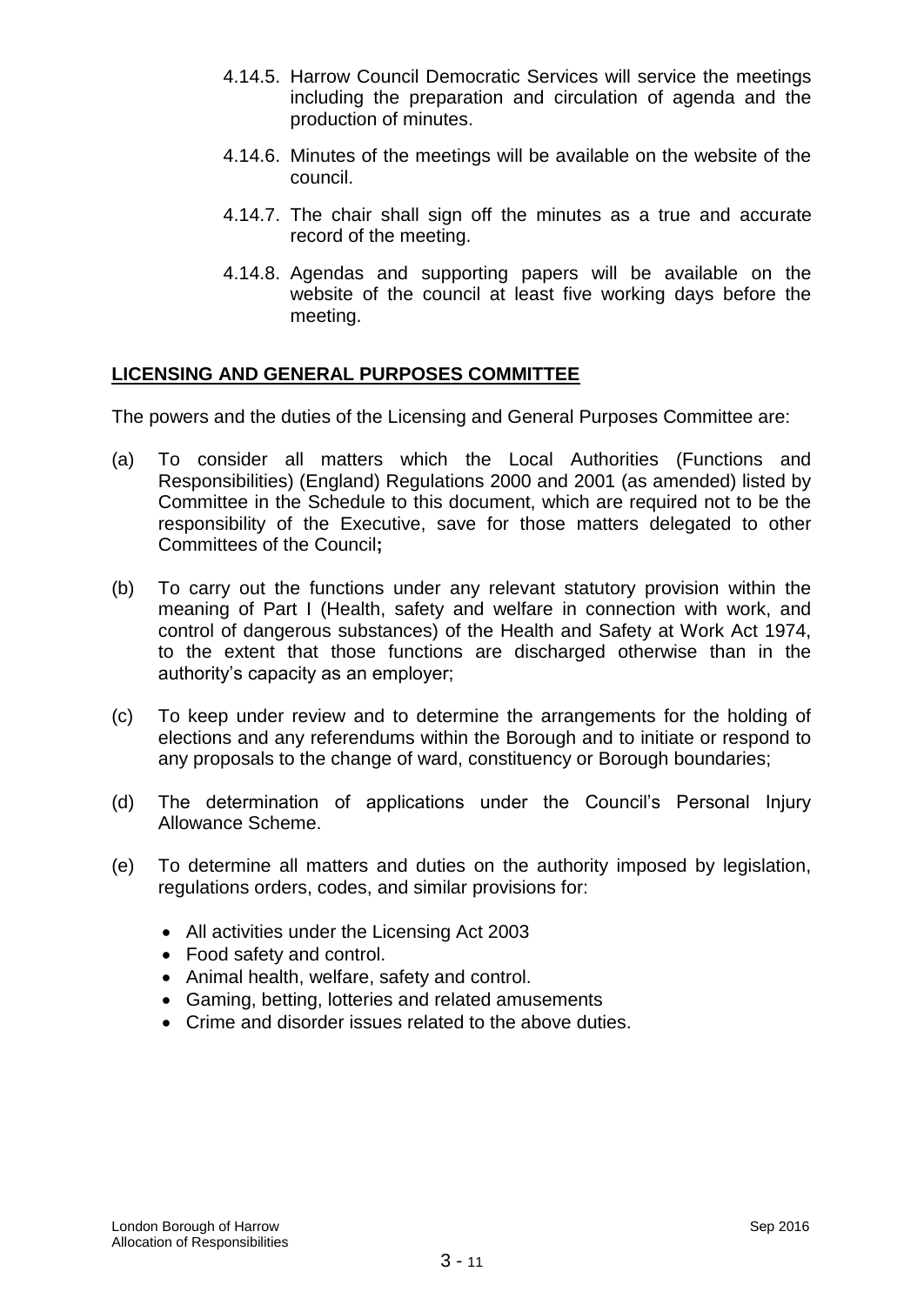## **CHIEF OFFICERS" EMPLOYMENT PANEL**

The Chief Officers" Employment Panel has the following powers and duties:

- (a) to make recommendations to Council on the appointment of the Head of Paid Service;
- (b) to appoint and dismiss Chief Officers excluding the dismissal of the Chief Financial Officer and Monitoring Officer;
- (c) to make recommendations to Council on the dismissal of the Head of Paid Service, Chief Finance Officer or Monitoring Officer in cases of redundancy, permanent ill health or the expiry of a fixed term contract;
- (d) to consider recommendations from the Statutory Chief Officers" Disciplinary Panel and decide whether to impose a disciplinary sanction in accordance with such a recommendation;
- (e) to consider whether to impose a disciplinary sanction on a chief officer other than where a recommendation from the Statutory Chief Officers" Disciplinary Panel is required.
- (f) to approve remuneration packages of £100,000 or over for any Council post; and
- (g) to report back to Council for information purposes on all such approved remuneration packages.
- (h) to approve any severance packages for Officers of £100,000 or over irrespective of the grade of Officer.
- (i) to report back to Council for information purposes on all such approved severance packages.

# **LICENSING PANEL**

- (i) To determine applications and to make Orders in respect of:
	- licences, permits, registrations and certificates;
	- Rights of way, footpaths and bridleways and the enjoyment of the highway;
	- Street naming and numbering;
	- Markets and fairs and other street trading;
	- Car park orders and variations;
	- Registration of common land, town greens and variations of rights of common;

where objections have been received.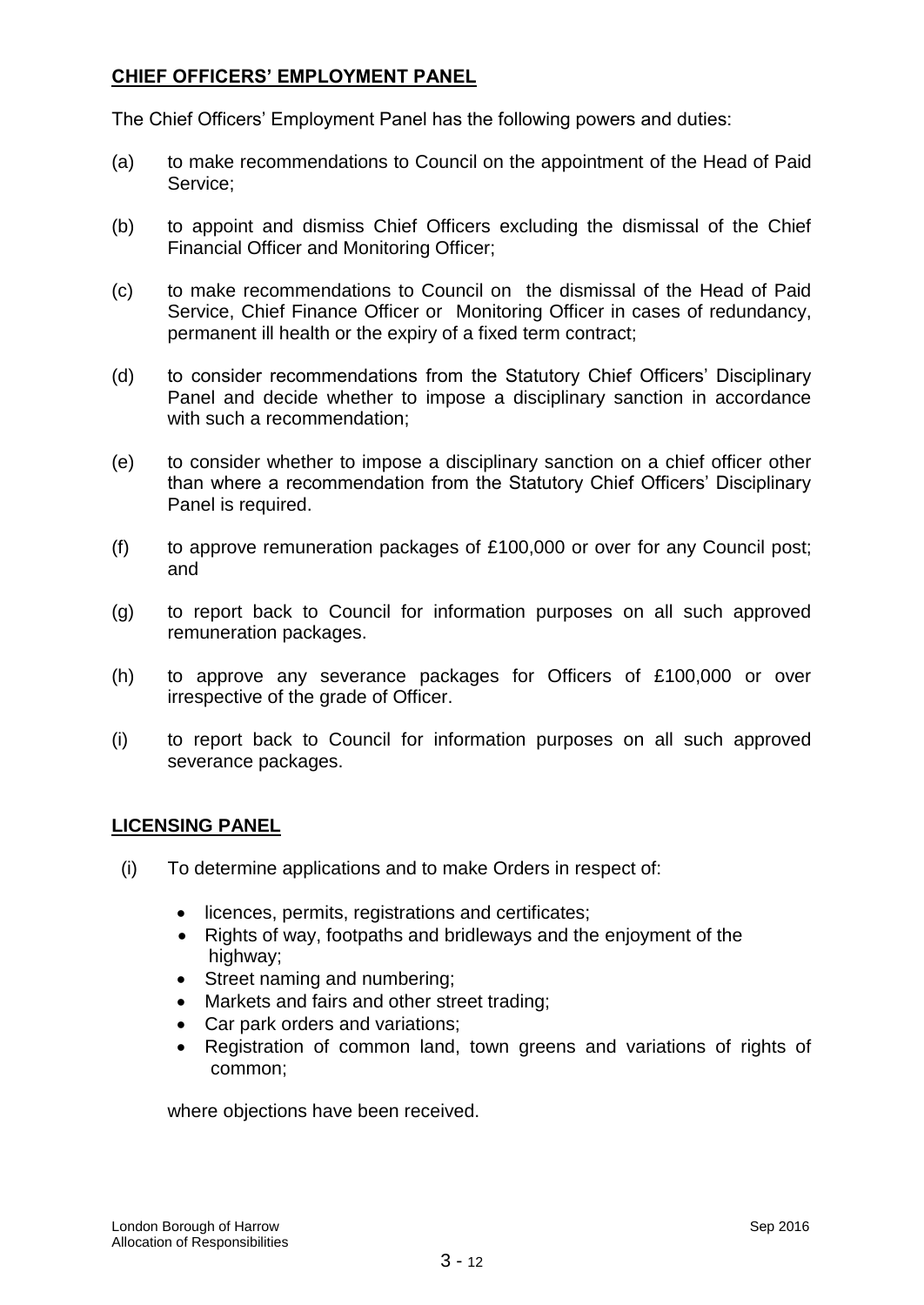- (ii) To determine applications and to make Orders in respect of:
	- Safety certificates for sports grounds;
	- Matters regarding film classification;
	- Rules and Regulations established by the authority:
	- Fees issues within the terms of reference of the Panel;
	- Applications under Part II and Schedule 3 of the Local Government (Miscellaneous Provisions Act 1982) as amended from time to time.
- (iii) To determine waivers and variations on matters determined by the Licensing and General Purposes Committee, Cabinet or Council.
- (iv) Specific delegations under the Licensing Act 2003 and Gambling Act 2005 are set out in the Licensing Policy and Statement of Principles under Gambling Act 2005.
- (v) Without prejudice to the generality of the above sections, in the case of alcohol control provisions in the Licensing Act 2003 as might be amended, and related legislation, regulations, orders, guidance, etc, to determine the following matters:

Applications for personal licences where:

- Representations have been made, but remain unresolved.
- Applicants have relevant unspent convictions.

Matters relating to the licensing, certification and authorisation at premises where:

- Representations have been made to an application, but remain unresolved.
- There is an unresolved police representation to an application to vary a designated personal licence holder, or to the transfer of a premises licence.
- There is an unresolved police representation to the application for an interim authority, or to a Temporary Event Notice.
- An application is made for the review of a premises licence or club premises certificate.
- Matters of an exceptional nature that in the officer's opinion justify consideration by the Licensing Panel.

*[Appeals against decisions of the Licensing Panel must be made to the Magistrates' Court.]*

# **PERSONNEL APPEALS PANEL**

The Personnel Appeals Panel has the following powers and duties:

To consider and decide upon appeals against disciplinary action.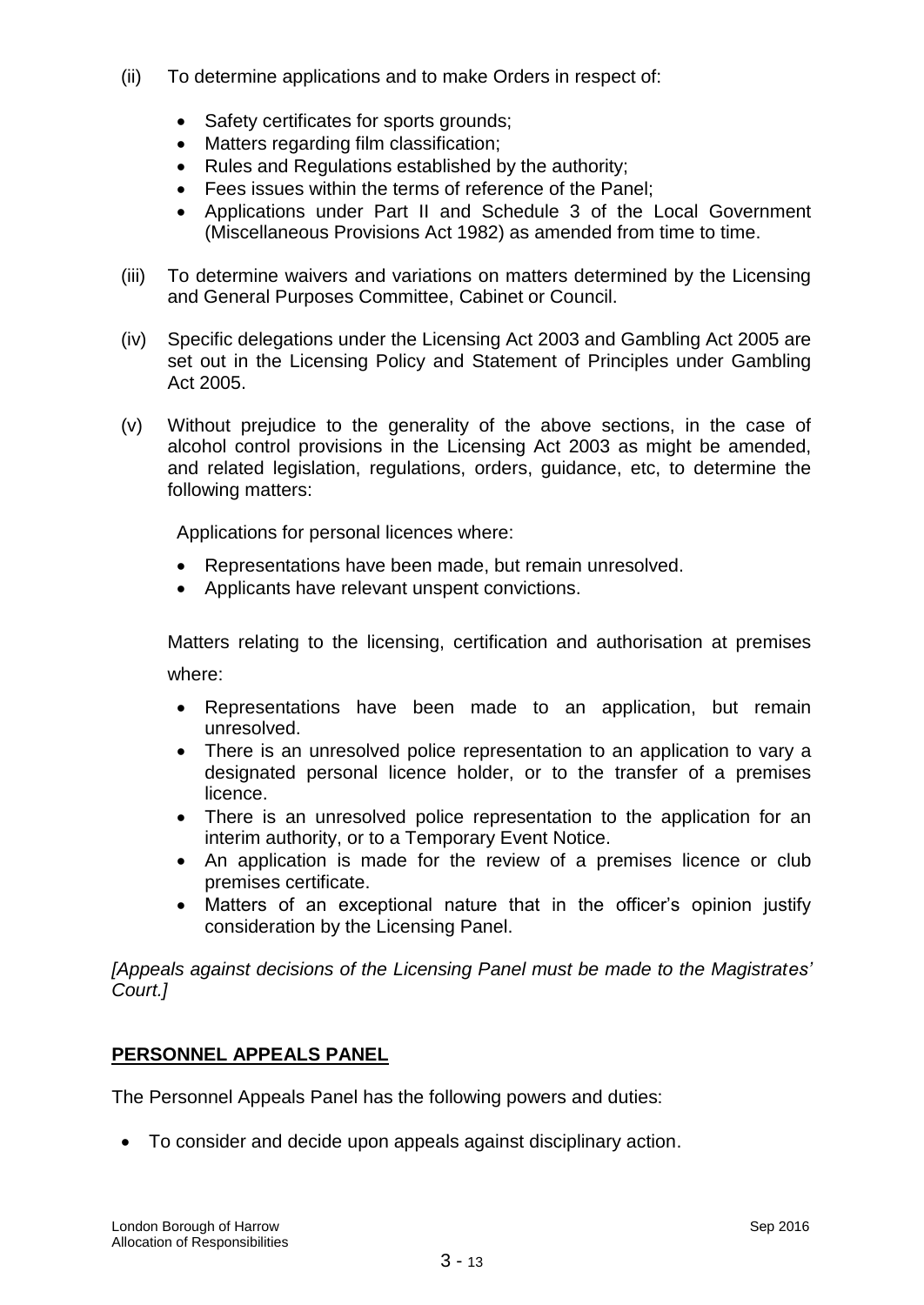# **SOCIAL SERVICES APPEALS PANEL**

The Social Services Appeals Panel has the following powers and duties:

- (a) To review in accordance with the Children (Secure Accommodation) Regulations 1991 the keeping of children in secure accommodation;
- (b) In accordance with the Mental Health Act 1983, to decide whether to discharge patients from guardianship;
- (c) In accordance with procedures and guidance given under the Children Act 1989 and the National Health Service and Community Care Act 1990, and when requested to do so by a dissatisfied complainant, to review decisions made relating to complaints.

**Note:** Appeals Panels reviewing the keeping of a child in secure accommodation will be chaired by an Independent Person. Appeals hearing complaints under the Children Act 1989 and the National Health Service and Community Care Act 1990 will comprise 3 Independent Persons

## **OVERVIEW AND SCRUTINY COMMITTEE**

The Overview and Scrutiny Committee has the following power and duties:

- 1. To oversee an agreed work programme that can help secure service improvement through in-depth investigation of poor performance and the development of an effective strategy/policy framework for the council and partners;
- 2. To have general oversight of the council's scrutiny function;
- 3. To offer challenge and critical support to the Executive"s policy development function and the long-term strategic direction of the borough;
- 4. To anticipate policy changes and determine their potential impact on residents and to recommend changes where these are appropriate;
- 5. To consider the council and partners" strategic approach to service delivery, using, where necessary, the power of overview and scrutiny committees to receive information from partner agencies and to require partner authorities to respond to reports and recommendations from the Committee, as set out under Part Five of the Local Government and Public Involvement in Health Act 2007;
- 6. To undertake detailed investigation of service/financial performance in order to recommend policy changes to the Executive and to commission investigations by the Performance and Finance Sub-Committee;
- 7. To have regard, in carrying out its functions, to the requirement to involve local representatives, as set out in Part Seven of the Local Government and Public Involvement in Health Act 2007;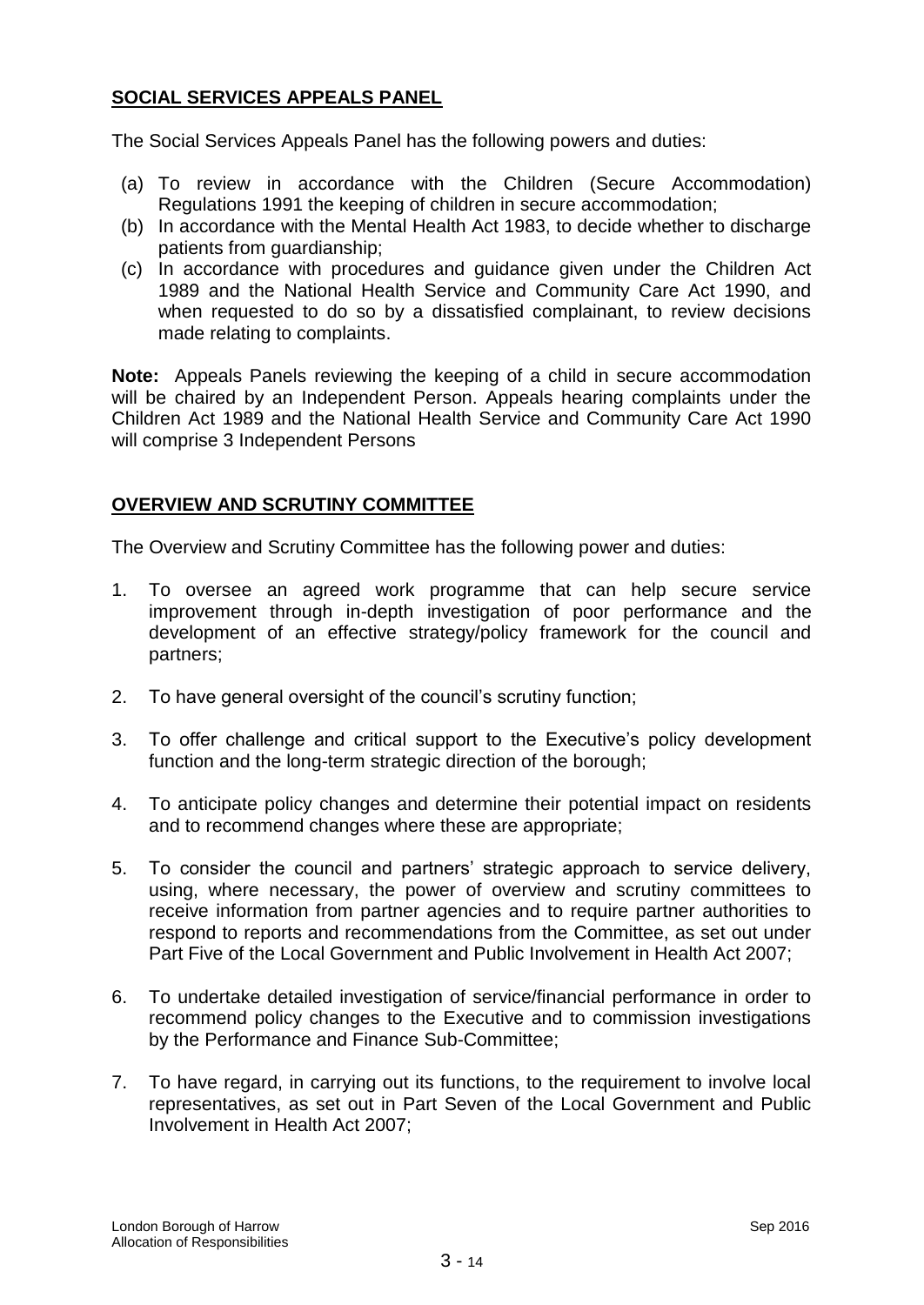- 8. To report scrutiny findings and recommendations to the Executive within 8 weeks of being published or to its next meeting, whichever is the sooner, in accordance with the council"s constitution
- 9. To consider items included in the Forward Plan;
- 10. To consider Councillor Call for Action in terms of
	- a. Local Government Matters (Section 119, Local Government and Public Involvement in Health Act 2007)
	- b. Local Crime & Disorder Matters (Section 19, Police & Justice Act 2006)
- 11. To discharge the functions conferred by Section 21(f) of the Local Government Act 2000 of reviewing and scrutinising, in accordance with regulations under Section 7 of the Health and Social Care Act 2001, matters relating to the planning, provision and operation of health services in Harrow.
- 12. To respond to consultations from local health trusts, Department of Health and any organisation which provides health services outside the local authority"s area to inhabitants within it.
- 13. To review and make appropriate recommendations on an annual basis for the arrangements for processing applications for support from the voluntary sector, including grants, concessionary lettings, use of the community premises and other council premises, and discretionary rate relief.

# **CALL- IN SUB-COMMITTEE**

The Call-In Sub-Committee has the following powers and duties:

- (a) to examine decisions of the Executive which are taken but not implemented, and which are 'called in' in accordance with the Committee Procedure Rules:
- (b) to refer matters called in to the decision taker with reasons and recommendations for changes;
- (c) to refer Executive decisions to full Council if they consider they are contrary to the policy framework or contrary to or not wholly in accordance with the budget.

# **CALL- IN SUB-COMMITTEE – EDUCATION**

The Call-In Sub-Committee has the following powers and duties in relation to Education Matters:

- (a) to examine decisions of the Executive which are taken but not implemented, and which are "called in" in accordance with the Committee Procedure Rules;
- (b) to refer matters called in to the decision taker with reasons and recommendations for changes;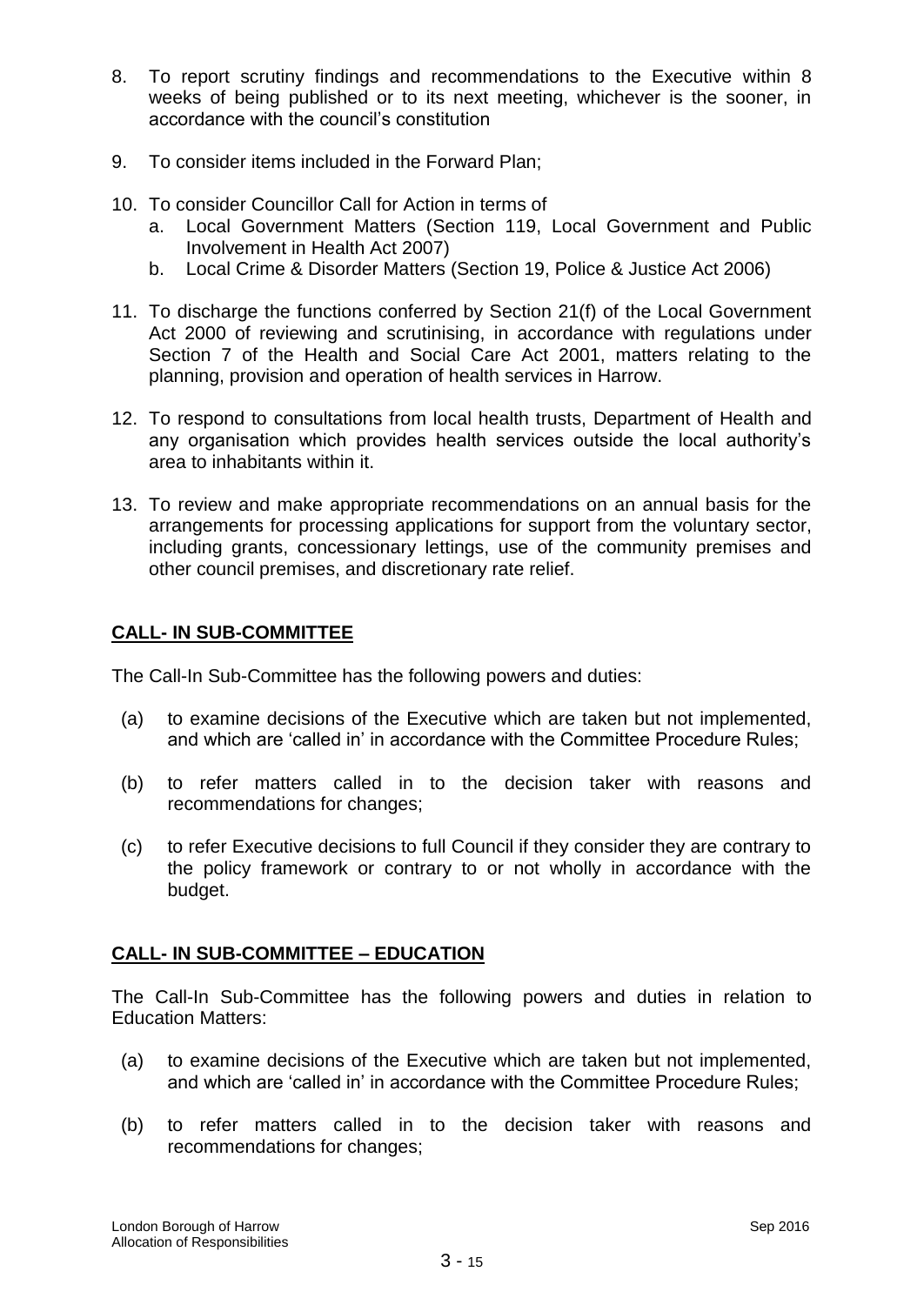(c) to refer Executive decisions to full Council if they consider they are contrary to the policy framework or contrary to or not wholly in accordance with the budget

# **HEALTH AND SOCIAL CARE SCRUTINY SUB-COMMITTEE**

The Health and Social Care Scrutiny Sub-Committee has the following powers and duties:

- 1. To be the key driver of the scrutiny function"s health and social care scrutiny programme and maintain relationships with health and social care colleagues and partners in relation to shared stated priorities, in consultation with the Overview & Scrutiny Committee.
- 2. To be responsible in accordance with Regulation 28 of the Local Authority (Public Health and Wellbeing Boards and Health Scrutiny) Regulations 2013 for scrutiny of the Council's health functions other than the power under Regulation 23(9) to make referrals to the Secretary of State.
- 3. To recommend to Council that a referral be made to the Secretary of State under Regulation 23(9) of the Local Authority (Public Health, Health and Wellbeing and Health Scrutiny) Regulations 2013.
- 4. To have specific responsibility for scrutiny of the following functions:
	- Health and social care infrastructure and service
	- NHS England, Clinical Commissioning Groups (CCGs) and the Health and Wellbeing Board
	- **Public Health**
	- Other policy proposals which may have an impact on health, public health, social care and wellbeing
	- Collaborative working with health agencies
	- **EXECOMMISSIONING AND CONTRACTING HEALTH SERVICES**
- 5. To review the planning, provision and operation of Health services in Harrow and ensure compliance with Regulation 21(1) of the Local Authority (Public Health, Health and Wellbeing Boards and Health Scrutiny) Regulations 2013 by inviting and taking account of information and reports from local health providers and other interested parties including the local HealthWatch.
- 6. Where a referral is made through the local HealthWatch arrangements, to comply with Regulation 21(3) of the Local Authority (Public Health, Health and Wellbeing Boards and Health Scrutiny) Regulations 2013 by ensuring that the referral is acknowledged within 20 days and that the referrer is informed of any action taken.
- 7. Where appropriate, to consider and make recommendations for response to NHS consultations on proposed substantial developments/variations in health services that would affect the people of LB Harrow.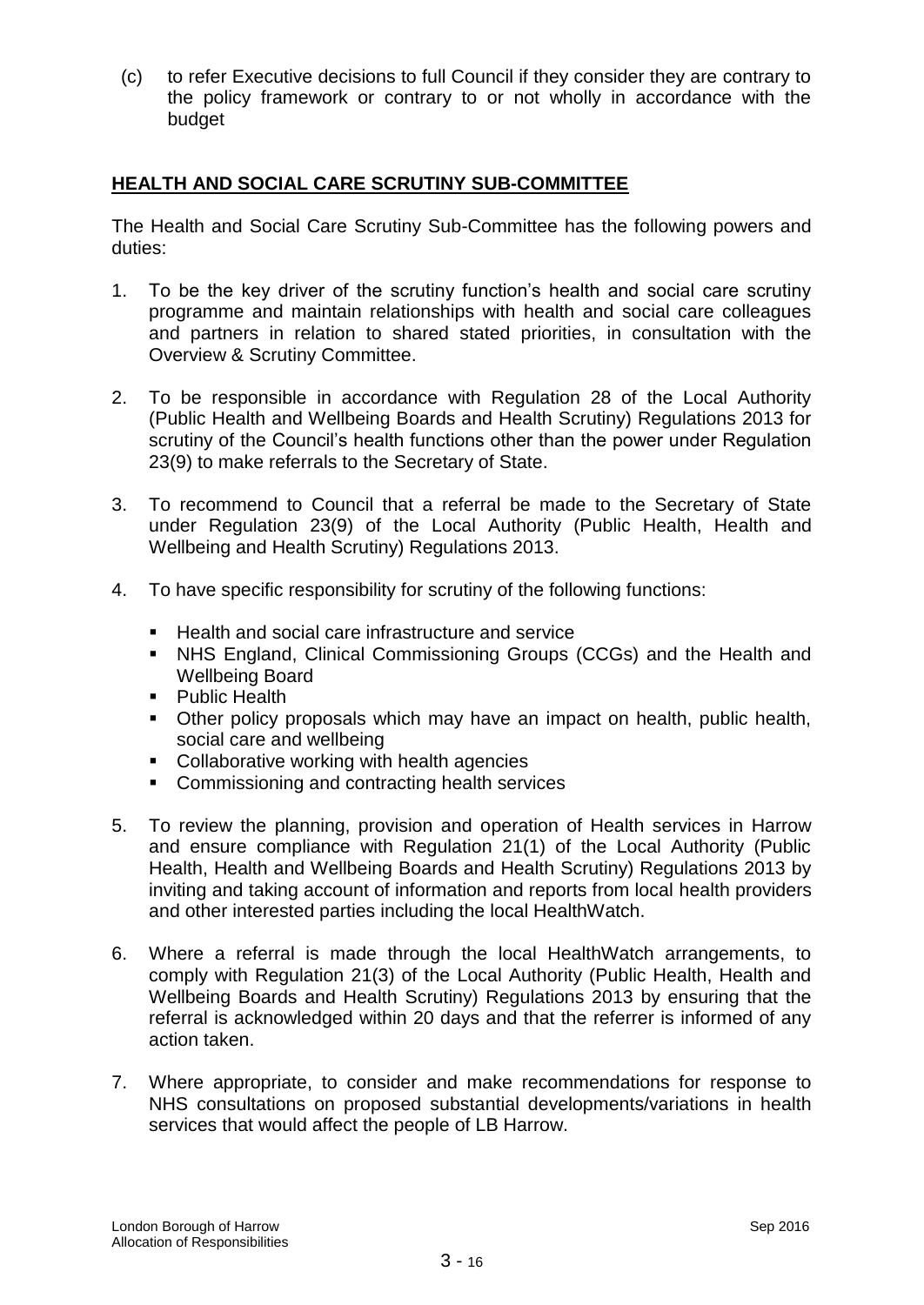- 8. Where appropriate, to consider and make recommendations for response to consultations from local health trusts, Department of Health, Care Quality Commission and any organisation which provides health services outside the local authority"s area to inhabitants within it.
- 9. Continue to seek the development of relationship with NHS England, CCGs, Health and Wellbeing Boards, Care Quality Commission, HealthWatch and the Local Medical Council.

*(Note: Members of the Executive or members of the Health and Wellbeing Board may not be members of the Health and Social Care Scrutiny Sub Committee. Any health matter requiring an urgent decision/comment before the next meeting of the Health & Social Care Sub-Committee will be considered by the Overview and Scrutiny Committee if that is sooner).*

## **PERFORMANCE & FINANCE SUB-COMMITTEE**

The Performance and Finance Sub-Committee has the following powers and duties:

- 1. To be the key driver of the scrutiny function"s work programme and the body responsible for monitoring the performance of the council and partners in relation to their stated priorities;
- 2. To consider/monitor, on an exception basis, the financial and service performance of the organisation;
- 3. To consider/monitor the performance of the council"s partners;
- 4. To undertake specific investigation of identified "hot spots" through Q&A, reports or challenge panels – subject to endorsement by the Overview and Scrutiny Committee;
- 5. To refer "hot spots" to the Overview and Scrutiny Committee for more detailed investigation where necessary;
- 6. To consider such urgent items as are appropriate ad hoc, Councillor Calls for Action, area scrutiny.

# **PENSION BOARD**

The Pension Board has the following powers and duties:

## 1. **Introduction**

The purpose of this document is to set out the Terms of Reference for the local Pension Board (the Board) of the London Borough Harrow Pension Fund (the Fund).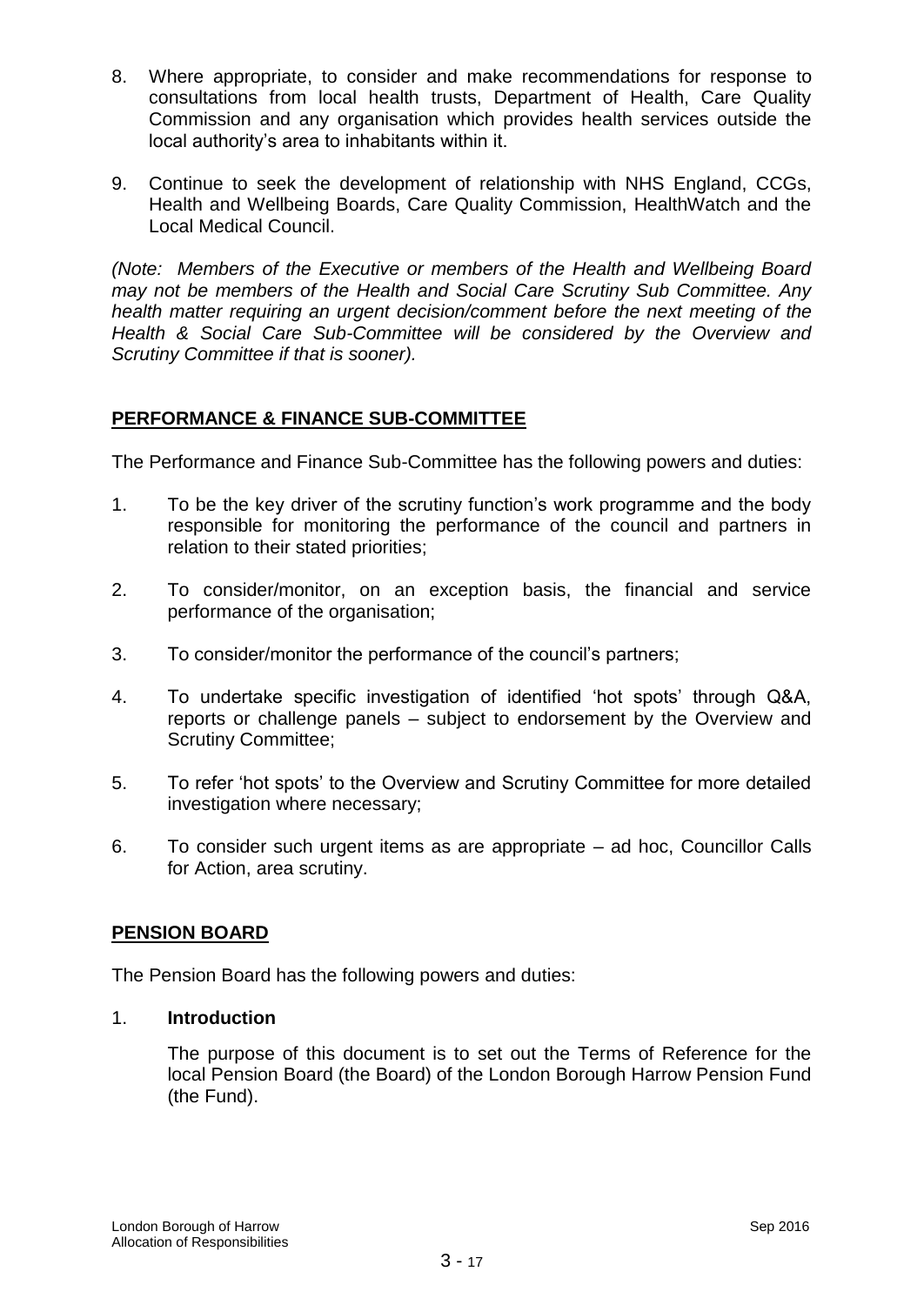## 2. **Powers of the Board**

The Board will exercise all its powers and duties in accordance with the law and this Terms of Reference.

#### 3. **Role of the Board**

The role of the Board, as defined by sections 5(1) and (2) of the Public Service Pensions Act 2013, is to assist the Administering Authority (London Borough of Harrow) as Scheme Manager in ensuring the effective and efficient governance and administration of the Local Government Pension Scheme (LGPS) including:

- securing compliance with the LGPS regulations and other legislation relating to the governance and administration of the LGPS;
- securing compliance with requirements imposed in relation to the LGPS by the Pensions Regulator; and
- such other matters the LGPS regulations may specify.

The Administering Authority retains ultimate responsibility for the administration and governance of the scheme. The role of the Board is to support the Administering Authority to fulfil that responsibility.

In its role, The Board will have oversight of the administration of the fund including:

- a. The effectiveness of the decision making process
- b. The direction of the Fund and its overall objectives
- c. The level of transparency in the conduct of the Fund"s activities
- d. The administration of benefits and contributions

The Board will provide the Scheme Manager with such information as it requires to ensure that any Member of the Board or person to be appointed to the Board does not have a conflict of interest.

The Board will ensure it effectively and efficiently complies with the Code of Practice on the Governance and Administration of Public Service Pension Schemes issued by the Pensions Regulator. It will help to ensure that the Fund is managed in the same way.

The Board shall meet sufficiently regularly to discharge its duties and responsibilities effectively.

#### 4. **Membership**

The Board shall consist of 5 members and be constituted as follows:

(i) 2 Employer representatives – Administering Authority (1), other scheduled and admitted bodies [ie organisations other than the Administering Authority who, under the regulations, can participate in the LGPS $(1)$ ;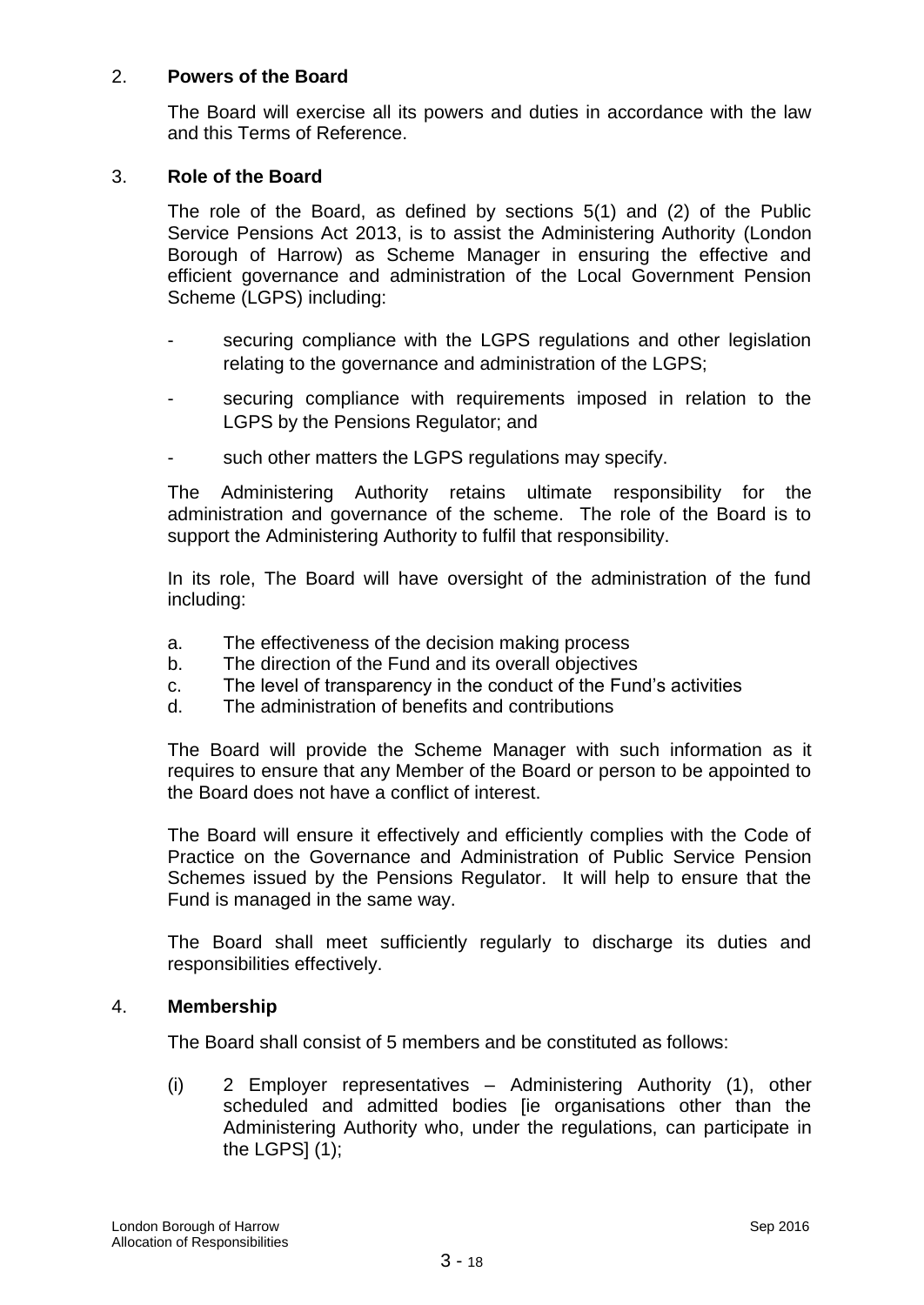- (ii) 2 Scheme Member representatives active members (1), pensioners (1); and
- (iii) 1 independent member

Elected Members and officers involved in the management and administration of the Fund are not permitted to become Board members.

Only the Employer and Scheme Member representatives will have voting rights.

Each member of the Board will serve or a period of three years, subject to compliance with conditions of appointment.

The Chair and Deputy Chair of the Board will be elected by the Board at its first meeting and will serve for a period of three years. Should the elected Chair be an Employer representative the Deputy Chair must be a Scheme Member representative and vice versa.

The Chair will ensure that meetings are properly conducted and the decision of the Chair on all points of procedure and order shall be final.

The Board may, with the approval of the Administering Authority, co-opt persons with sufficient skills and experience to advise and support them. Cooptees are not Board members and do not have voting rights.

Each Board Member should endeavour to attend all Board meetings during the year. In the event of consistent non-attendance by any Board Member the tenure of that membership should be reviewed by the other Board members in liaison with the Scheme Manager.

Other than by ceasing to be eligible as set out above, a Board member may only be removed from office during a term of appointment by the unanimous agreement of all other members and with the agreement of the Scheme Manager. Should any member of the Board cease to be a member of the relevant group for which he/she has been appointed he/she will automatically cease to be a member of the Board and the Administering Authority will conduct a replacement process.

# 5. **Appointment of Board members**

All Board members will be appointed by Full Council. It is a statutory requirement that the Administering Authority must be satisfied that a person to be appointed as an Employer or Scheme Member representative has the relevant experience and capacity to represent employers or scheme members (as appropriate)

- Administering Authority to nominate one Employer representative
- The second Employer representative to be nominated by the scheduled and admitted bodies. If more than one is nominated, Council will determine who is to be appointed.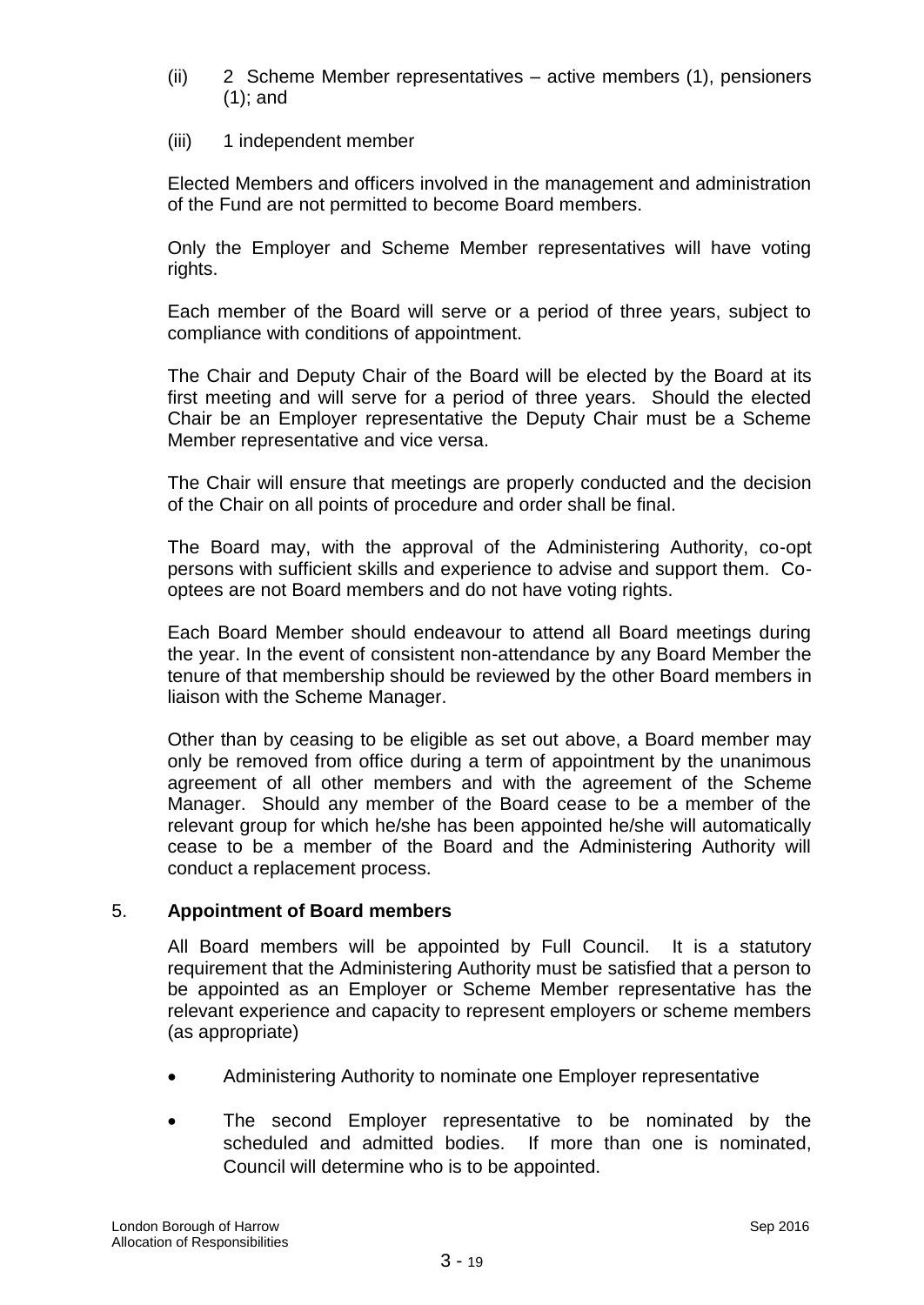- (i) Scheme Member representatives to be selected through a process administered by the Administering Authority with a recommendation to Council
- (ii) Independent member applications to be invited by public advertisement with a recommendation by the s151 Officer to Council.

## 6. **Standards of conduct and conflicts of interest**

All members of the Board are expected to act in accordance with the Code of Conduct for Councillors where applicable and the Pensions Regulator"s Code of Practice. In accordance with s5(5) Public Service Pension Act 2013, a Board member must not have a financial or other interest that could prejudice him/her in carrying out his/her Board duties. This does not include a financial or other interest arising merely by virtue of being a member of the LGPS.

The policy for identifying conflicts of interest is set out in a separate policy document.

## 7. **Knowledge and Skills**

Following appointment each member of the Board should be conversant with:

- The legislation and associated guidance of the LGPS
- Any document recording policy about the administration of the LGPS which is for the time being adopted by the Fund

The Administering Authority will provide a training programme which all Board members will be required to attend.

It is for individual Board members to be satisfied that they have the appropriate degree of knowledge and understanding to enable them, properly, to exercise their functions as a Member of the Board and therefore, must comply with the Board"s Knowledge and Understanding and Training Policy.

#### 8. **Accountability**

The Board will collectively and individually be accountable to the Scheme Manager.

The Board will refer all relevant recommendations and decisions to the Pension Fund Committee of the Administering Authority and, where appropriate, to Full Council. It will present a report on its work to the Full Council once a year.

#### 9. **Decision making**

Each voting member of the Board will have an individual voting right but it is expected that the Board will, as far as possible, reach a consensus. The Chair of the Board, so long as he/she has voting rights, will have the final deciding vote.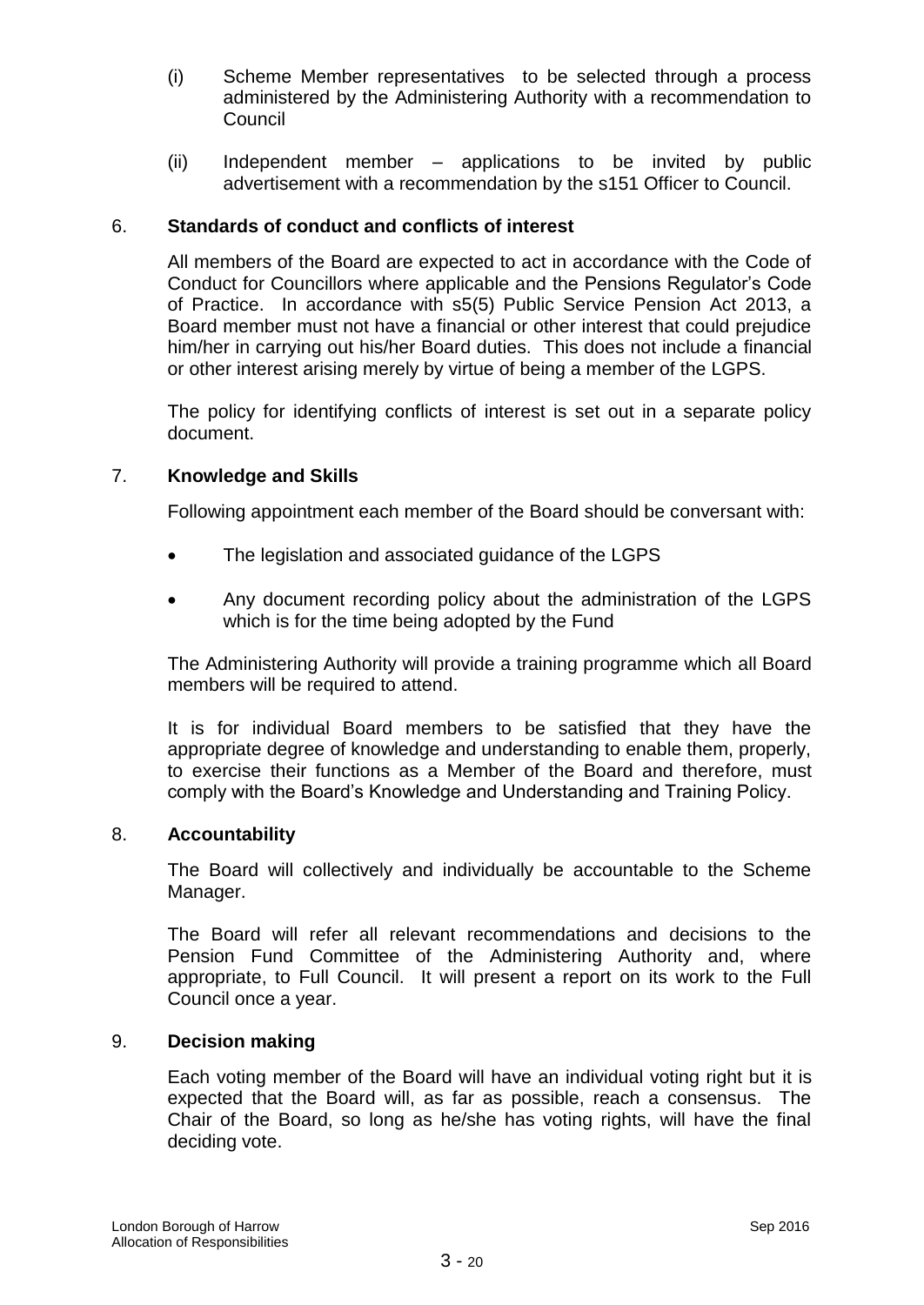#### 10. **Quorum**

A quorum will comprise 3 of the 5 members of which at least one shall be an Employer representative and one a Scheme Member representative.

#### 11. **Meetings**

The Board shall meet twice a year.

The Chair of the Board, in consultation with the Administering Authority will prepare an agenda for each meeting of the Board. The administration of the Board will be in accordance with the normal procedures of the London Borough of Harrow.

An extraordinary meeting will be called when the Chair considers this necessary and/or in circumstances where the Chair receives a request in writing by 50% of the voting membership of the Board

#### 12. **Publication of Pension Board Information**

The Administering Authority will publish up to date information on the Council"s website including:

- The names of the Board member
- The Board's Terms of Reference
- Papers, agendas and minutes of Board meetings.

#### 13. **Advice to the Board**

The Board will be supported in its role and responsibilities by the Administering Authority through advice and support as appropriate.

#### 14. **Expense Reimbursement**

Each member of the Board and any co-opted persons, excluding elected Councillors of the London Borough of Harrow and Council Officers will be reimbursed at a rate of £445 per annum (exclusive of VAT if payable). All members of the Board and any co-opted persons will be paid "out-of-pocket" expenses when carrying out the functions of the Board including approved training.

#### 15. **Definitions**

The undernoted terms shall have the following meaning when used in this document:

*Administering Authority* London Borough of Harrow

*Board or Pension Board* The local Pension Board for the London Borough of Harrow, Administering Authority for the London Borough of Harrow Pension Fund as required under the Public Service Pensions Act 2013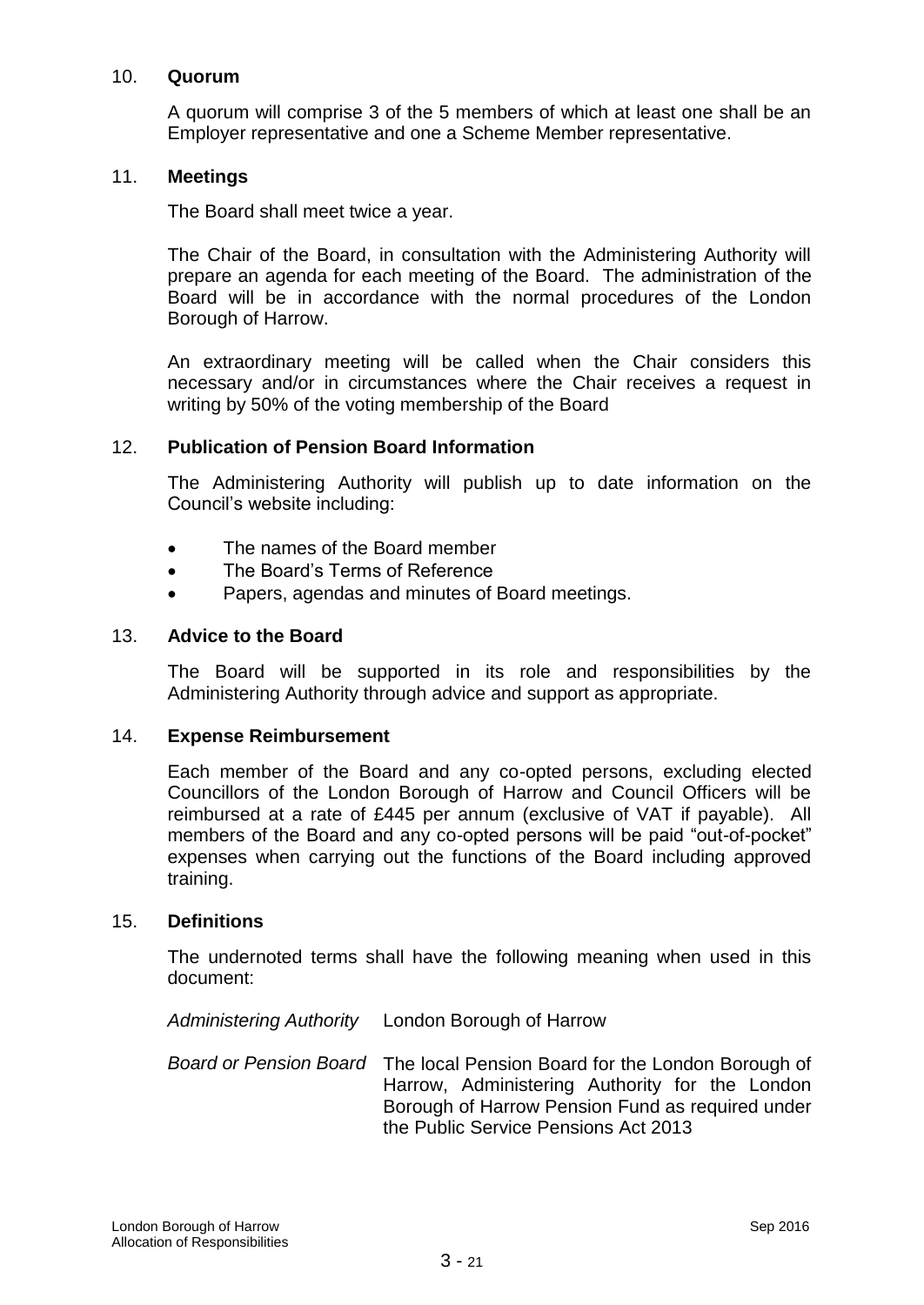| <b>Board Member</b>                                                 | A member of the Board including Employer<br>representatives, Scheme Member representatives<br>and an independent member                                                                                                                                                                                                               |
|---------------------------------------------------------------------|---------------------------------------------------------------------------------------------------------------------------------------------------------------------------------------------------------------------------------------------------------------------------------------------------------------------------------------|
| Code of Practice                                                    | The Pensions Regulator's [draft] Code of Practice<br>no 14 entitled "Governance and administration of<br>public service pension schemes."                                                                                                                                                                                             |
| <b>Conflicts of Interest</b>                                        | As defined in the Public Service Pensions Act 2013                                                                                                                                                                                                                                                                                    |
| <b>Conflicts of Interest</b><br>Policy                              | The policy on conflicts of interest as adopted by the<br><b>Board</b>                                                                                                                                                                                                                                                                 |
| Employer<br>Representative                                          | A person appointed to the Board for the purpose of<br>representing employers for the Scheme                                                                                                                                                                                                                                           |
| Fund                                                                | The London Borough of Harrow Pension Fund<br>within the Scheme administered and maintained by<br>the Scheme Employer                                                                                                                                                                                                                  |
| <b>Independent Member</b>                                           | A Member of the Board who is neither an Employer<br>Representative nor a Member Representative                                                                                                                                                                                                                                        |
| Knowledge and<br><b>Understanding and</b><br><b>Training Policy</b> | The training policy as adopted by the Board                                                                                                                                                                                                                                                                                           |
| <b>LGPS</b>                                                         | The Local Government Pension Scheme<br>as<br>constituted by the Local Government Pension<br>Scheme Regulations 2013, the Local Government<br>Pension Scheme (Transitional Provisions, Savings<br>and Amendment) Regulations 2014 and The Local<br>Government Pension Scheme (Management and<br>Investment of Funds) Regulations 2009. |
| <b>Member Representative</b>                                        | A person appointed to the Board for the purpose of<br>representing members of the Scheme                                                                                                                                                                                                                                              |
| <b>Scheme</b>                                                       | The Local Government Pension Scheme as defined<br>under LGPS                                                                                                                                                                                                                                                                          |
| Scheme Manager                                                      | London Borough of Harrow as administering<br>authority of the London Borough of Harrow Pension<br>Fund                                                                                                                                                                                                                                |

# 16. **Interpretation**

Any uncertainty or ambiguity or interpretation required relating to any matters contained in this document shall be resolved by reference to the Scheme Manager.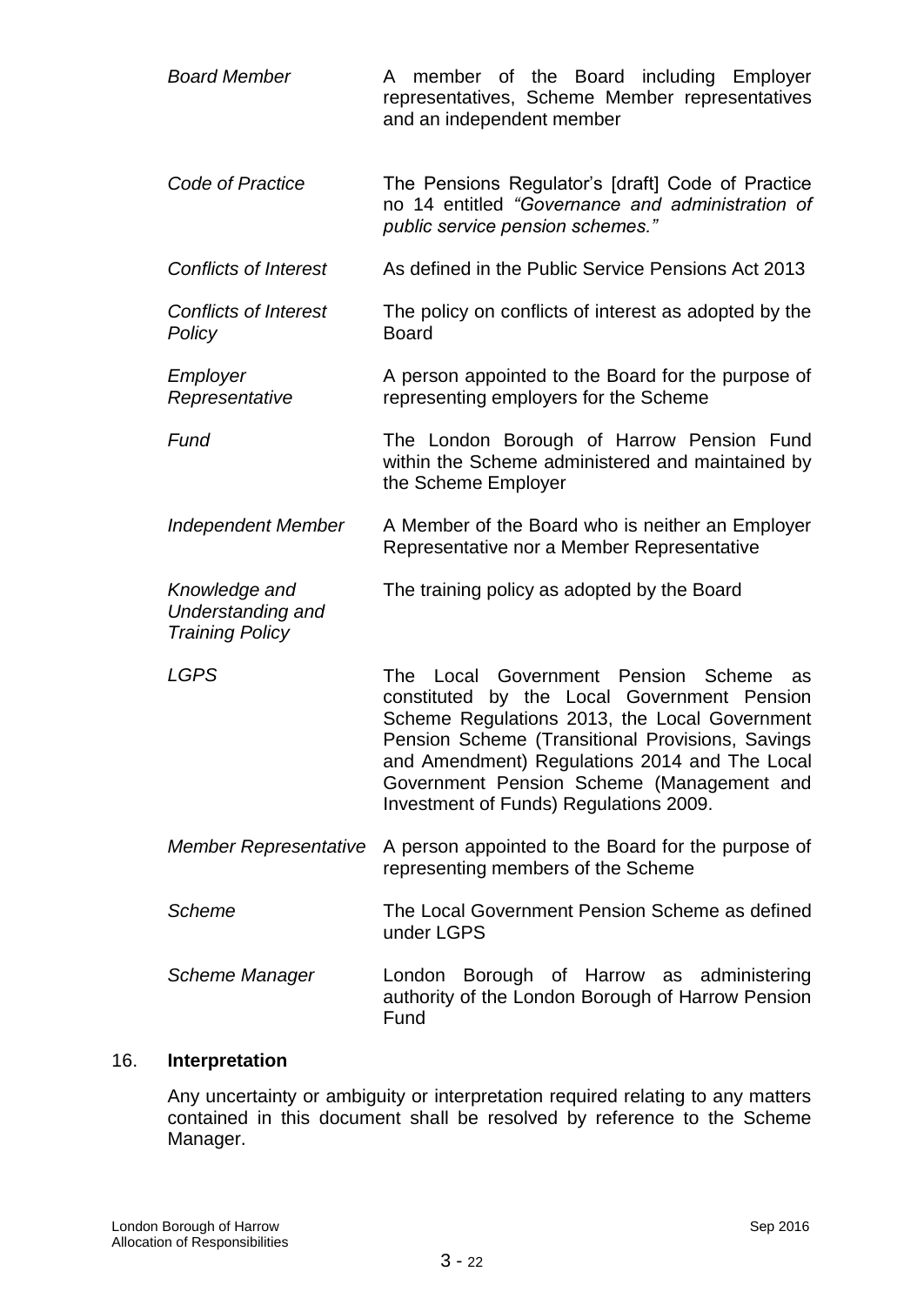[Note: The terms of reference approved by Council on 13 November 2014 were amended under delegated authority as a result of the Local Government Pension Scheme (Amendment) (Governance) Regulations 2015 which removed the voting rights of the Independent Member.]

## **PENSION FUND COMMITTEE**

The Pension Fund Committee has the following powers and duties:

- 1. to exercise on behalf of the Council, all the powers and duties of the Council in relation to its functions as Administering Authority of the LB Harrow Pension Fund (the fund), save for those matters delegated to other Committees of the Council or to an Officer;
- 2. the determination of applications under the Local Government Superannuation Regulations and the Teachers' Superannuation Regulations;
- 3. to administer all matters concerning the Council"s pension investments in accordance with the law and Council policy;
- 4. to establish a strategy for the disposition of the pension investment portfolio; and
- 5. to appoint and determine the investment managers" delegation of powers of management of the fund;
- 6. to determine cases that satisfy the Early Retirement provision under Regulation 26 of the Local Government Pension Scheme Regulations 1997 (as amended), and to exercise discretion under Regulations 8 of the Local Government (Early Termination of Employment) (Discretionary Compensation) (England and Wales) Regulations 2000 (as amended, subject to the conditions now agreed in respect of all staff, excluding Chief Officers;
- 7. to apply the arrangements set out in (6) above to Chief Officers where the application has been recommended by the Chief Executive, either on the grounds of redundancy, or in the interests of the efficiency of the service, and where the application was instigated by the Chief Executive in consultation with the leaders of the political groups.

## **PLANNING COMMITTEE**

The Planning Committee has the following powers and duties:

- 1. To exercise the functions of the council as local planning authority under the Town and Country Planning Act 1990 and other planning and subordinate legislation with the exception that:
	- a) the preparation, maintenance and updating of the Local Development Framework; and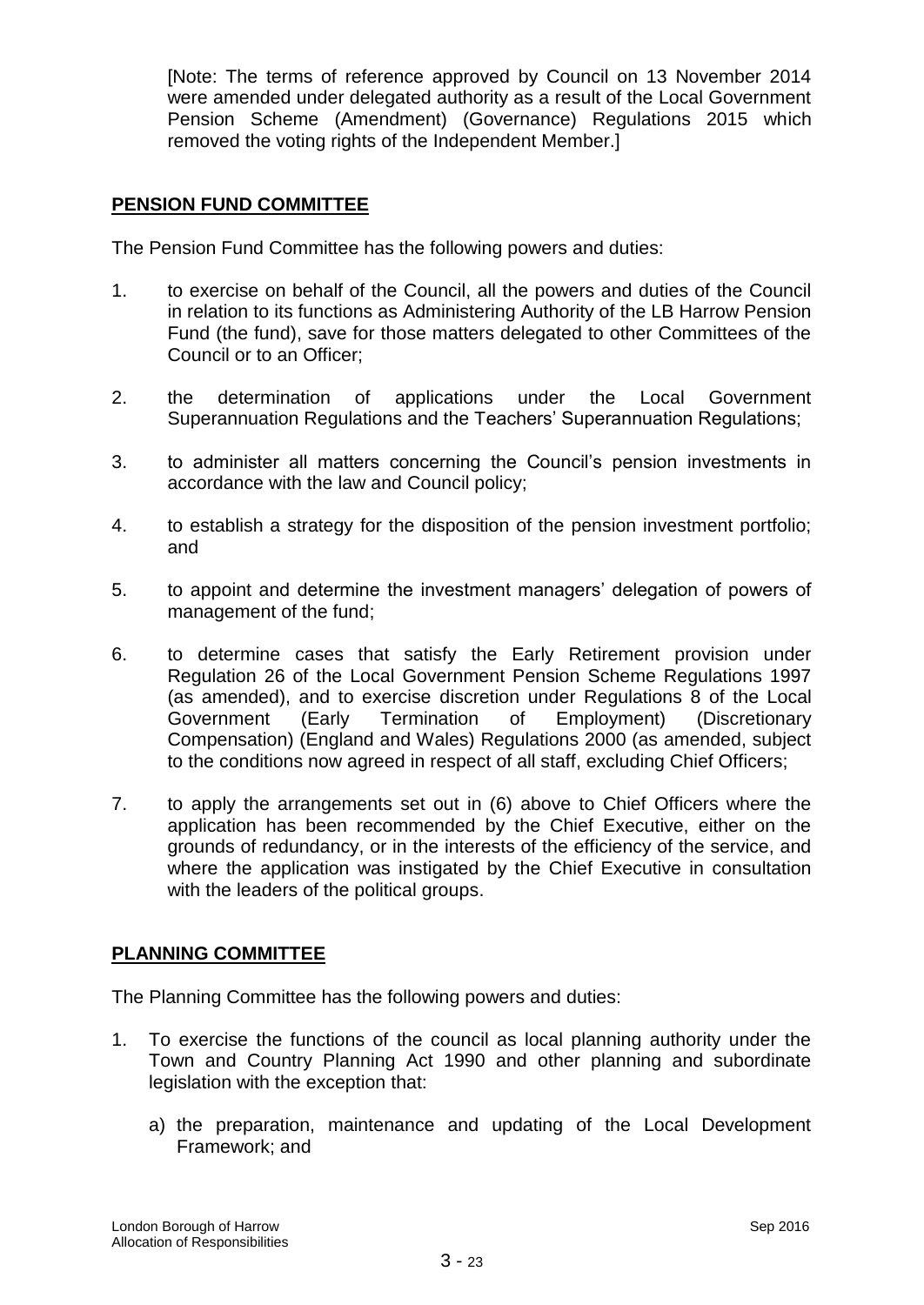b) the consideration of any policy matter concerning the planning of the Borough, including the development of major sites but not the determination of any planning application;

shall be matters to be determined by the Cabinet.

- 2. To determine applications for certificates under section 17 of the Land Compensation Act 1961.
- 3. To consider and, if appropriate, serve Article 4 Directions removing permitted development rights in accordance with the Town and Country Planning General (Permitted Development) Order 1990.
- 4. To determine and enforce building regulations.
- 5. All other functions relating to town and country planning and development control as set out in the Local Authorities (Functions and Responsibilities) (England) Regulations 2000 (as amended) listed by Committee in the schedule to this document.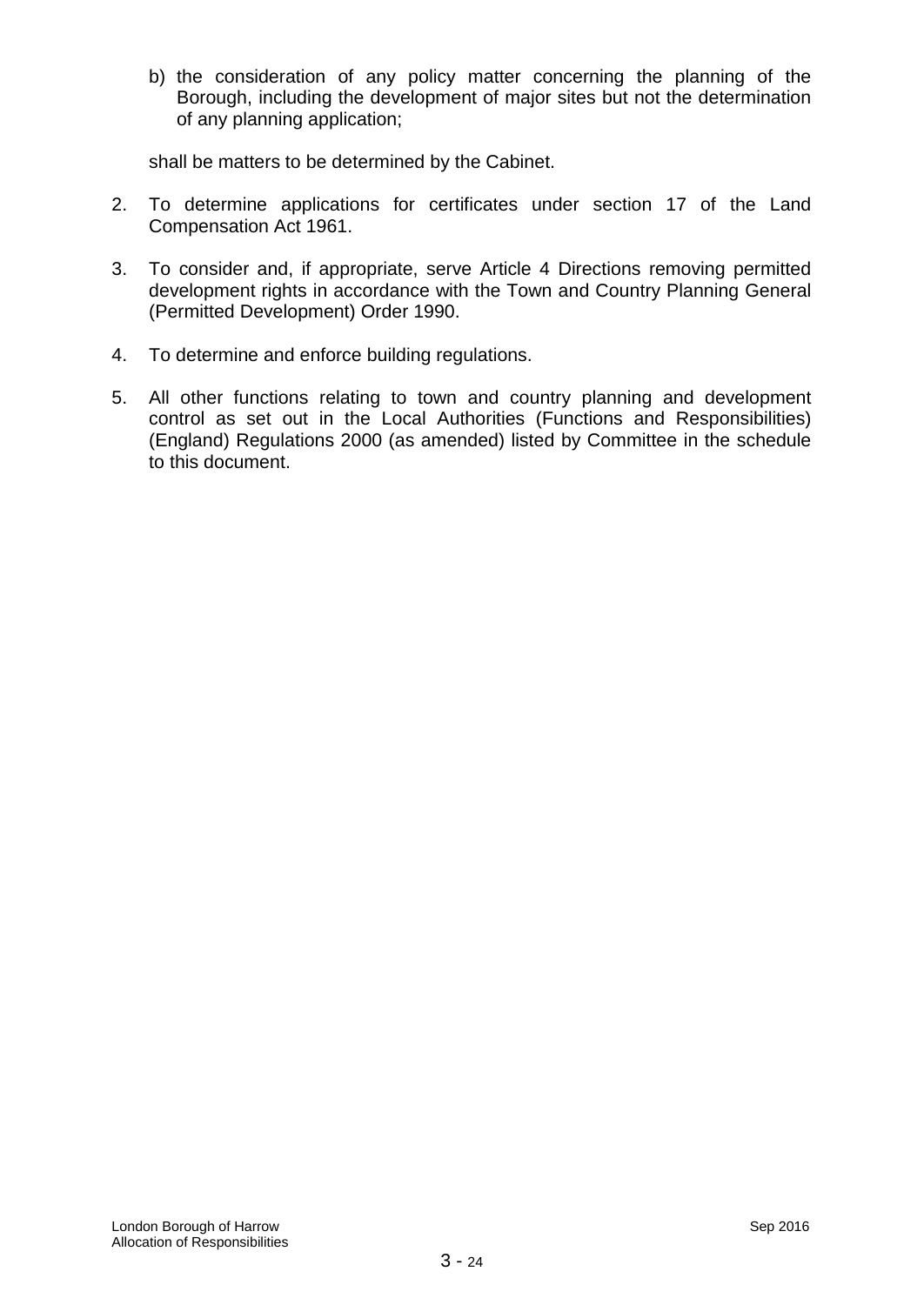# **OTHER STATUTORY COMMITTEES**

## **STANDING ADVISORY COUNCIL FOR RELIGIOUS EDUCATION**

SACRE is established under section 390 of the Education Act 1996. It is not a formal committee of the Council. The terms of reference and membership are set out below. Under section 392(7) of the Act, SACRE may regulate its own proceedings and hence the Council"s committee procedure rules do not apply to SACRE.

#### **Terms of reference**

- (1) As requested by the local authority or of its own volition, to advise the local authority on matters connected with:
	- a. religious worship in community schools or foundation schools which do not have a religious character, and
	- b. Religious education, in accordance with the Agreed Syllabus

The matters referred to above include, in particular, teaching methods, choice of materials and teacher training.

- (2) To deal with applications from schools for a determination on whether the statutory requirement for Christian collective worship should apply.
- (3) To determine the manner and form of applications under (2) above.
- (4) To convene from time to time an Agreed Syllabus Conference to review the agreed syllabus. The representative groups on SACRE, other than Group D, may at any time require a review of the agreed syllabus. Each of the three representative groups concerned shall have a single vote on the question of whether to require such a review.
- (5) To publish an annual report as to the exercise of their functions and any action taken by representative groups on the council under (4) above during the preceding year.

#### **Membership**

- Group A Representatives of Christian and other religious denominations (22)
- Group B Representatives of the Church of England (3)
- Group C Representatives of Teachers (6)
- Group D Representatives of the Local Education Authority (3)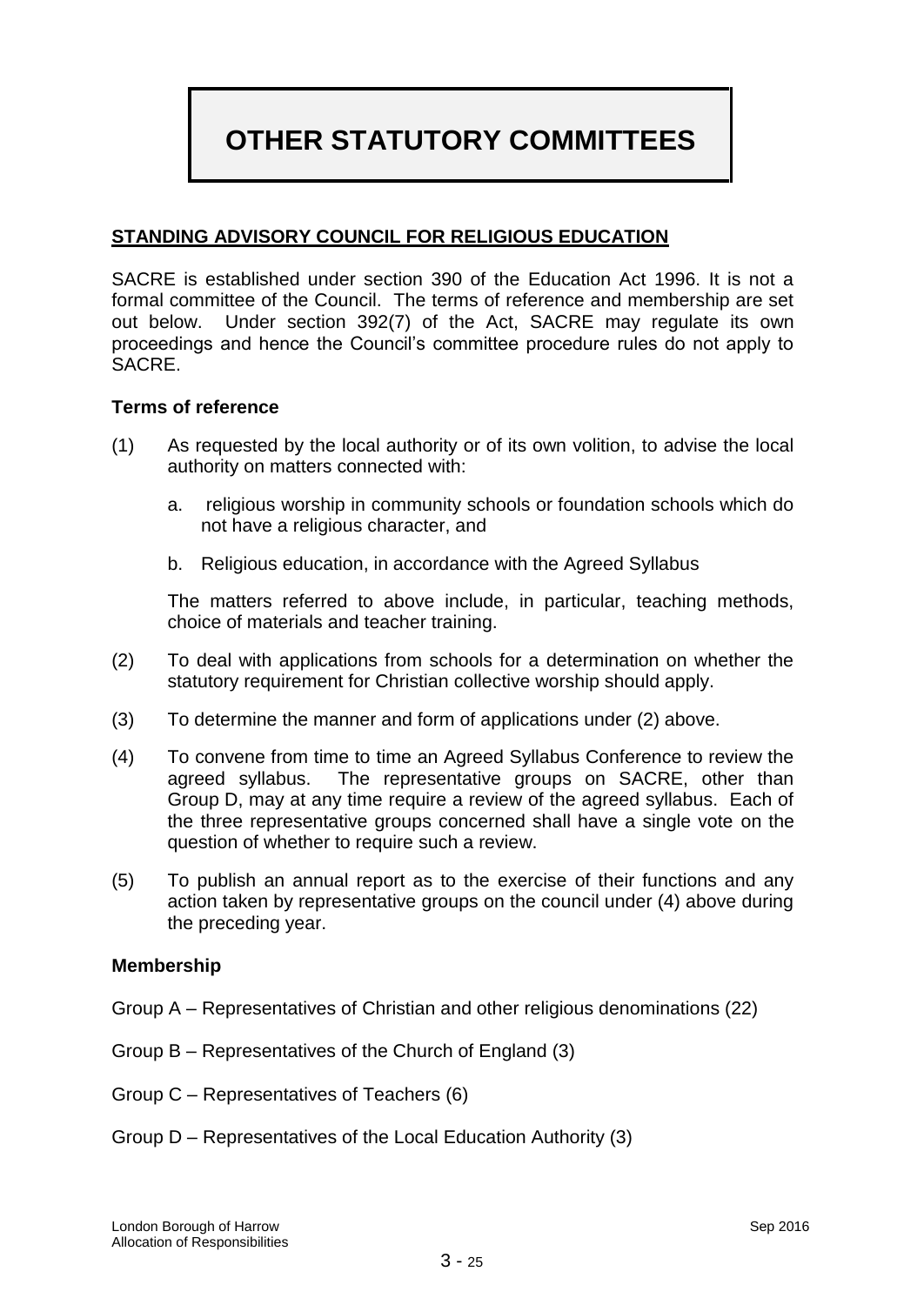SACRE may also include co-opted members (that is, persons co-opted as members of SACRE by members of SACRE who have not themselves been so co-opted).

Any member who fails to attend three consecutive members of SACRE shall cease to be a member of the Council unless, at the third such meeting, SACRE approves the reason for non-attendance.

An adviser nominated by the Corporate Director, People Services shall also be invited to attend meetings of SACRE.

# **STATUTORY CHIEF OFFICERS" DISCIPLINARY PANEL**

The Panel has the following powers in respect of matters which might lead to the dismissal of, or disciplinary action against, the Chief Finance Officer, Monitoring Officer or Head of Paid Service except in relation to matters concerning redundancy, the expiry of a fixed term contract or permanent ill health:

- 1. to arrange for the investigation of the matter;
- 2. to consider the investigation report and representations (including in person) by the officer;
- 3. to make recommendations to Council in relation to the dismissal of the officer; and
- 4. where the panel decides it to be appropriate, to make recommendations to the Chief Officers" Employment Panel for action short of dismissal or to confirm that the matter should not progress further.

#### **Membership**

The Panel shall consist of three elected members and two independent persons appointed by the Council under section 28(7) of the Localism Act who will be invited to a Panel meeting as and when required.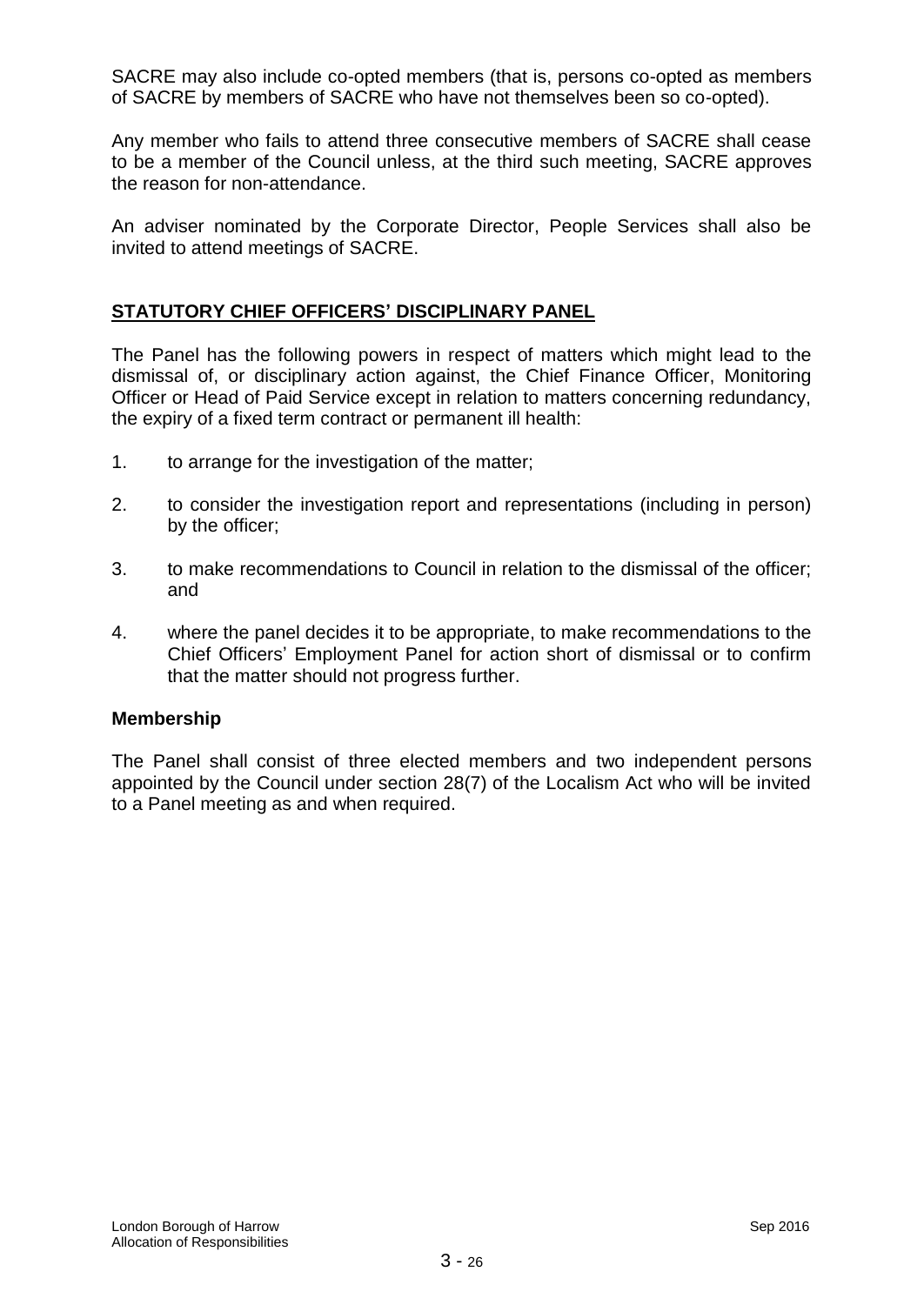# **TERMS OF REFERENCE AND DELEGATION OF DUTIES TO THE CABINET, PORTFOLIO HOLDERS, ADVISORY PANELS AND CONSULTATIVE FORUMS**

# **EXECUTIVE (CABINET)**

## **The Cabinet as a whole will have responsibility for the following functions:**

- (1) The development of proposals for the budget (including the capital and revenue budgets, the fixing of the Council Tax Base*,* and the level of Council Tax) and the financial strategy for the Council;
- (2) The monitoring of the implementation of the budget and financial strategy;
- (3) To recommend major new policies (and amendments to existing policies) to the Council for approval as part of the Council"s Policy Framework and implement those approved by Council;
- (4) To prepare and agree other policies and plans for implementation by Portfolio Holders and others;
- (5) The approval of the Council"s Transformation Programme and of the implementation of projects emerging from that Programme;
- (6) The approval and management of the Council"s Capital Programme and Strategy;
- (7) All key decisions namely:
	- (i) an executive decision which is likely to result in the Council incurring expenditure which is, or the making of savings which are, significant having regard to the budget for the service or function to which the decision relates; or
	- (ii) an executive decision which is likely to be significant in terms of its effects on communities living or working in an area of two or more wards of the Borough.

A decision is significant for the purposes of (i) above if it involves expenditure or the making of savings of an amount in excess of £1m for capital expenditure or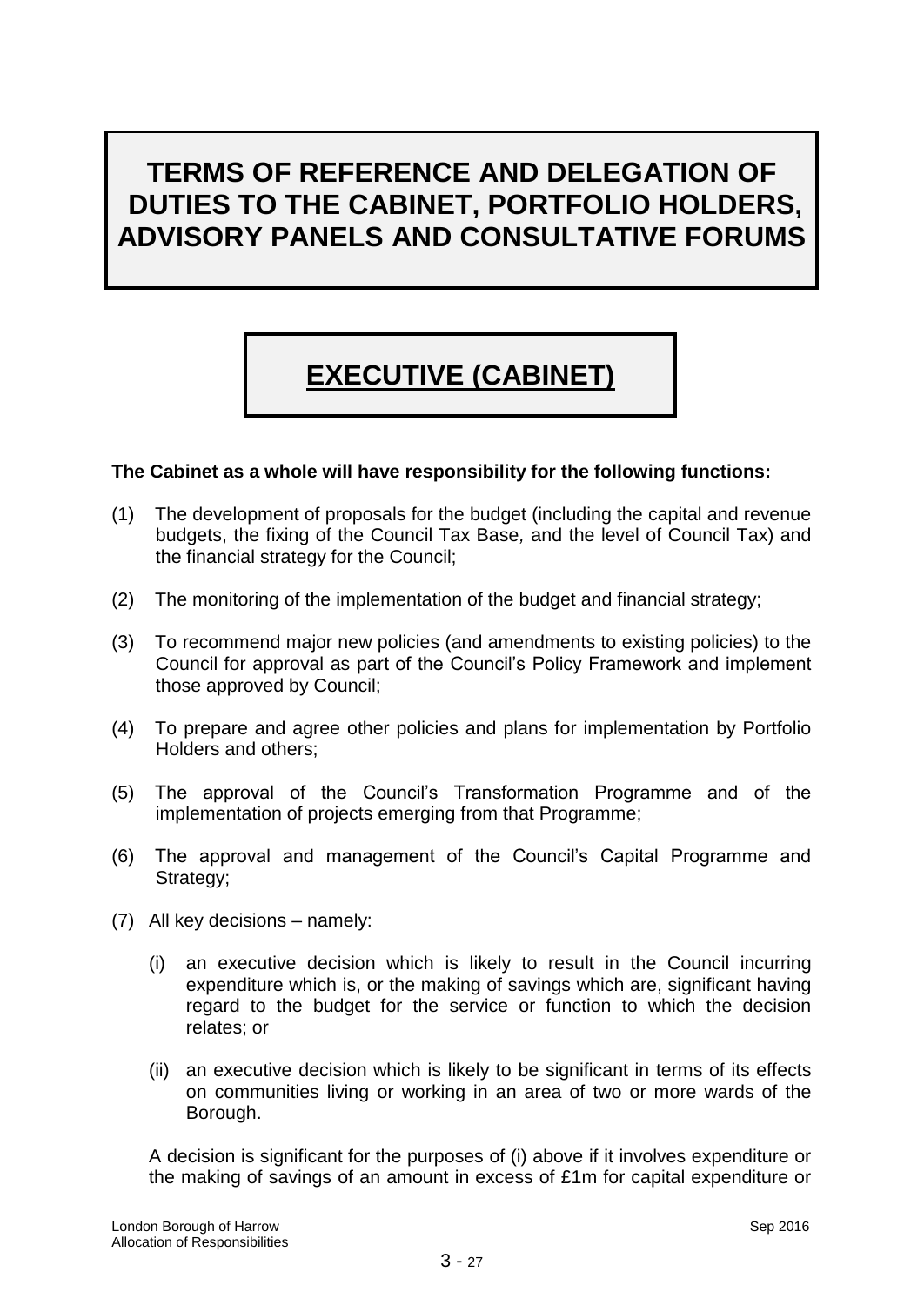£500,000 for revenue expenditure or, where expenditure or savings are less than the amounts specified above, they constitute more than 50% of the budget attributable to the service in question.

- (8) The award of contracts over £500,000 and all matters reserved to the Executive under the Contract Procedure Rules
- (9) All decisions, which are expected to result in variations to agreed revenue or capital budgets;
- (10) Agreement to all virements between budgets as set by the Financial Regulations;
- (11) To determine all non-key decisions which either fall outside Cabinet policy or agreed Executive guidelines, or have been referred to the Executive by the relevant Portfolio Holder or Corporate Director;
- (12) To determine all recommendations and references from the Council or any of its Committees or sub-committees and which the Cabinet considers are appropriate for collective decision;
- (13) The approval of HRA Rents;
- (14) Quarterly to act as the Performance Board overseeing strategic performance issues.

# **Role and Areas of Responsibility of Portfolio Holders (Cabinet Members)**

#### **General Responsibilities**

- (1) All Portfolio Holders have the general responsibility of ensuring the effective management and delivery of executive functions within their area of responsibility and within the following framework:
	- the Council's overall strategic, corporate and policy objectives and all statutory and other plans and strategies approved by the Council
	- the approved revenue and capital budgets
	- the law and the Council's Constitution
	- the decisions made at full meetings of the Cabinet.
- (2) All Portfolio Holders share the responsibility for ensuring:
	- the development, co-ordination, promotion and implementation of the Council"s statutory plans and strategies and for the setting of the Council"s objectives.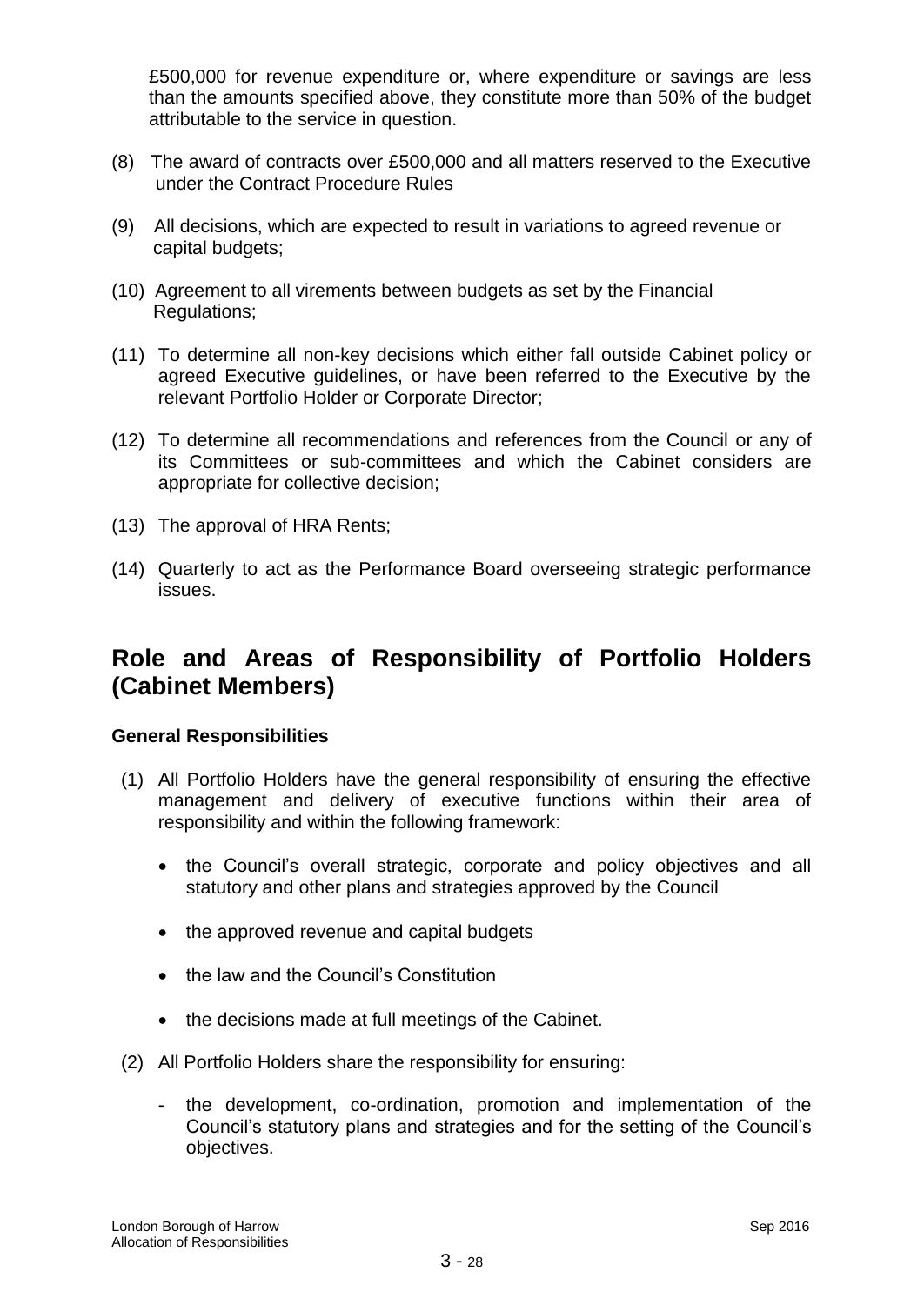- that the Council delivers value for money in all that does.
- the delivery of Public Health responsibilities.
- the oversight, development, monitoring and promotion of all executive services provided by the Council within the appropriate performance management framework.
- that suitable and proper arrangements are made for the procurement, development, monitoring and promotion of all services relating to executive functions, which are provided under contract to the Council.
- the promotion of the interests of the Borough, and of all the residents, businesses, other organisations and stakeholders within Harrow.
- that a community leadership role is taken by the Council across the public, voluntary and business sectors involving the development of good and effective working links with all sectors.
- the promotion and implementation of an effective equal opportunities policy in relation both to the employment of staff and the delivery of services.
- the promotion of services which are sustainable, improve community safety, make for more open government, provide opportunities for resident participation in delivering outcomes and include new methods of community engagement.
- that proper arrangements are made for consultation and participation with residents and service users in decision making and the development of key statutory plans and local community plans.

# **The Leader of the Council**

The Leader of the Council shall have the following responsibilities:

- When present to chair meetings of the Cabinet;
- Appoint and dismiss Portfolio Holders and the Deputy Leader
- Appoint to and dismiss from committees of the Cabinet
- To determine from time to time the roles and areas of responsibility of Portfolio Holders
- In the absence of a Portfolio Holder, or on written notice to that Portfolio Holder, to exercise any of that Portfolio Holder"s functions him/herself or arrange the discharge of those functions by another Portfolio Holder or a Corporate Director
- To act as Chairman of the Council"s Improvement and Commissioning Boards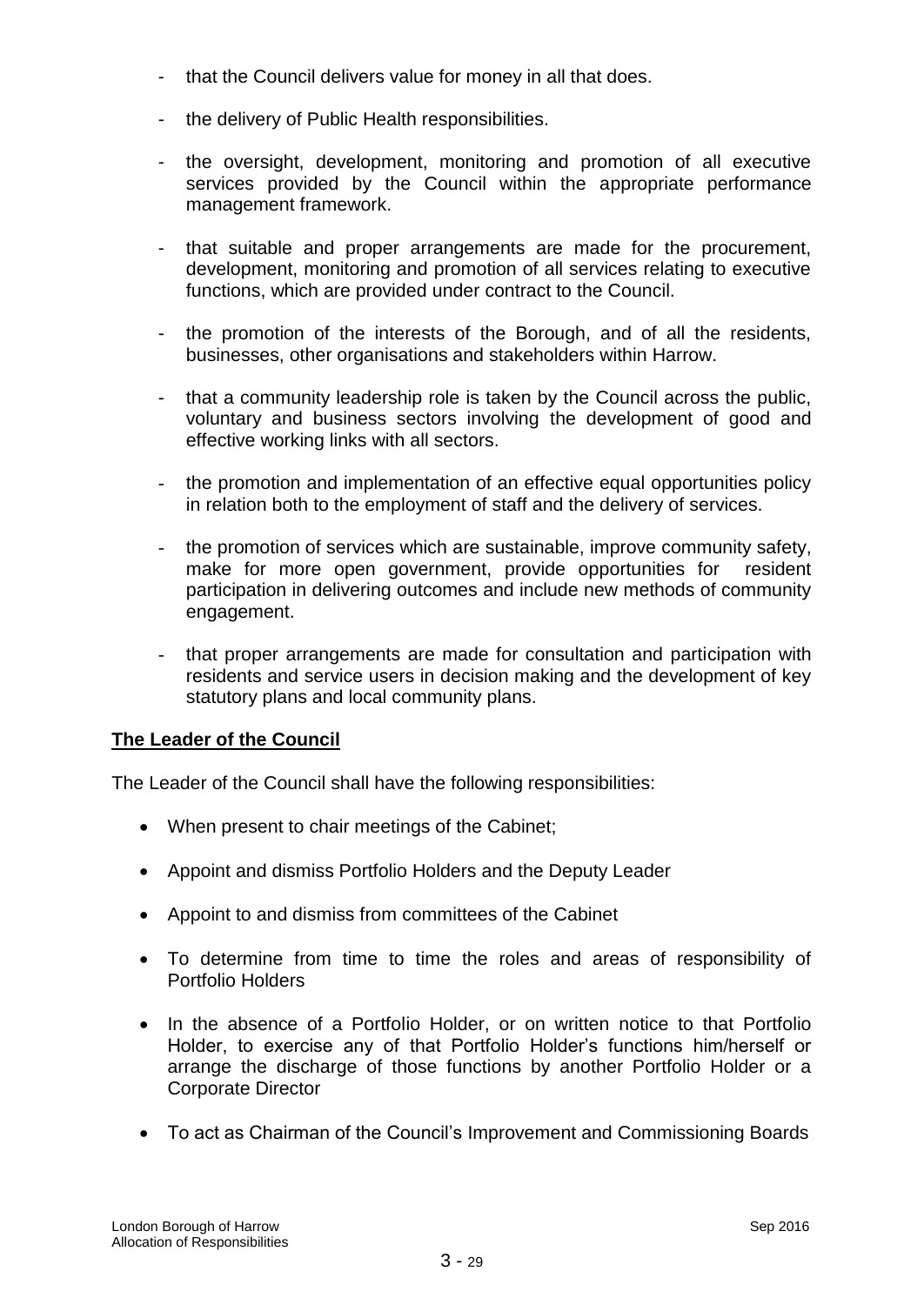- Lead and coordinate the development and implementation of the Council"s statutory and other plans and strategies including:
	- (i) the Council"s vision, corporate priorities, corporate plan and objectives,
	- (ii) the needs of the Borough and local communities on matters of comprehensive, corporate and strategic importance,
	- (iii) the Council"s overall performance
- To oversee the allocation of resources to implement the Council's plans and strategies and to meet the Council's objectives;
- Take responsibility for the review of the pay and conditions of Chief Officers;
- Liaise on behalf of the Council with Government Departments, the Greater London Authority, London Councils, West London Alliance and other local and public bodies;
- Respond to Central Government, the Greater London Authority and Local Authority Associations" consultation exercises and to requests for information and to any other consultation papers and requests for information;
- Make proposals for the appointment of Councillors or other persons on outside bodies as representatives of the Council;
- Make proposals to Council for the setting of the levels of Councillor allowances and expenses;
- Champion Member Development and oversee development of the Member Development Programme;
- Keep under review and make proposals for changes to the Constitution;
- To oversee the arrangements and overall budgets of the Members" Secretariats;
- To oversee the arrangements for all civic and ceremonial matters
- To take a lead on behalf of the Council in promoting and sustaining a high ethical standard of conduct by elected Members in accordance with the adopted Code of Conduct for Councillors.
- To endeavour to ensure that the decisions and activities of the Council at all times have regard to the highest possible standards in furtherance of the ethical agenda and all Members of the Council adhere to the Code of Conduct.
- To maintain an overview of the finances of the Council working closely with the Portfolio Holder for Finance and Major Contracts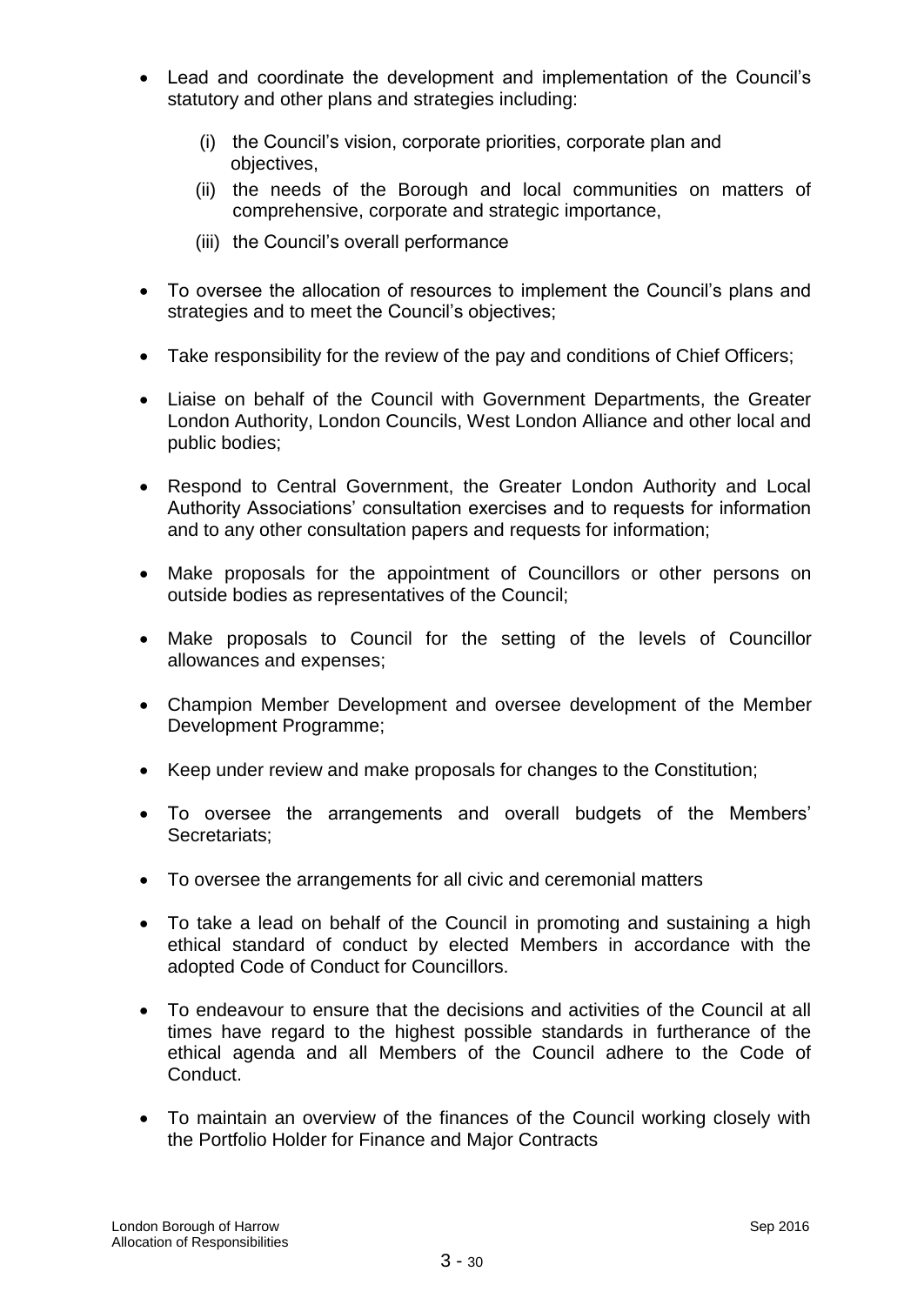# **Deputy Leader of the Council**

The Deputy Leader of the Council shall have overall responsibility for:

- Undertaking the responsibilities and delegated powers of the Leader of the Council, to the extent permitted by the Constitution, in the absence of the Leader;
- The chairing of meetings of the Executive in the absence of the Leader of the Council.

## **Portfolio Holder for Strategy, Partnerships & Devolution**

## **Strategy**:

- To have strategic oversight of the Council's affairs;
- Ensure that the Council"s priorities are underpinned by fairness for all in these tough economic times;
- To lead on the development of strategies to help families with the "Cost of Living Crisis" and stand up for Harrow, its businesses and residents;
- To lead, monitor, have oversight and, where necessary take decisions about policy/strategy and provision regarding the strategic relationship with other Boroughs and the development of additional services;
- Development of an effective strategy/policy framework for the council, local voluntary sector and partners;
- To ensure that the council does not lose focus on tackling the disparities that exist in Harrow, in particular, in terms of economic achievement, child poverty, health and wellbeing;
- To encourage and ensure cross directorate working across the Council;
- Providing political leadership to the development and implementation of the Council"s Corporate Plan and Budget;
- To lead on the transformation of Council services to be more business-like, commercial and maximising value for taxpayers money;
- To ensure that the Council is meeting its commitments and strategies as set out in the Corporate Plan.

## **Partnership and community leadership**:

 To ensure that the council continues to work together with the community to improve the quality of life for all our residents, our families and our young people;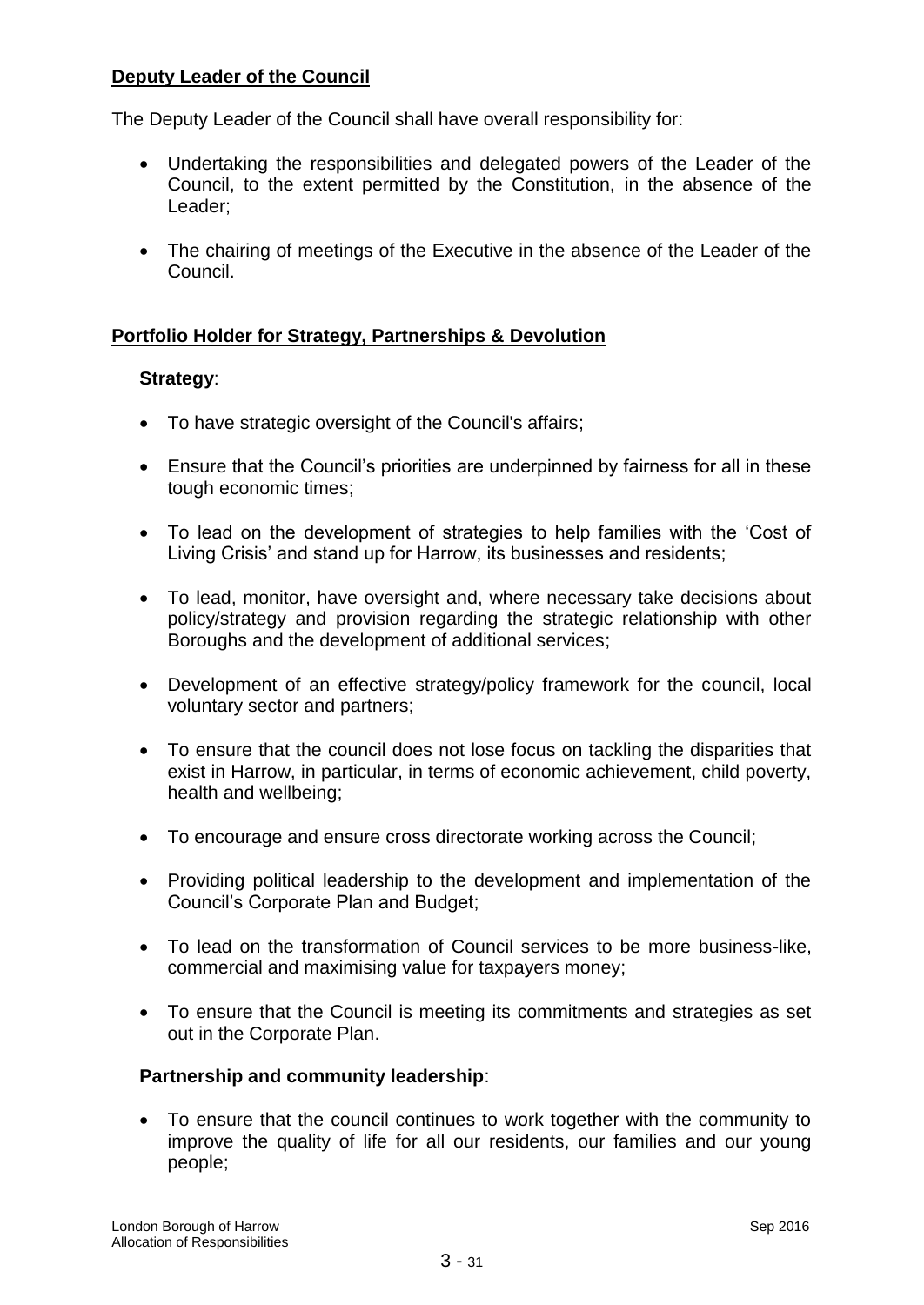- Acting as an advocate for the local community and a spokesperson for residents;
- Promoting Council priorities:
- Building cross-borough links that progress the Council's objectives;
- Representing the Council externally and furthering the Council's interests within London, National and international bodies/forums to promote Harrow's interests, in particular with the West London alliance, London Councils and the Local Government Association.

## **Devolution:**

- To sit on the West London Economic Prosperity Board to promote jobs and growth across Harrow;
- To work on a regional basis to ensure Harrow receives a fairer deal on its grant from Government;
- To work on a regional basis to ensure that Harrow"s residents benefit from the devolution of services and business rates;
- Actively participate in and seek further devolution opportunities;
- Provide local leadership on all Government devolution announcements.

## **Communications:**

- Give direction to the delivery of Council publications including Harrow People and A-Z of Council Services;
- Champion a set of marketing campaigns in support of the Council and its services;
- To ensure there is regular and informative internal communications and staff awards;
- Give direction to the Council"s media relations to promote the Council"s reputation;
- Promote the Council's branding to deliver consistency across services and to improve residents' awareness of our services.

## **Portfolio Holder - Adults and Older People**

**To be responsible for the development and delivery of the Council"s Adults Social Care functions, including:**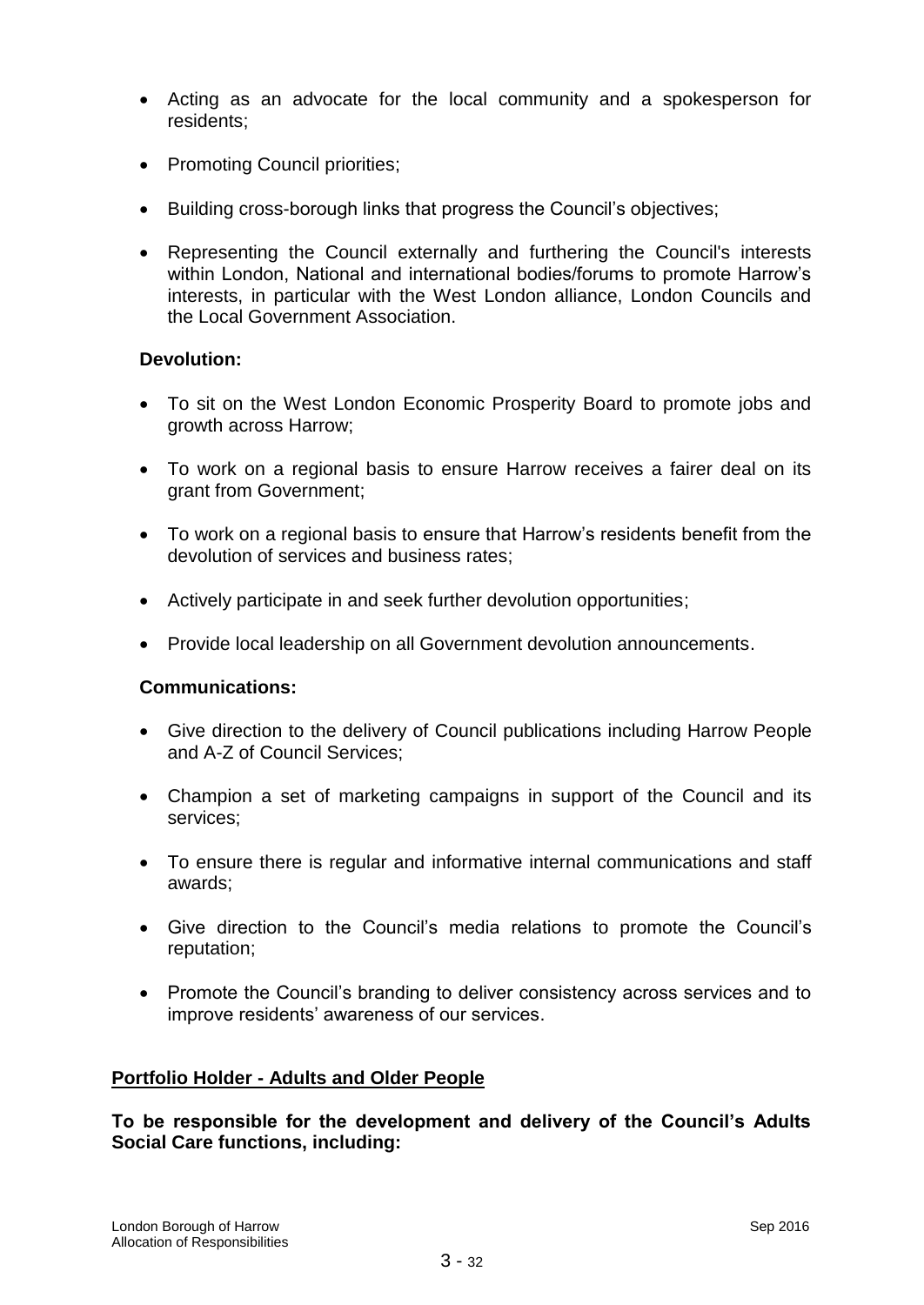- To be the lead member for Adult Care Services including overseeing compliance with the Statutory Duties and reporting requirements in relation to Adult Care Services;
- To lead on partnership with the Health Service and local CCG in relation to Adults;
- To lead on the transformative Project Infinity, for the development of Adult Social Care services in the Borough;
- To oversee the performance of Community Care Services in relation to national targets and priorities and to take account of any issues arising from external inspection and the performance assessment role of the Care Quality Commission;
- To lead on the protection and safeguarding of vulnerable adults;
- To lead on the development and implementation of Supporting People;
- To lead on the direct provision for Community Care Services;
- To lead on adult services user engagement;
- To oversee the reablement service provision and improvements;
- Build on the fantastic work of the Council's adult early intervention team;
- To promote the wellbeing of over 18s across the Council and act as the Member level "Wellbeing of Adults Champion";
- Lead on working with external partners to tackle the increase in domestic violence across our Borough;
- To lead on the development and implementation of Supporting People;
- To give direction for the development and implementation of policies and strategies for the provision of adults care services in the Borough including
	- o Project Infinity
	- o Personalisation
- To lead on external relationships including other public sector stakeholders, as well as the voluntary and private sector with regard to Adults Services;
- Jointly lead with the Portfolio Holder for Children's, School & Young People to develop the Council"s vision to have a lifelong approach to support for residents with Special Educational Needs;
- To work with the Portfolio Holder for Finance & Commercialisation on relevant commercial opportunities within the Portfolio;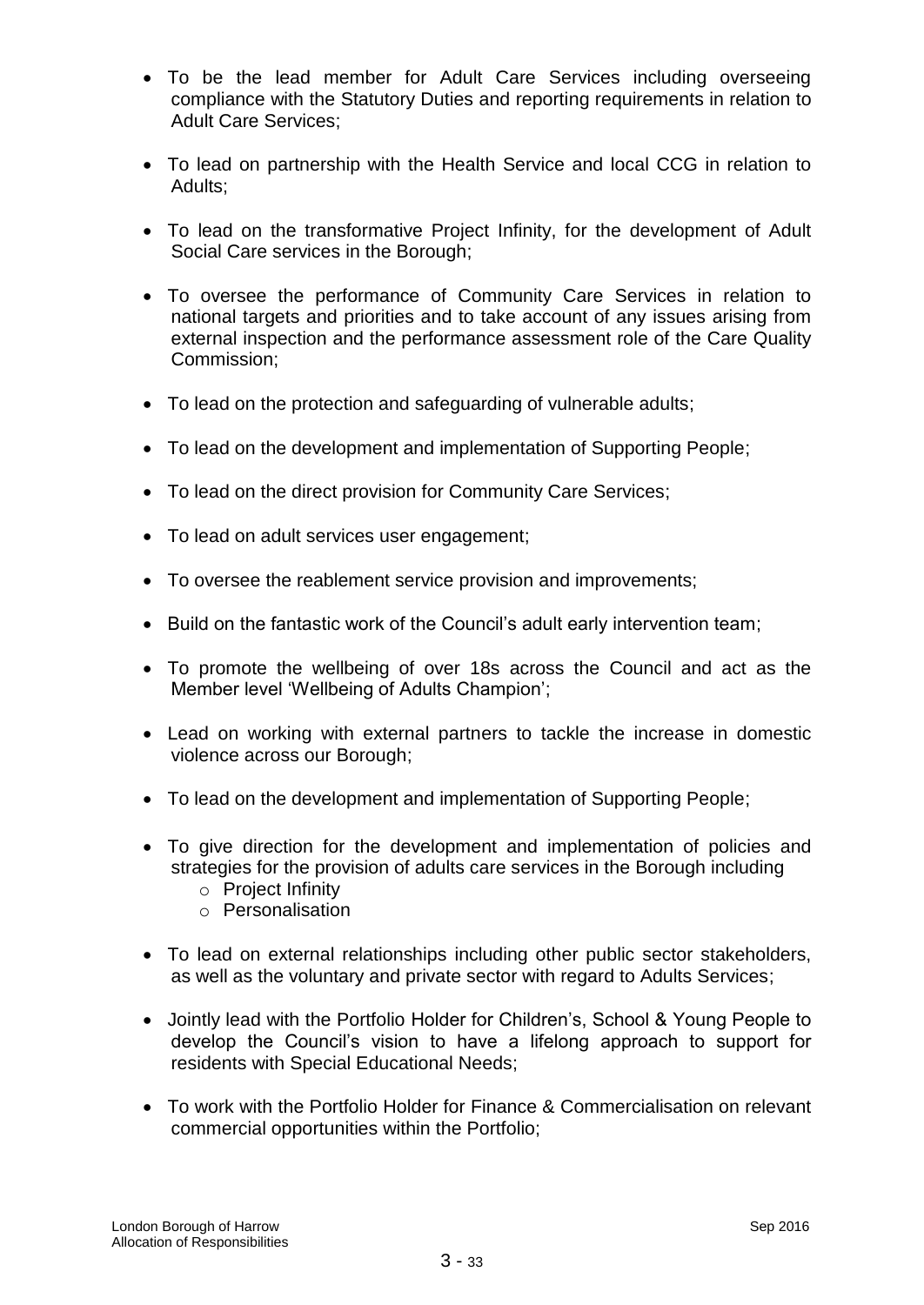- To ensure that the Council is meeting its commitments and strategies within the Portfolio, as set out in the Corporate Plan;
- Lead on developing upcoming policy and existing policy within the Portfolio.

## **Working in conjunction with the Portfolio Holder for Health and Wellbeing:**

- To lead on joint commissioning responsibilities with Health for:
	- o Mental Health Services
	- o Learning Disability Services
	- o Older People and Physical, Sensory and Disability Services
	- o Carers;
- Work with the NHS, voluntary sector organisations and carers themselves to develop and strengthen appropriate support for carers.

## **Portfolio Holder – Housing and Employment**

**To be responsible for the development and delivery of the Council"s housing services, the private rental sector and the provision of affordable homes, including:** 

- To develop and implement policies and strategies for the provision and improvement of housing in the Borough;
- To develop and deliver the Housing Ambition Plan;
- To maximise opportunities to engage residents in the development and delivery of all housing services and that regular opportunities exist to test tenant and leaseholder satisfaction to ensure that feedback is used to improve services;
- Working closely with the Portfolio Holder for Finance to ensure the HRA remains viable and provides value for money;
- To recommend variations in rent levels:
- To ensure that residents can readily access housing services and that customers are empowered to make the best of their housing situation;
- To ensure that housing services know its customer profile and tailors its services accordingly;
- To ensure that all services to tenants are set out with clear standards;
- To ensure accommodation provision for households in need, through Council provision, or in consort with Housing Associations and developers;
- To ensure that temporary accommodation is provided for the homeless and those in urgent need of housing;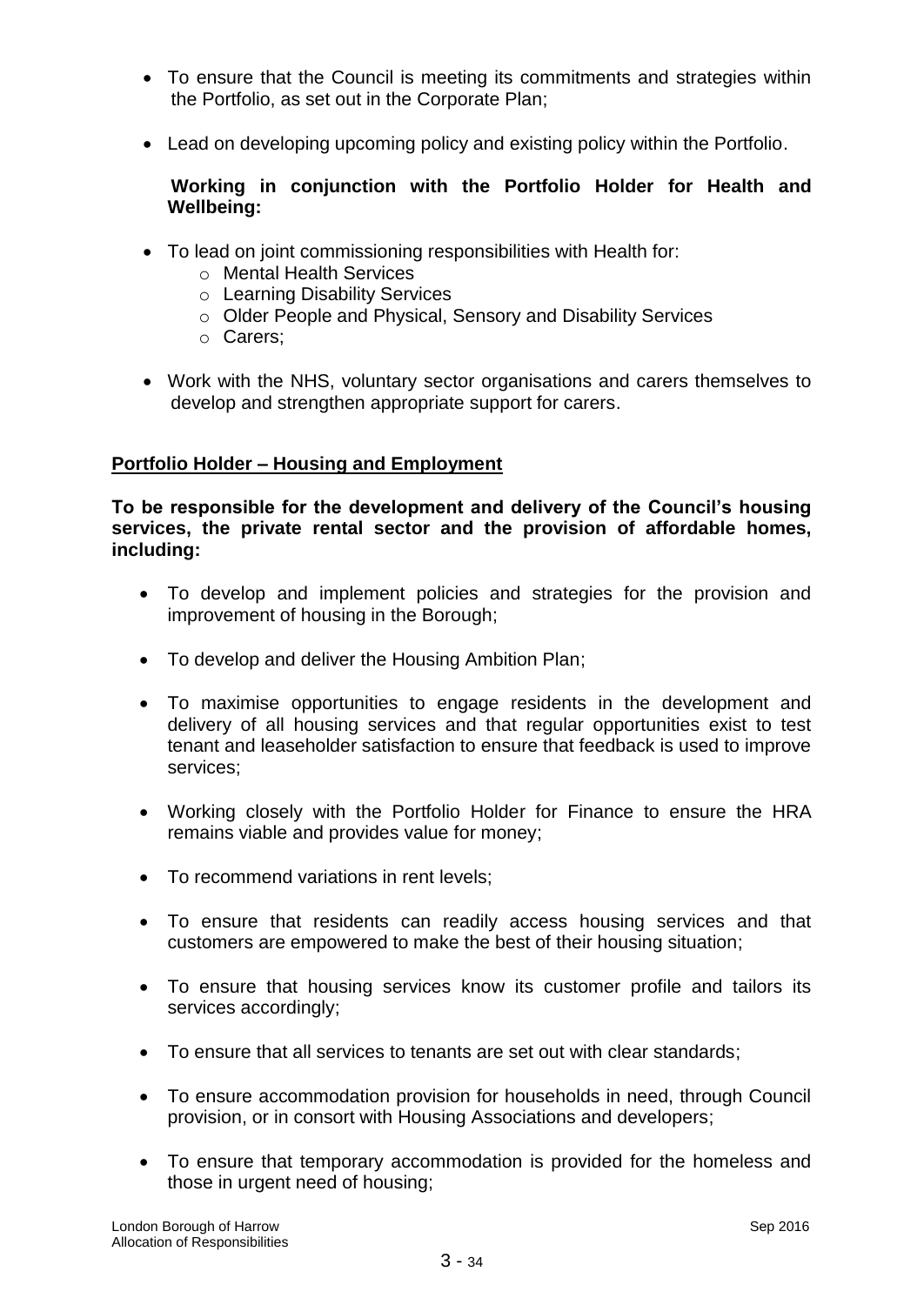- To ensure an assessment of future housing needs within the Borough is regularly taken and informs future services;
- To lead on the maintenance, repair and improvement of the Council's housing stock;
- To lead on the development of high standard services to Council tenants and leaseholders;
- To promote satisfactory standards in housing accommodation in the private sector and ensure enforcement actions are taken as appropriate;
- Working jointly with other Portfolio Holders to oversee the development of a strategy to support social inclusion in the provision of local housing;
- To develop and deliver the Council's Housing Strategy in consultation with the Portfolio Holder for Planning and Regeneration;
- To work with private landlords, housing associations and developers to ensure that opportunities for the provision of affordable housing are maximised;
- Grow Help 2 Let with the aim of making it a market leader in the private rental sector;
- Develop the Council's letting agency to provide affordable and good quality Private Rental Units across the Borough;
- To ensure the effective administration of Housing Benefits;
- To work with the Portfolio Holder for Finance & Commercialisation on relevant commercial opportunities within the Portfolio;
- To ensure that the Council is meeting its commitments and strategies within the Portfolio, as set out in the Corporate Plan;
- Lead on developing upcoming policy and existing policy within the Portfolio.

## **To promote apprenticeships, training and jobs across the Borough, particularly for our young people, this includes:**

- Working with our economic development team to create training opportunities that match with the demands of local employers;
- Ensure that Harrow"s residents are given every opportunity to benefit from employment opportunities arising from local developments;
- That the council creates training opportunities for the long term unemployed and people with a disability or a mental health condition;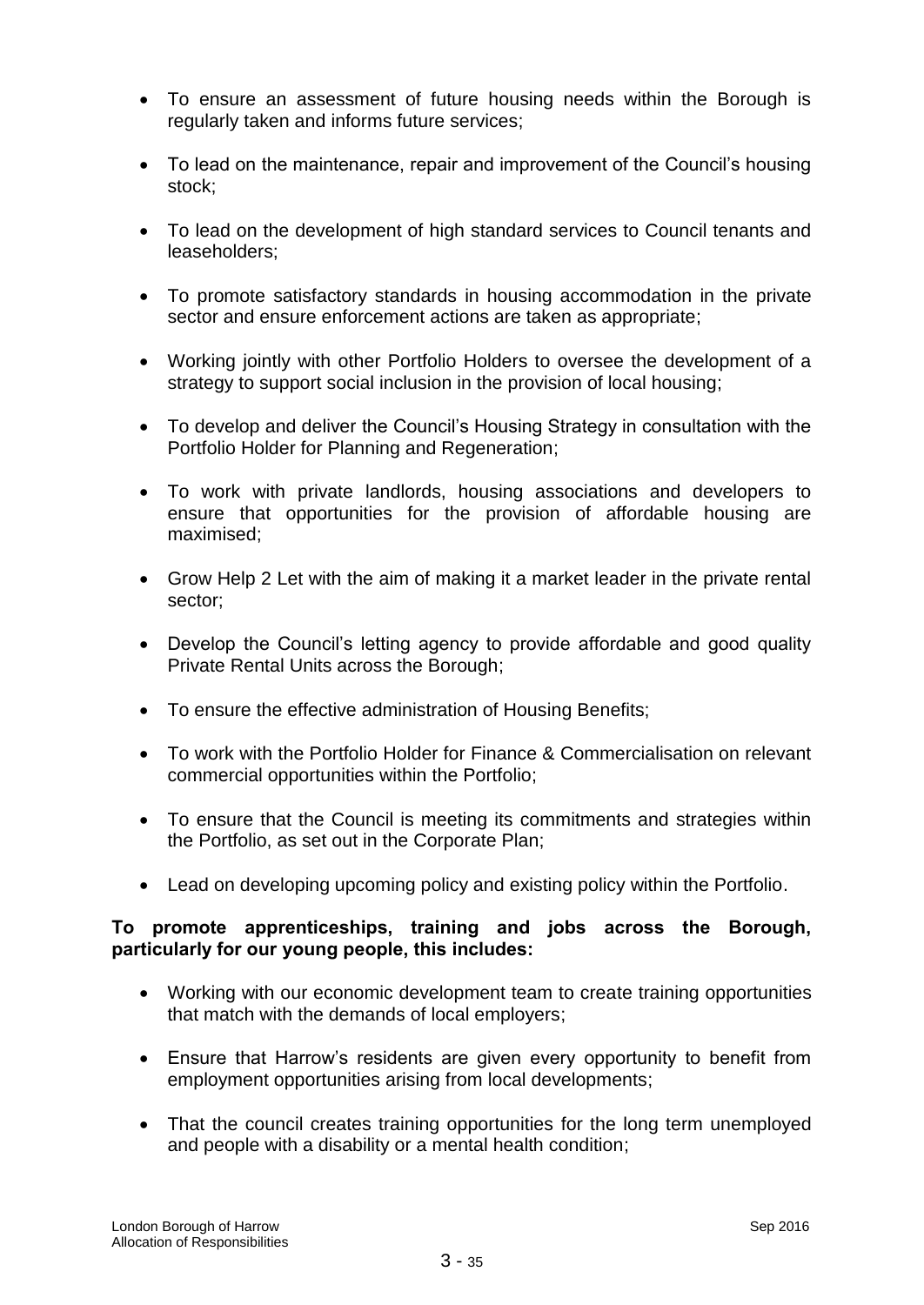To ensure that young people in the Borough have the skills and opportunities they need to start a career.

# **Portfolio Holder - Finance and Commercialisation**

# **To be responsible for the development and maintenance of the Council"s finance and procurement functions, including:**

- To develop and maintain a coherent and sustainable financial strategy for Harrow;
- To ensure that the development of proposals for, and consultation on, the annual budget take place within the requirements of the Budget and Policy Framework Rules and good corporate governance practice;
- To lead on the development of clear systems and structures for budget development, management and monitoring; in particular, for the Council"s revenue and capital budgets, including the Housing Revenue Account in liaison with the portfolio holder for housing;
- To ensure that the Council's arrangements for treasury management and pension fund investments are effective;
- Bring forward proposals for any review of fees and charges made by the Council;
- To ensure procedures for virement within budgets are updated as appropriate and followed at Member and officer level;
- Evaluate and monitor the financial procedures of the Council and recommend improvements;
- To ensure the Council's procurement strategies support local businesses and that the Council has effective procurement systems and processes in place;
- Work with the business holder for Business, Planning and Regeneration to ensure that the Council has effective procedures for the recovery of Council Tax, Business Rates, parking income and any other fees and charges;
- To ensure a co-ordinated Council response to welfare reform, working closely with the Leader, other relevant Portfolio Holders and the voluntary sector;
- To lead, monitor, have oversight, and, where necessary, to take decisions about promoting the Harrow Credit Union and make sure it's available to everyone, including allowing all Harrow Council staff to be able to have their salary paid directly into a credit union bank account;
- To coordinate the Council's campaign for a fairer grant for Harrow's residents;
- Promoting an energy cooperative in Harrow;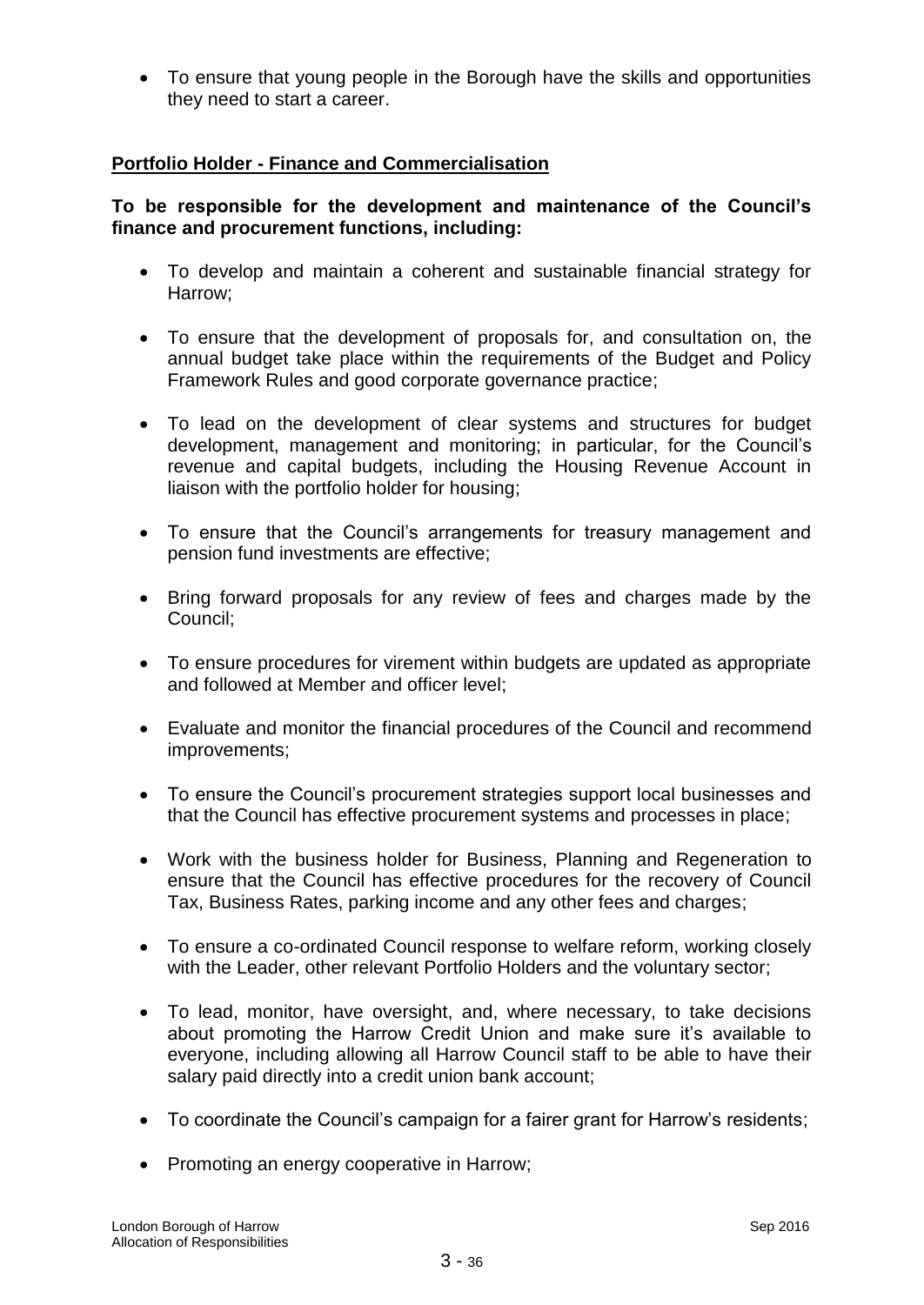- To lead on the Council's arrangements for internal audit;
- To lead on all matters relating to corporate anti-fraud activities;
- To lead on the Council's insurance arrangements;
- To ensure that the Council has effective risk management and internal control systems and processes in place;
- To ensure the development and maintenance of effective business continuity and emergency planning;
- To ensure that the Council is meeting its commitments and strategies within the Portfolio, as set out in the Corporate Plan;
- Lead on developing upcoming policy and existing policy within the Portfolio.

# **To be responsible for the development and maintenance of the Council"s Major Contracts including:**

- To lead on the procurement and commercial management of all major contracts in liaison with the Leader;
- To monitor, in consultation with the relevant Portfolio Holders, the performance of all major strategic contracts with an annual value of over £1m including the ongoing operation of existing contracts;
- To approve extensions of contracts where the value is more than £1million and the extension would account for an additional cost of 10% or more of the contract value;
- To approve the settlement of Disputes and Claims where the value of the claim exceeds £1m, in consultation with the relevant Portfolio Holders;
- To ensure all major contract include training and apprenticeships for local residents;
- To encourage the payment of the London Living Wage within Harrow.

# **To be responsible for the Council"s commercialisation strategy, including:**

- The Council's procurement is getting best value for all of its contracts, including on its social value commitments;
- To ensure that the Council maximises every opportunity to be more efficient and commercial in all of its services;
- Preside over and work with all Cabinet members on relevant commercialisation opportunities;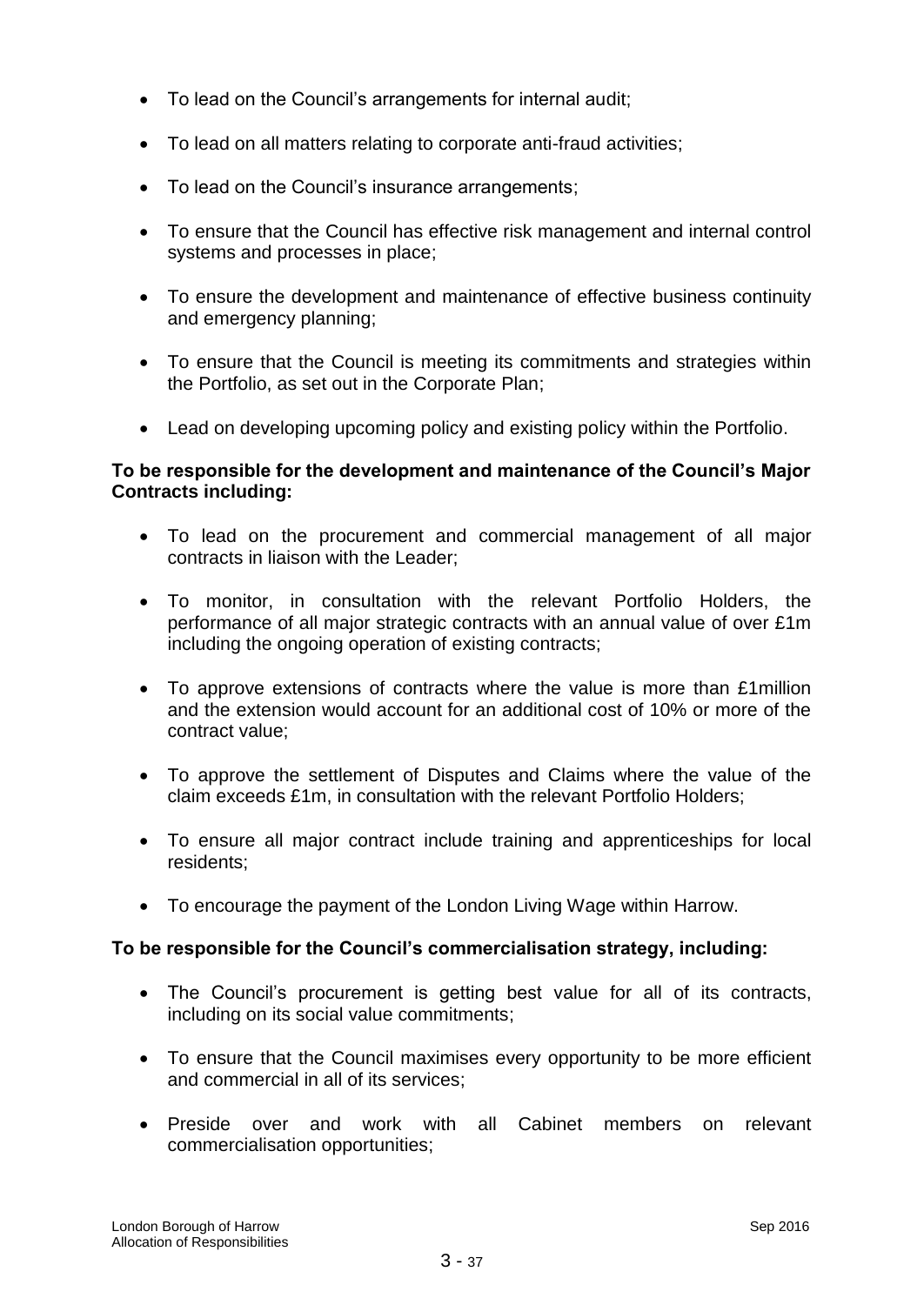- Act as a support on relevant opportunities in terms of governance and regular monitoring;
- Support Cabinet members and the Leader of the Council with internal commercial opportunities.

# **Portfolio Holder - Business, Planning and Regeneration**

## **To be responsible for the policy direction of the Council"s "Building a Better Harrow" programme, including:**

- Strategic planning policy and implementation including:
	- o Planning policy and research
	- o Economic Development
	- o Working with the Portfolio Holder for Housing on increasing opportunities for local employment
	- o Housing policy (in consultation with the Portfolio Holder for Housing)
	- o Development Management
	- o Building Control
	- o Conservation and Design, in particular for the listing of local buildings
	- o Open Spaces, Parks & Green Belt policy
	- o Town Centre & Major Projects activity
	- o The re-location of the Civic Centre
	- o The development of the "Heart of Harrow" area.
- To oversee and direct the effective development and implementation of the following key Place Shaping strategies:
	- $\circ$  The 'Building a Better Harrow' regeneration programme
	- o Local Development Framework, including the core strategy, the opportunity and intensification area and the area action plan
	- o Economic Development Strategy
	- o Town Centre Strategy
	- o West London Sub-regional planning, economic development and waste planning.
- To preside over the development and maintenance of positive links and partnerships with other organisations and businesses to secure the improvement and development of essential social infrastructure;
- To ensure that all aspects of the Environment and Enterprise Directorate's work involves appropriate and effective community engagement;
- To ensure a positive development of our district shopping centres;
- Act as the Member level 'Design and Heritage Champion' for the Authority;
- To act as the lead Member for the Council's engagement with business;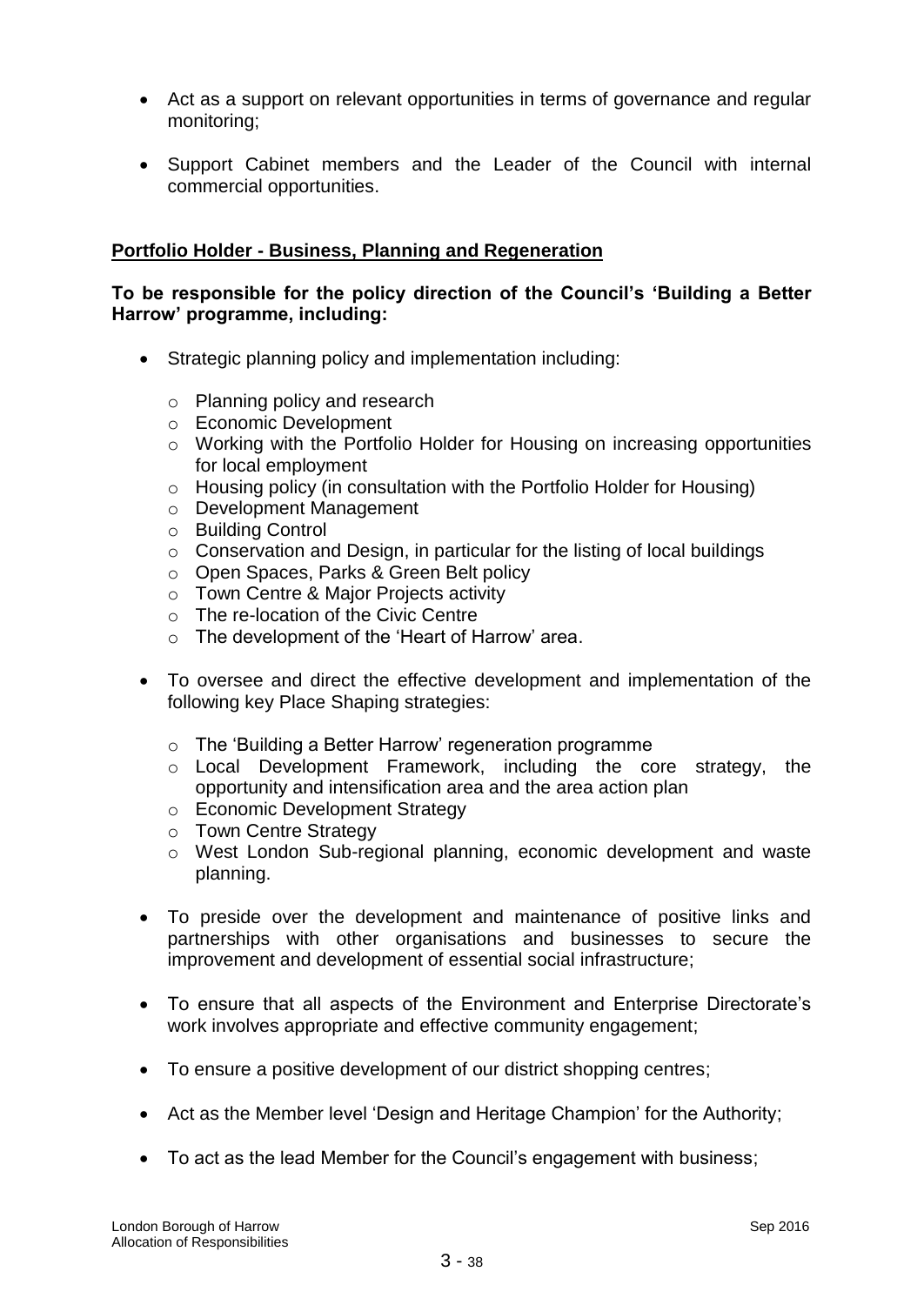- To oversee the development and delivery of the Council's vision in terms of strategic planning for the future social, environmental and economic development and regeneration of Harrow;
- Chair the Council's Planning Committee or equivalent body, and the Council's Major Developments Panel;
- To provide policy direction in respect of the Council's strategic Major Projects Programme in consultation with the relevant Portfolio Holders including:
	- o The development of the central Harrow opportunity and intensification area and of district shopping centres;
- To work with the Portfolio Holder for Finance & Commercialisation on relevant commercial opportunities within the Portfolio;
- To ensure that the Council is meeting its commitments and strategies within the Portfolio, as set out in the Corporate Plan;
- Lead on developing upcoming policy and existing policy within the Portfolio.

## **To provide policy direction to ensure the effective development of the Council's property assets:**

- To ensure that development of the Council's assets is undertaken in a coordinated and collaborative way with partners;
- To authorise the acquisition or disposal of land holdings up to a value of £250k, other than disposal at less than best consideration, and to respond to any enquiry in relation to the Council's interests in land;
- To ensure the Council is maximising its property assets for the creation of new homes and business space across the Borough.

## **Portfolio Holder – Health, Equality & Wellbeing**

**To be responsible for the promotion of health, equality and wellbeing in consultation with the Leader and in liaison with appropriate Portfolio Holders:**

- To lead on Public Health within the Council, working closely with other Portfolio Holders;
- To lead on partnership with the Health Service;
- To lead on the development and provision of support for carers;
- To work with the Portfolio Holder for Finance & Commercialisation on relevant commercial opportunities within the Portfolio;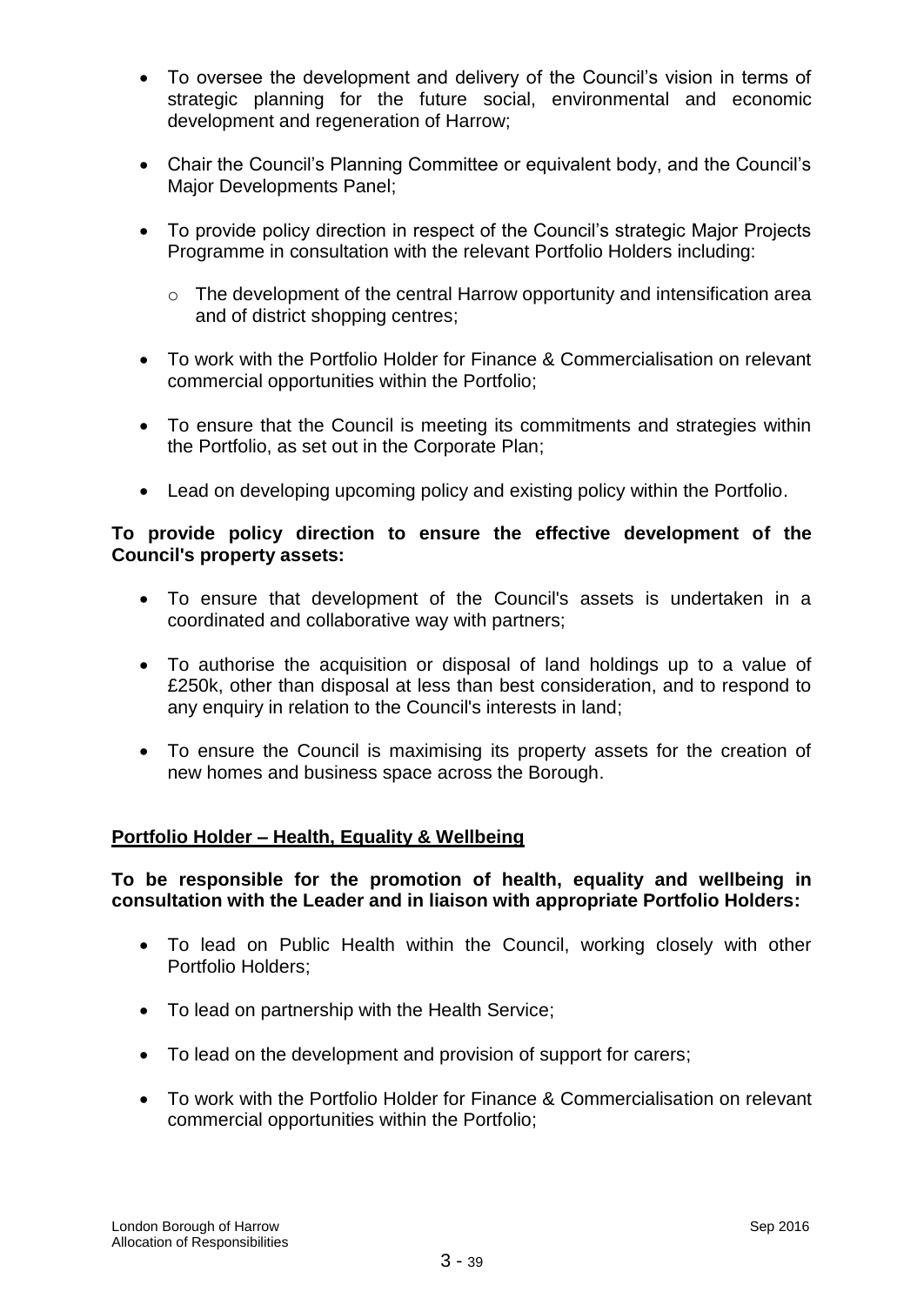- To ensure that the Council is meeting its commitments and strategies within the Portfolio, as set out in the Corporate Plan;
- Lead on developing upcoming policy and existing policy within the Portfolio;
- To sit on the Health & Well-Being Board from a public health perspective.

# **Working in conjunction with the Portfolio Holder for Adults and Older People:**

- To ensure joint commissioning responsibilities with Health for:
	- o Local Health services
	- o Mental Health Services
	- o Learning Disability Services
	- o Older People and Physical, Sensory and Disability Services
	- o Carers;
- To promote wellbeing across the Council;
- To lead on external relationships including the local CCG, as well as the voluntary and private sector in relation to Health and Wellbeing;
- Work with the NHS, local CCG, voluntary sector organisations and carers themselves to develop and strengthen appropriate support for carers.

## **Working in conjunction with the Portfolio Holder for Children, Schools and Young People:**

- To preside over the Commissioning and monitoring of Children's Health Services including Child and Adolescent Mental Health Services and "Children Looked After" from health service providers and community and voluntary organisations working in conjunction with the Portfolio Holder for Children, Schools and Young People;
- To support with the Health Visiting and School Nursing Service;
- To lead on partnership with the Health Service in relation to Children working in conjunction with the Portfolio Holder for Children, Schools and Young People.

## **Work closely with other Portfolio Holders:**

- To bring together autism support from across the whole borough to create a strong, coherent package of support and advice to all those that are affected by or care for someone, on the autistic spectrum;
- To take the Strategic Lead on Equalities issues;
- Support the development of the Council"s equalities framework and monitor progress to drive improvement;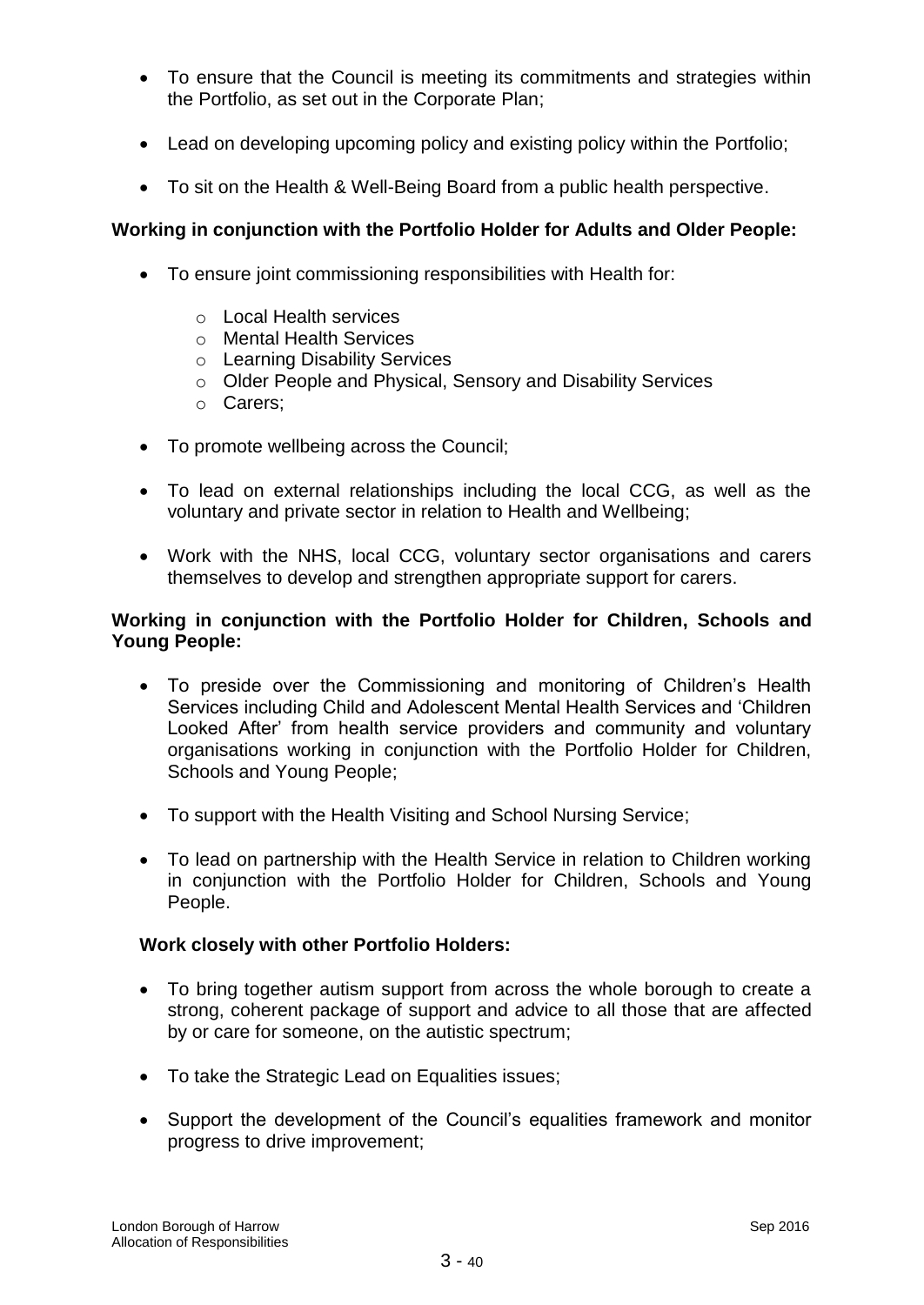- To ensure the Council promotes equality of opportunity in all of its work;
- Ensure that all our policies take the view of the family, who play an important part in providing mutual help and support in hard times.

# **Portfolio Holder - Environment, Crime & Community Safety**

**To be responsible for the development and delivery of the Council"s Environment Services functions to ensure that the council makes a positive difference to communities, businesses, families and the vulnerable:**

- To ensure that the Council is meeting its commitments and strategies within the Portfolio, as set out in the Corporate Plan;
- Lead on developing upcoming policy and existing policy within the Portfolio.

## **To oversee the development and implementation of policies and strategies and the monitoring of environmental and public protection services including:**

- Public Realm Enforcement, Envirocrime & Crime Reduction through proactive and reactive work of the public protection service:
	- o Environmental Health, Food Hygiene and Protection Services
	- o Licensing Services
	- o Public Space Protection Orders
	- o Landlord"s Licensing Scheme
	- o To oversee the development and introduction of "on the spot" fines for littering, fly-tipping, spitting and urinating in public
	- o Public Realm Infrastructure & Maintenance
	- o Operational Property Management & Maintenance
	- o External Sports Facilities Maintenance
	- o Facilities Management (excluding Schools)
	- o Property & Public Realm Investment Programmes
	- o Transportation policy
	- o Cycling Strategy
	- o Local Implementation Plan (Transportation)
	- o To improve the transport services within Harrow, in consultation with the Portfolio Holder for Business, Planning & Regeneration
	- o Introduce free parking to all district centres
	- o Working with TARSAP to improve Road Safety across the Borough
	- $\circ$  Work with and develop community champions making sure the community is at the centre of everything we do
	- o Management of Open Spaces, Parks and Allotments, in liaison with the appropriate Portfolio Holders
	- o The development and implementation of the Council"s Park User Groups Operational Framework
	- o The development and implementation of a Park User Group Forum
	- o Sports, Recreation & Green and Open Spaces Strategy
	- o Events Policy
	- o Play Strategy in conjunction with Portfolio Holder for Community, Culture and Resident Engagement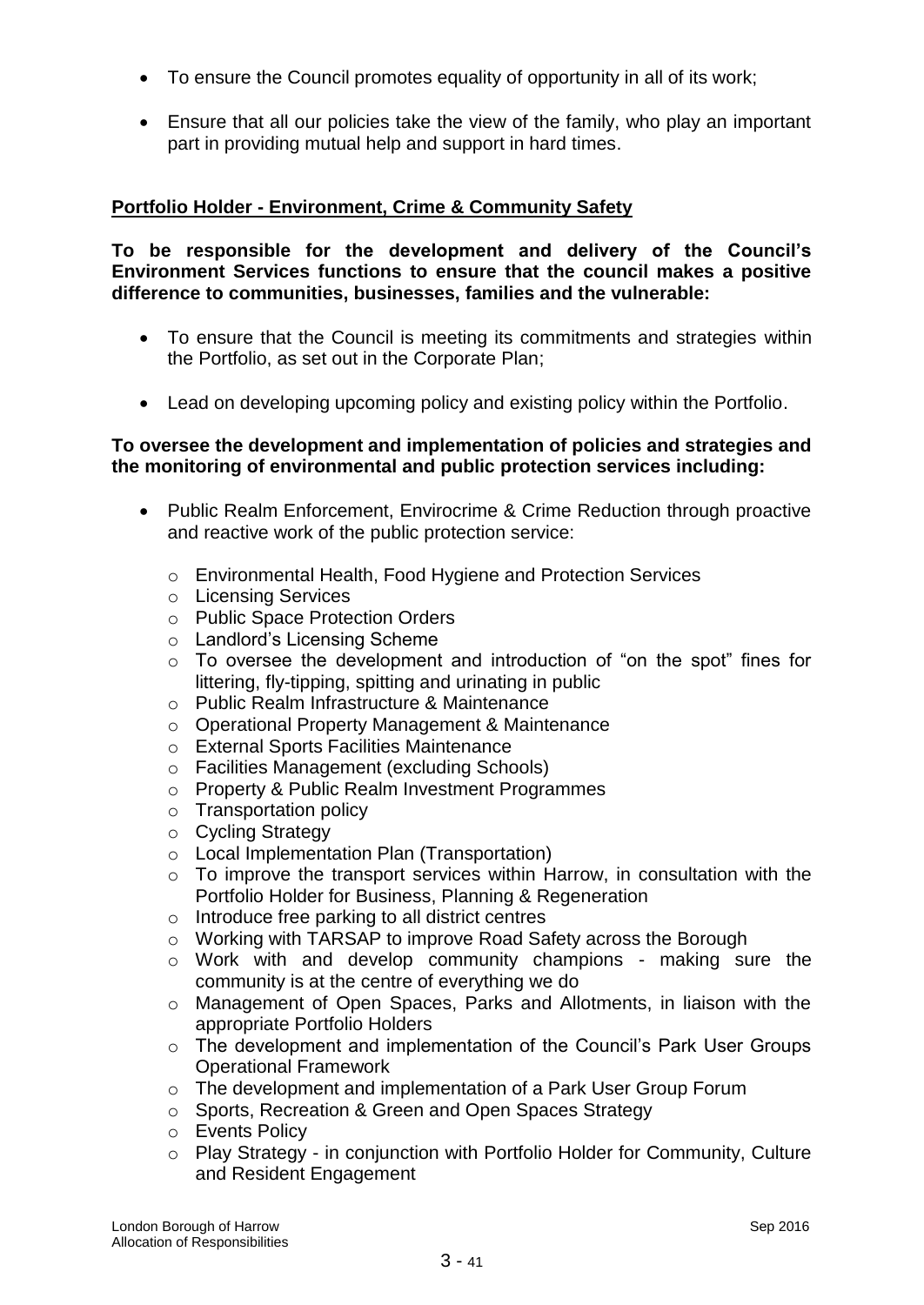- o Waste Management
- o Waste Strategy
- o Waste and public realm policy
- o Waste Management Strategy
- o West London Waste Authority
- o To oversee the development and implementation of policies and strategies to address climate change
- o Local Flood Risk Management Strategy
- o Emission reductions
- o Energy Efficiency and Savings
- o Improving air quality
- o Waste reduction
- o Increased recycling
- o Circular economy.

#### **Under the umbrella programme of Project Phoenix, ensure the rapid step change in the delivery of Environmental Services in Harrow with a vision to achieve cost neutrality in the Community Directorate by 2020.**

- To work with the Portfolio Holder for Finance & Commercialisation on relevant commercial opportunities within the Portfolio;
- Increase Market share in areas currently traded;
- Trade activities that are currently not traded;
- Deliver services that would not only be cost effective but deliver qualitative outcomes as well.

#### **To be responsible for the development and delivery of the Council"s Community Safety functions:**

- To oversee the development and implementation of the Crime & Disorder Reduction Strategy (including Community Safety);
- To oversee Police relationships, including Safer Neighbourhoods Teams;
- To oversee the commissioning and support of Harrow"s approach to the misuse of drugs, alcohol and crime reduction;
- Working with the Community Safety Partnership and through the Safer Harrow Board, lead on the coordination and the delivery of the:
	- o Harrow Community Safety Strategy
	- o Youth Justice Plan
	- o Gangs Strategy
	- o Prevent Action Plan
	- o Domestic and Sexual Violence Strategy Group
	- o Youth Offending Team Management Board
	- o Early Intervention Panel
	- o Anti-Social Behaviour Action Group
	- o Gangs Group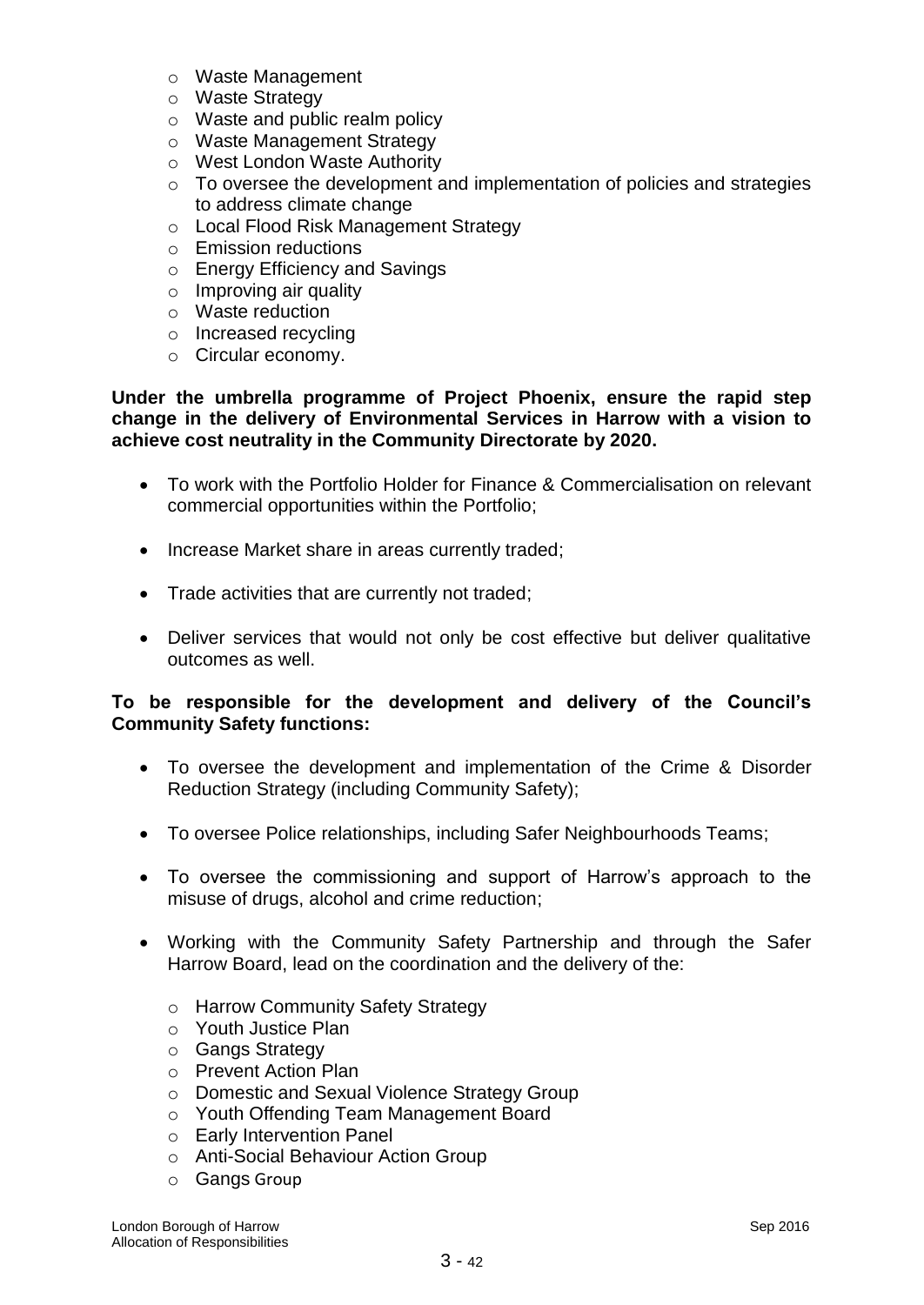- o Multi-Agency Sexual Exploitation Meeting (MASE)
- o Drug and Alcohol Services
- o Suicide Prevention.

# **Portfolio Holder – Children, Schools and Young People**

## **To be responsible for the development and delivery of the Council"s Children"s Services, including:**

- To be the lead member for Children's Services, including overseeing compliance with Statutory Duties and reporting requirements as set out in the Children Act 2004;
- To lead on the strategic development and delivery of all aspects of Children's Services including:
	- o Safeguarding, Family Placement and Support
	- o Young People"s Services
	- o Special Needs Services
	- o Integrated Early Years and Community Services
	- o Youth Offending Team and their interface with the Youth Justice Board;
- To Chair the Children"s Trust Board and to be a member of the Children and Young People"s Partnership and the Local Safeguarding Children Board;
- To oversee the performance of Children"s Services in relation to national targets and priorities and to take account of any issues arising from external inspection and the performance assessment role of Ofsted;
- To sit on the Health & Well-Being Board;
- To promote corporate parenting responsibilities for children looked after, the performance of the Virtual School and representation on the Fostering Panel and Adoption Permanence Panel;
- To oversee the Commissioning and monitoring of Children's Health Services including Child and Adolescent Mental Health Services from health service providers, as well as community and voluntary organisations, in conjunction with the Portfolio holder for Health, Equality & Well-Being;
- To oversee the development and review of the Children and Young People's Plan;
- To ensure the development and maintenance of positive links and partnerships with local agencies, organisations and businesses to support the delivery of these services;
- To be responsible for the Council"s robust safeguarding measure for children, including on Child Sexual Exploitation and domestic Violence affecting children;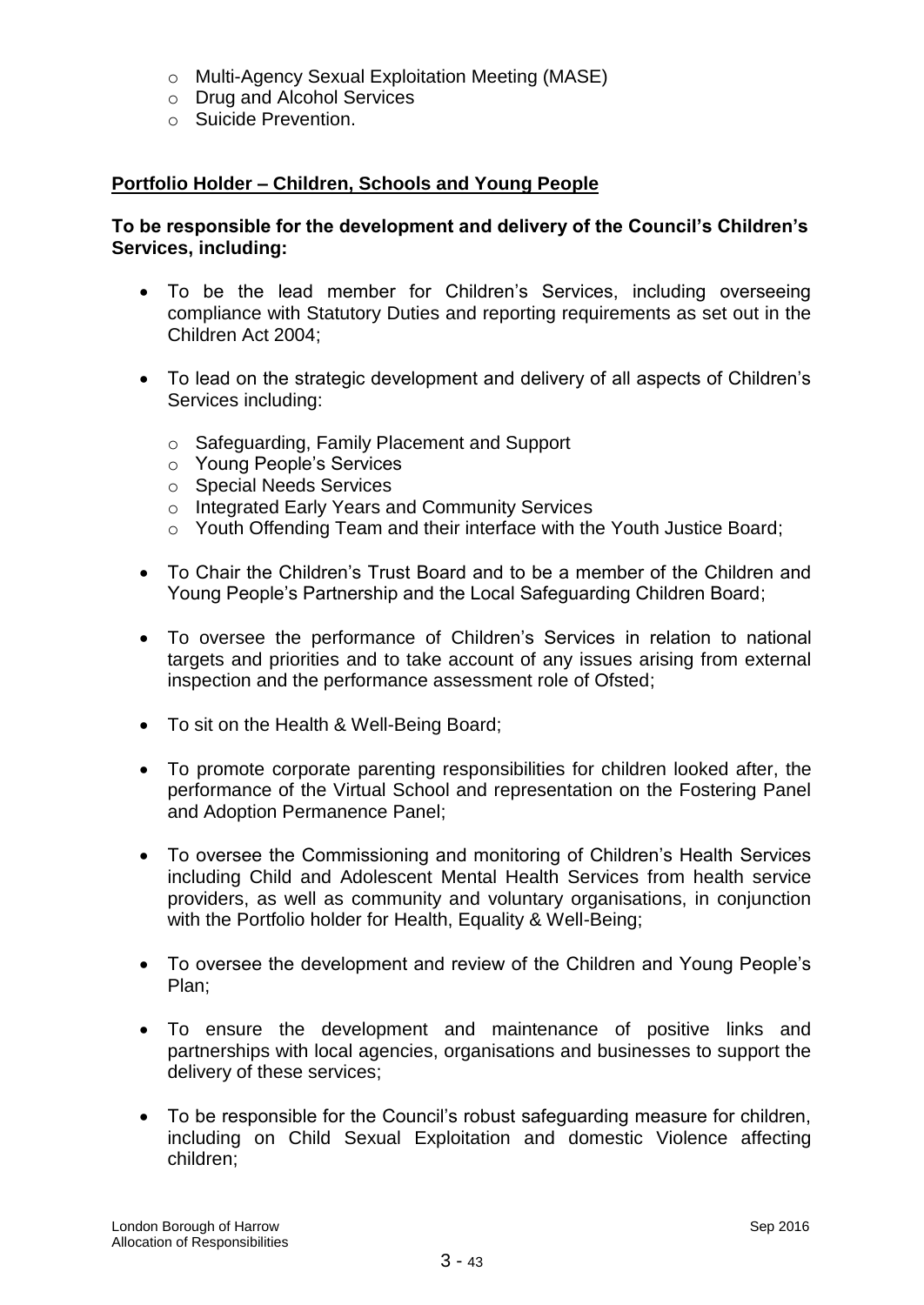- To consult, liaise and maintain positive links with the local Youth Parliament and Harrow members of the UK Youth Parliament;
- To develop and implement policies, strategies and procedural arrangements in line with statutory requirements for the provision of the Council"s social services functions for young people;
- To lead on the commissioning and contracting arrangements for the provision of services within the council and jointly with other partner agencies;
- To lead on the quality assurance and inspection functions;
- To be responsible for the Council's Multi-Agency Protection Arrangements;
- To lead on partnership with the Health Service in relation to Children;
- Work with the Children"s centres to introduce a scheme to reduce childcare costs for residents and Council employees;
- Jointly lead with the Portfolio Holder for Adults & Older People to develop the Council"s vision to have a lifelong approach to support for residents with Special Educational Needs;
- To work with the Portfolio Holder for Finance & Commercialisation on relevant commercial opportunities within the Portfolio;
- To ensure that the Council is meeting its commitments and strategies within the Portfolio, as set out in the Corporate Plan;
- Lead on developing upcoming policy and existing policy within the Portfolio;
- The provision of another residential facility for children with severe disabilities.

## **Schools**

- To oversee the School Expansion Programme;
- To be responsible for the development and delivery of policies, strategies and procedural arrangements in line with statutory requirements in relation to schools in Harrow;
- To be responsible for the development and delivery of the Council's function as a Local Education Authority in relation to the provision of schools and commissioning post-16 provision within the Borough including:
	- o Schools
	- o Academies
	- o Colleges
	- o Achievement and Inclusion
	- o Ethnic Minority Achievement Service
	- o Harrow Tuition Service, including the Helix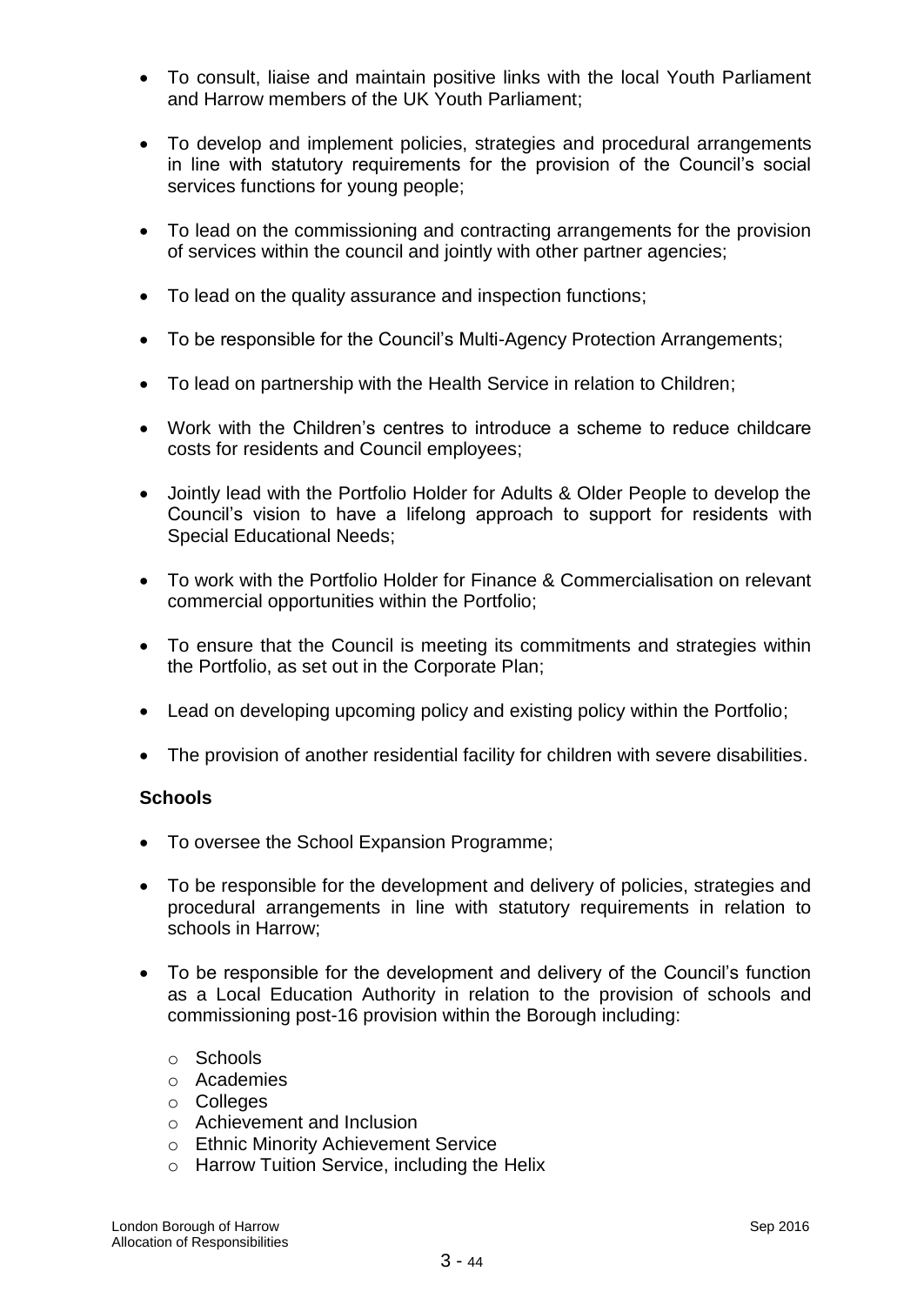- o Children"s Centres
- o Education Business Partnership
- o Governor Services
- o Education Welfare Services
- o Harrow Schools Improvement Partnership
- o Admissions and Place Planning
- o School Organisation;
- To develop and maintain high quality relationships are built with all statutory and voluntary sector partners with particular emphasis on schools;
- To be responsible for the development, promotion and implementation of the following:
	- o Harrow 14-19 Strategy
	- o Student Advisory Group
	- o School"s Forum
	- o Stakeholder Reference Group
	- o Education Services Consultation Forum;
- To be the lead member for schools, including overseeing the maintenance, compliance with Statutory Duties and reporting requirements of the Council in relation to schools in Harrow;
- To be responsible for education strategies to support the Narrowing the Gap agenda including achievement, attendance, behaviour and exclusion issues;
- To be responsible for the performance of Schools in Harrow in relation to national targets and priorities and to take account of any issues arising from external inspection and the performance assessment role of Ofsted;
- To discharge the Local Authority"s responsibilities for the appointment of Local Authority Governors and dealing with complaints against them;
- To consult, and liaise on education matters with the Standing Advisory Committee on Religious Education, pupils/students, staff, parents, governing bodies and Government Departments including the Young People"s Learning Agency and Skills Funding Agency;
- Jointly with relevant Portfolio Holders to oversee the development of a strategy for social inclusion;
- To ensure the development and maintenance of positive links and partnerships with local agencies, organisations and businesses to support the development of schools in Harrow;
- To ensure the development and maintenance of positive links and partnerships with local agencies, organisations and businesses to support the development of training and apprenticeships in Harrow;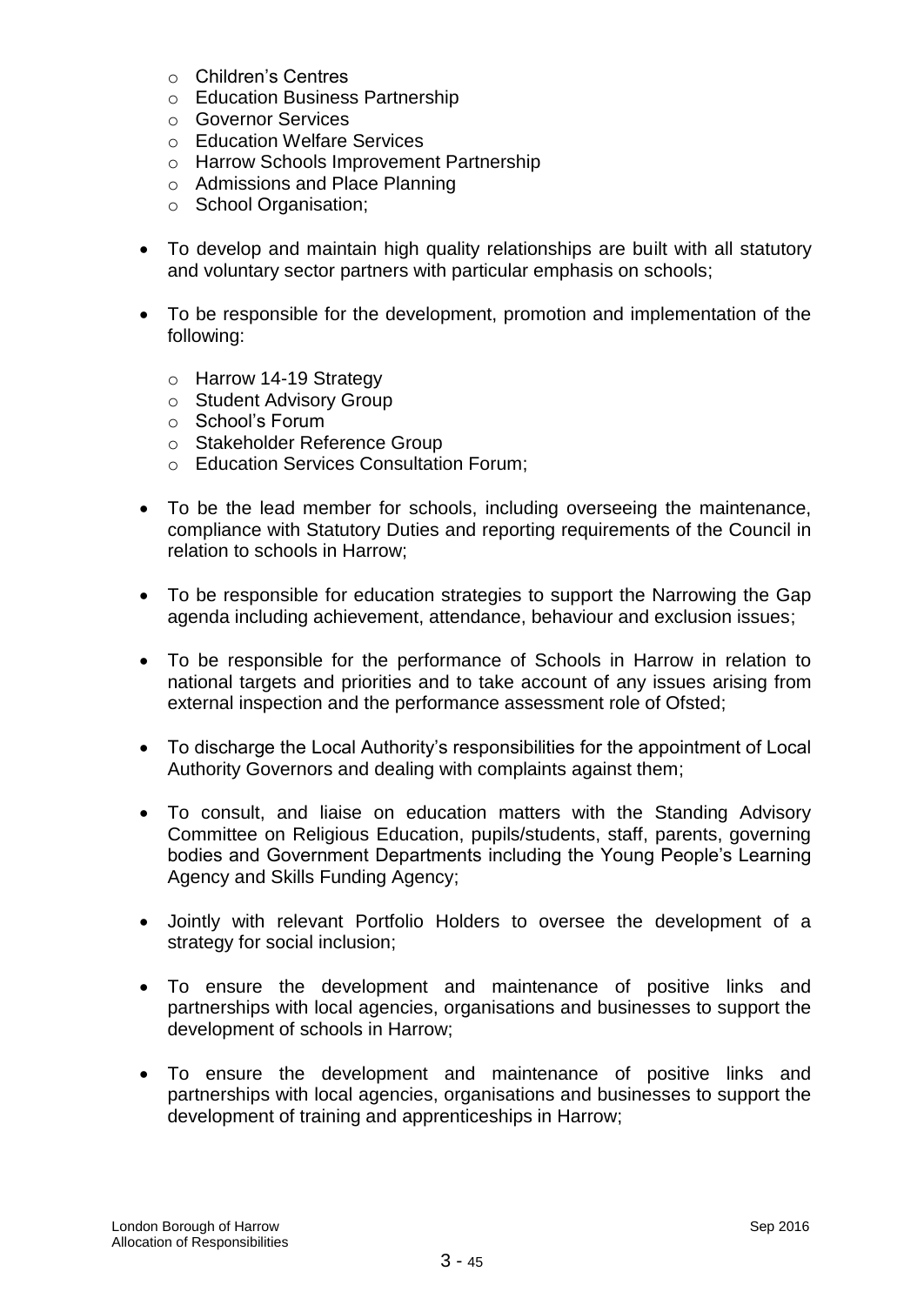To work closely with the Portfolio Holder for Community, Culture and Resident Engagement on the provision of sport & recreation through schools and the youth service.

## **Portfolio Holder - Performance, Corporate Resources & Customer Service**

## **To be responsible for the strategic development and effective performance of the Council"s corporate services including:**

- Performance
	- o To oversee the ongoing development and delivery of the Council"s performance management framework to set objectives and monitor progress against their delivery and to report back with progress made on key issues to Cabinet;
	- o To support Improvement and Commissioning Boards across all Council services;
	- o To be responsible for the Council"s responses to its inspectorates;
	- o To steer the development of the Council"s priorities in response to performance, consultation, research and customer feedback;
	- o To lead on the Council"s Performance Management Framework and the Corporate Improvement Boards to ensure the Council is performing to its full potential;
	- o To work with the Portfolio Holder for Finance & Commercialisation on relevant commercial opportunities within the Portfolio;
	- o To ensure that the Council is meeting its commitments and strategies within the Portfolio, as set out in the Corporate Plan;
	- o Lead on developing upcoming policy and existing policy within the Portfolio.
- Policy
	- o Working with officers and liaising with the Leader and relevant Portfolio Holders to Design, Develop and Implement policy proposals.
- Customer Services
	- o To lead on all matters relating to Access Harrow, Customer Care and Complaints;
	- o To oversee the management and implementation of the Customer Access Strategy;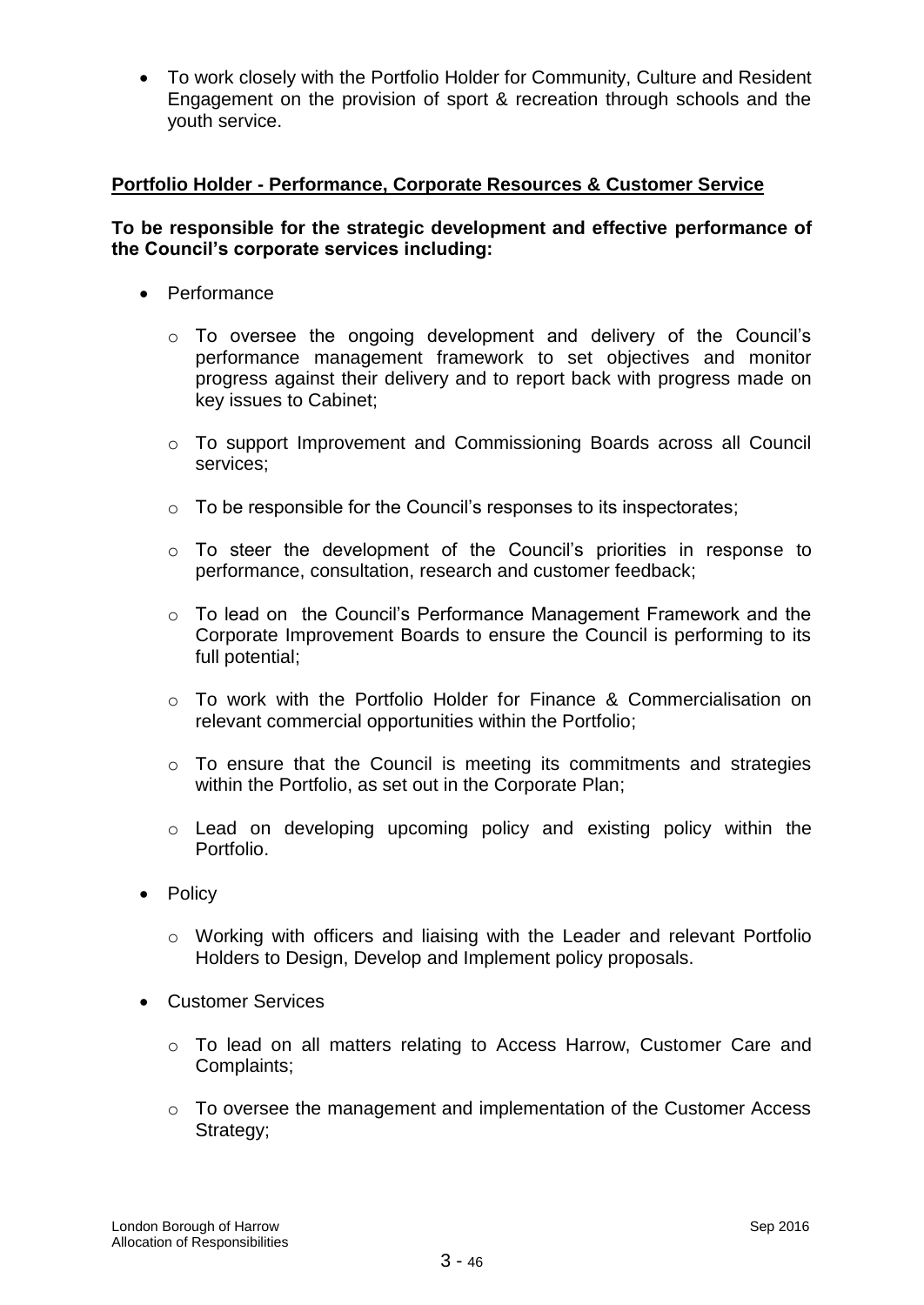- o Working on developing a range of points of access for residents wishing to contact with the Council;
- o Lead on the increase in customer services standards;
- o Maximise any online channel shift opportunities.
- $\bullet$  IT
	- $\circ$  To ensure the development and maintenance of a coherent IT strategy;
	- o To ensure the effective delivery of IT services through the contract with Sopra Steria until 2019;
	- $\circ$  To ensure that disaster recovery arrangements are developed, implemented and maintained;
	- o To ensure that the Council has effective information management and information security arrangements;
	- o To ensure that access to pay day loan websites are banned from all our libraries and properties, ensuring they can't prey on Harrow's most vulnerable residents.
- Human Resources & Development
	- o To oversee all Human Resources matters including recruitment, learning and development, performance management, employment policies and procedures, employee relations and equal opportunities;
	- o To develop and deliver the Council"s Strategy for People;
	- $\circ$  To lead on the Council's relations with its Trades Unions:
	- o To chair the Council"s Employee Consultative Forum (ECF) or equivalent body;
	- o Encourage and support flexible working so parents and carers can fit work around their family life;
	- o To preside over the Council"s arrangements for health and safety and welfare.
- Shared Services
	- o To ensure that the Council has effective payroll and pensions administration systems and processes in place;
	- o To ensure the delivery of accounts payable and accounts receivable services;
	- o To ensure the delivery of SAP support services;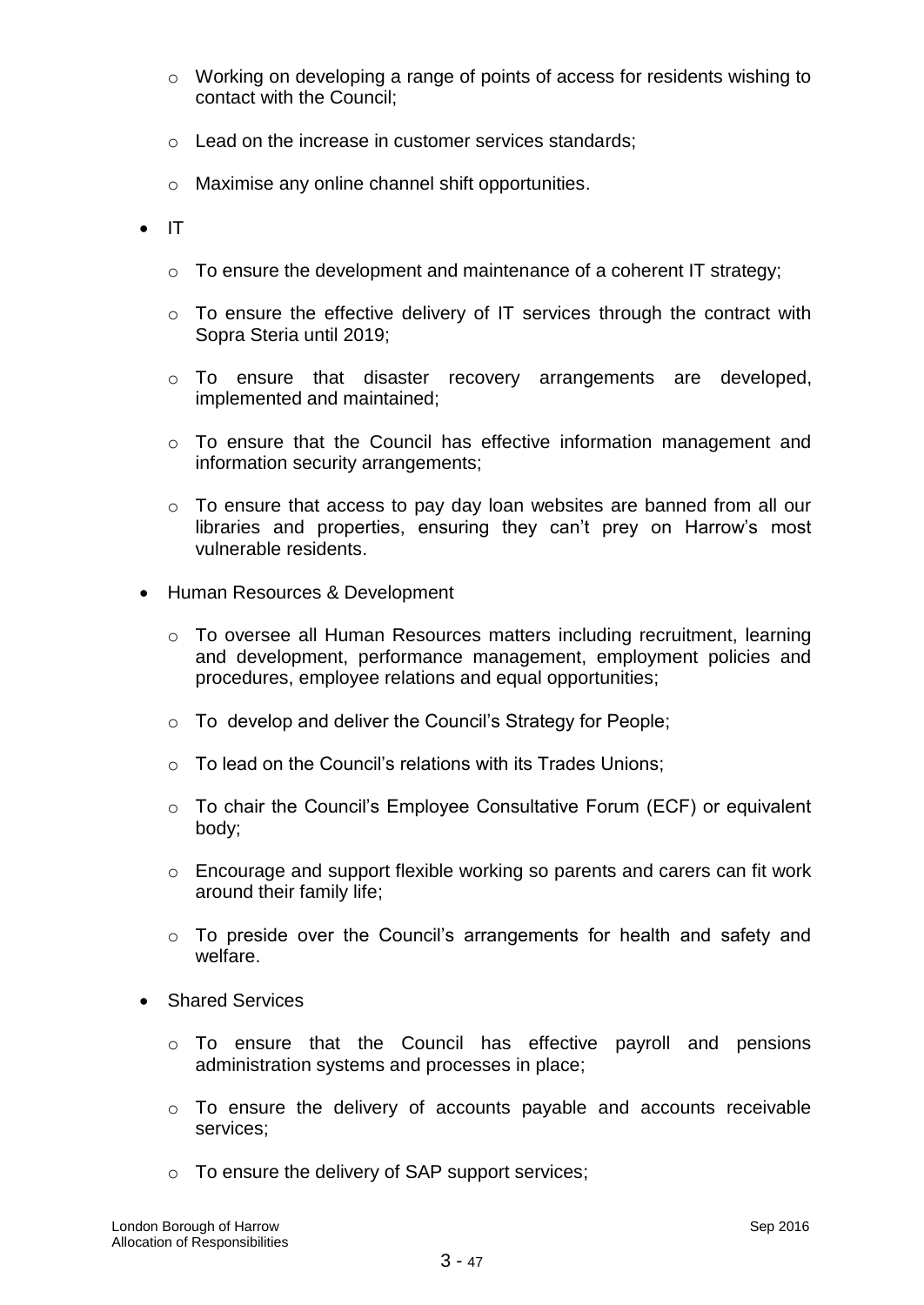- o To ensure the delivery of other shared services such as cashiers, post, print, scanning and indexing services;
- o To ensure the delivery of the financial assessments service for social care clients.
- Legal & Governance
	- o To expand and develop of the shared legal practice;
	- o To oversee the conduct of litigation by or against the Council.
	- $\circ$  To oversee the Corporate Governance of the Council in line with the Constitution;
	- o To ensure the delivery of the Registry Office services;
	- $\circ$  To oversee the support for the Mayor's office;
	- o To oversee member development and training;
	- o To oversee Democratic Services and Committees;
	- o To oversee Electoral Services.

## **Portfolio Holder - Community, Culture & Resident Engagement**

## **To be responsible for the development and delivery of the Council"s Community and Cultural Services, including:**

- To be responsible for the development and delivery of the council's community and cultural services;
- To lead on the liaison with the voluntary and community sectors;
- To work with all Portfolio Holders to ensure that the Council is working with and supporting the local voluntary & community sector in bidding for grants money and investment into Harrow from Government, not for profit organisations or private sources;
- To ensure that the anniversary of all 4 years of the of the First World War are commemorated;
- To develop the strategic and general management of the following services and functions on behalf of the Council including:
	- $\circ$  All functions relating to the library service
	- o Culture and Arts Services, including support for the Harrow Arts Centre Project
	- o Sports development, Leisure, Playing Fields & Recreation services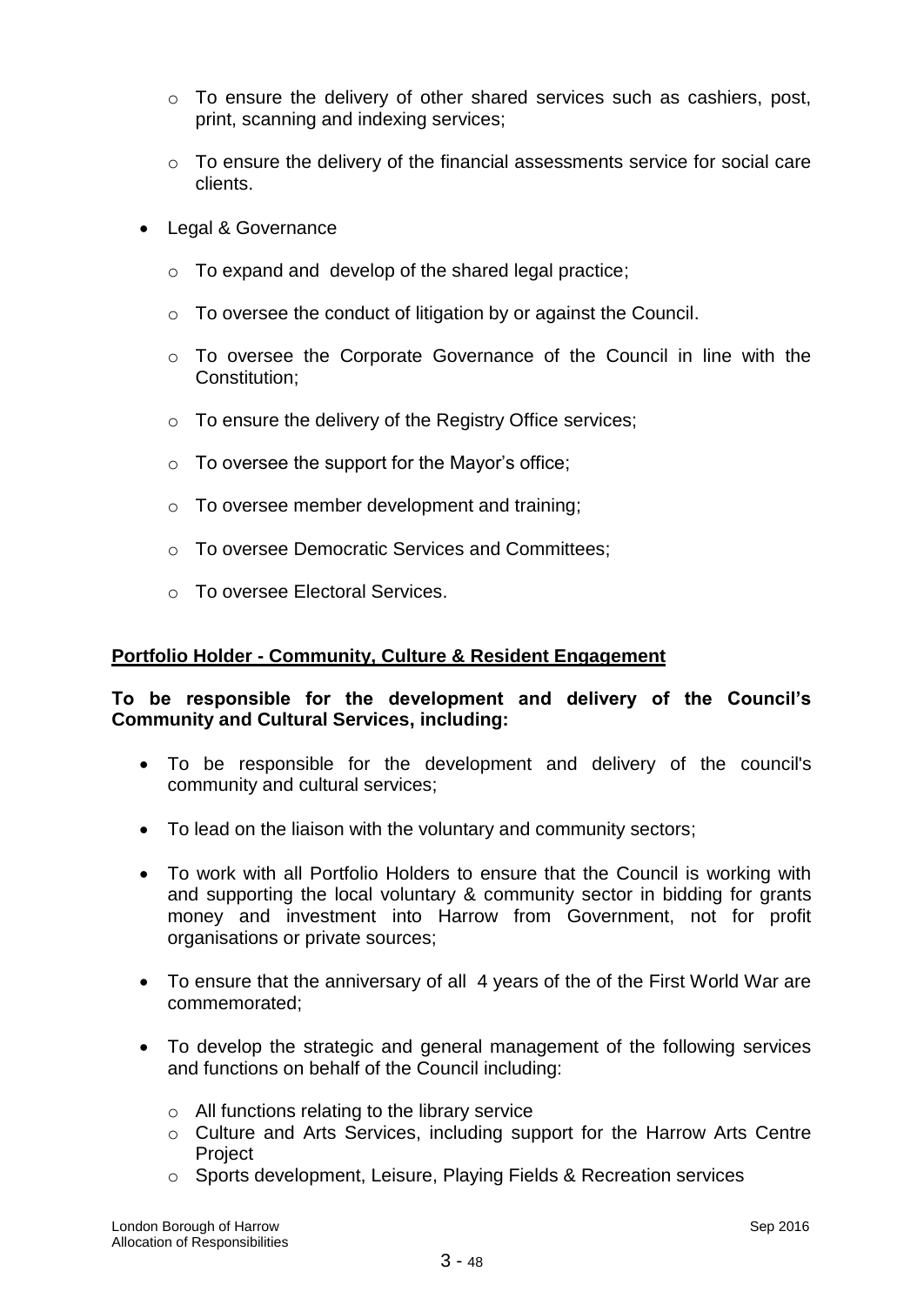- o The Harrow Museum and Headstone Manor
- o Community Engagement and Development Strategy
- o Community Premises and Grants Applications
- o Community Learning
- o External Service Providers
- o Support on the regeneration project on the Harrow Leisure Centre site;
- To lead on the effective development and implementation of the following key plans and strategies:
	- o Cultural Strategy and regeneration
	- o "Third Sector" strategy
	- o Preside over the refreshed 2016 voluntary sector strategy;
- Working with the Portfolio Holder for Health, Equality & Wellbeing to ensure that sport and physical activity plays its part in bringing communities together, whilst helping to keep Harrow healthy;
- Work with community representatives on the PREVENT programme, in conjunction with Portfolio Holders for Children"s, Schools & Young People and for Adults & Older People;
- To lead, monitor, have oversight of policy/strategy and provision regarding community cohesion and social inclusion;
- Work with the voluntary sector to empower and inspire local people to build upon the many assets that exist at the heart of all our communities;
- Develop and implement improved arrangements for consultation and participation with residents and service users in decision making and the development of key statutory plans and local community plans adhering to the Council"s consultation standards;
- Develop and implement a programme of consultation and engagement with all of Harrow"s communities and local residents about the choices we face and the decisions we will have to make;
- Lead on the 'Resident Engagement' work and the introduction of new engagement and involvement projects;
- Support on the work developing and enhancing Councillor led local community improvement schemes;
- To work with the Portfolio Holder for Finance & Commercialisation on relevant commercial opportunities within the Portfolio;
- To ensure that the Council is meeting its commitments and strategies within the Portfolio, as set out in the Corporate Plan.
- Lead on developing upcoming policy and existing policy within the Portfolio.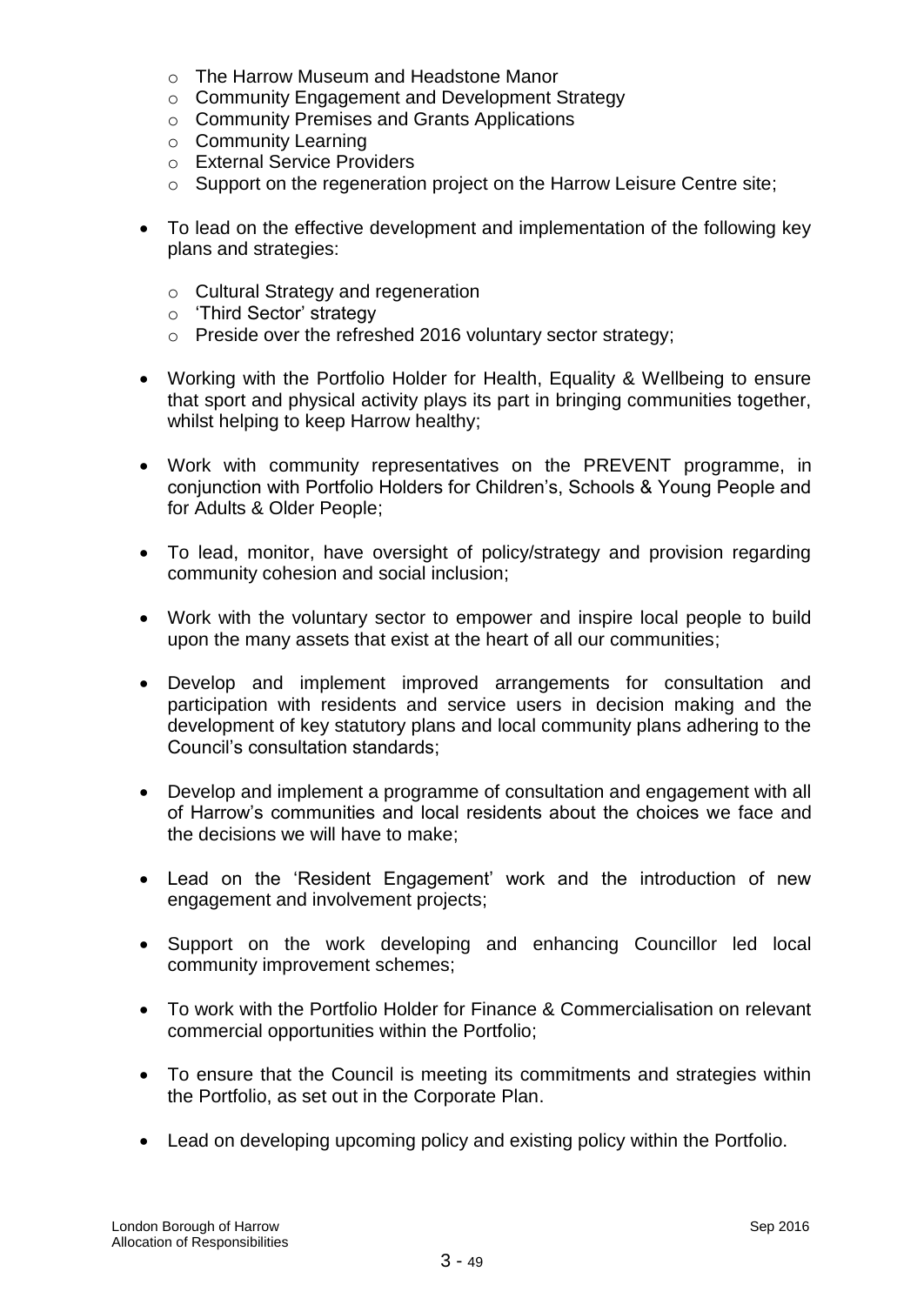# **CABINET ADVISORY PANELS**

(Note: Cabinet Advisory Panels have no Executive decision making powers. Their purpose is to consider matters referred to them within their terms of reference and to make recommendations to the Cabinet/Portfolio Holder as appropriate.)

## **Corporate Parenting**

**Harrow Business Consultative** 

**Major Developments**

**Traffic and Road Safety**

\* \* \* \* \* \* \* \* \* \* \* \* \* \* \*

## **CORPORATE PARENTING PANEL**

#### **Purpose**

- 1. To ensure that the Council is fulfilling its duties towards Children Looked After corporately and in partnership with other statutory agencies.
- 2. To consider matters referred to the Panel within its terms of reference and to make recommendations to Cabinet/Portfolio Holder as appropriate including:
	- a. Approving annually the Statement of Purpose for the Adoption Service
	- b. Approving annually the Statement of Purpose for the Fostering Service
	- c. To ensure all councillors are aware of their corporate parenting responsibilities through Mandatory training and communication.

#### **Role of the Panel**

- 1. To take an overview of the Council"s and partner agencies responsibilities towards looked after children
- 2. To examine ways in which the Council as a whole and partner agencies can improve the life chances of looked after children and care leavers.
- 3. Ensure there are good joint working arrangements between council departments and partner agencies.
- 4. To consider and regularly review on an annual basis a Corporate Parenting Strategy setting out key priorities and areas for action. The Corporate Parenting Strategy will be submitted to Cabinet and full council for consideration and decision on approval.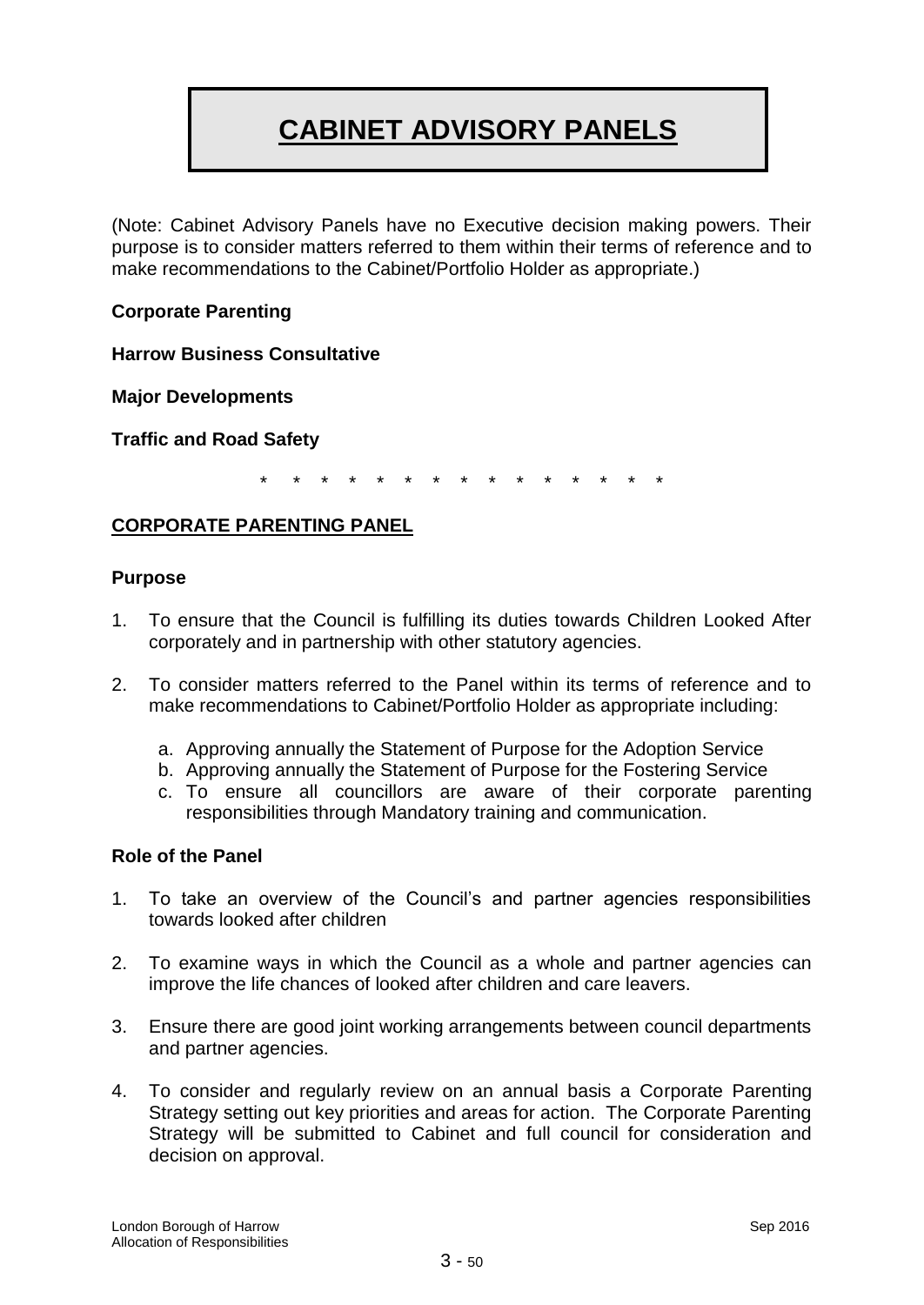- 5. To provide a forum for Children Looked After (CLA) to participate and influence policy and enable CLA to have opportunity to talk about issues relating to their own direct experiences of services they have received. Hence the Board will ensure that the positive experiences/services are maintained and lessons are learnt and changes made in the areas that require improvements.
- 6. To comment on and contribute to plans, polices and strategies for looked after children and make appropriate recommendations for action.
- 7. To have a monitoring role, by receiving regular progress reports and data on all key Performance Indicators for all CLA e.g. educational attainment (including implementation of Personal Education Plans) and health assessments.
- 8. Monitor the plans/needs of children in Secure Accommodation.
- 9. To receive regular reports on the needs of care leavers including employment, further education, training and housing.
- 10. To receive annual reports on the following services
	- Adoption
	- Fostering
	- Complaints
- 11. To meet with CLA and their carers on a regular basis to consult and celebrate achievements, festivals etc.
- 12. To manage and arrange Member visits to
	- Children's Homes
	- Foster Placements
	- Frontline Services (as indicated in the Victoria Climbie Audit)

## **Membership**

The Corporate Parenting panel will comprise:

A proportionate number of 6 Elected Members

Service Users, Carers and Schools (Non-Voting)

- At least 1 Care leaver
- 1 Foster Carer
- 1 Virtual Head Teacher

Senior Officers (advisors to the Panel – to attend as appropriate to the work of the Panel)

- Director of Children"s Services
- Divisional Director Children and Young People
- Head of Service Corporate Parenting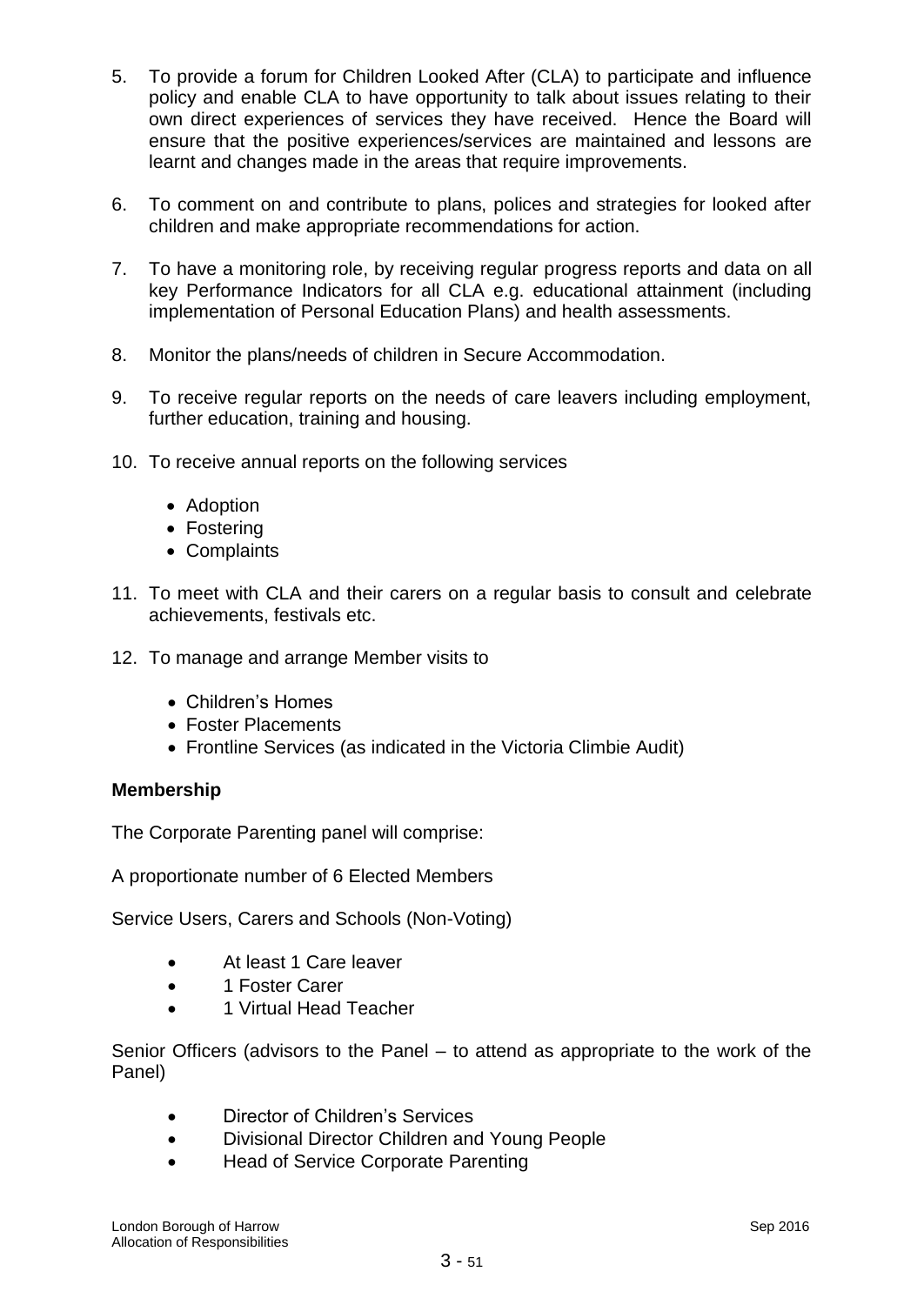- CLA Nurse
- Housing Needs Manager
- Business Intelligence

# **HARROW BUSINESS CONSULTATIVE ADVISORY PANEL**

#### Terms of Reference

- 1. To enable consultation between the Council and representatives of local nondomestic ratepayers required by Section 65 of the Local Government Finance Act 1992 and to provide information regarding the Council's expenditure proposals for the future budget in accordance with Non-Domestic Ratepayers (Consultation) Regulations 1992. The minutes of the meetings to be reported to the Cabinet.
- *2.* To facilitate consultation between the Council and representatives of the business community as required by the Authority.

# **MAJOR DEVELOPMENTS PANEL**

The Terms of Reference and Delegated Powers of the Major Developments Panel are:

- 1. To oversee the development of the Harrow and Wealdstone Intensification Area, to include:
	- Reviewing the emerging master plan(s) for the area;
	- Considering emerging design and development principles; and
	- Reviewing the outcomes of community consultation and feedback on the emerging strategy;
	- Reviewing and commenting upon site specific proposals for major developments, prior to their submission to the Local Planning Authority;
	- Reviewing and commenting upon significant capital projects taking place within the area;
	- Reviewing and commenting upon strategies associated with the promotion and delivery of development and economic renewal within the area.
- 2. To oversee the development of proposals for individual major development sites within the borough including:
	- Providing comments on pre application proposals received by the Council for such sites;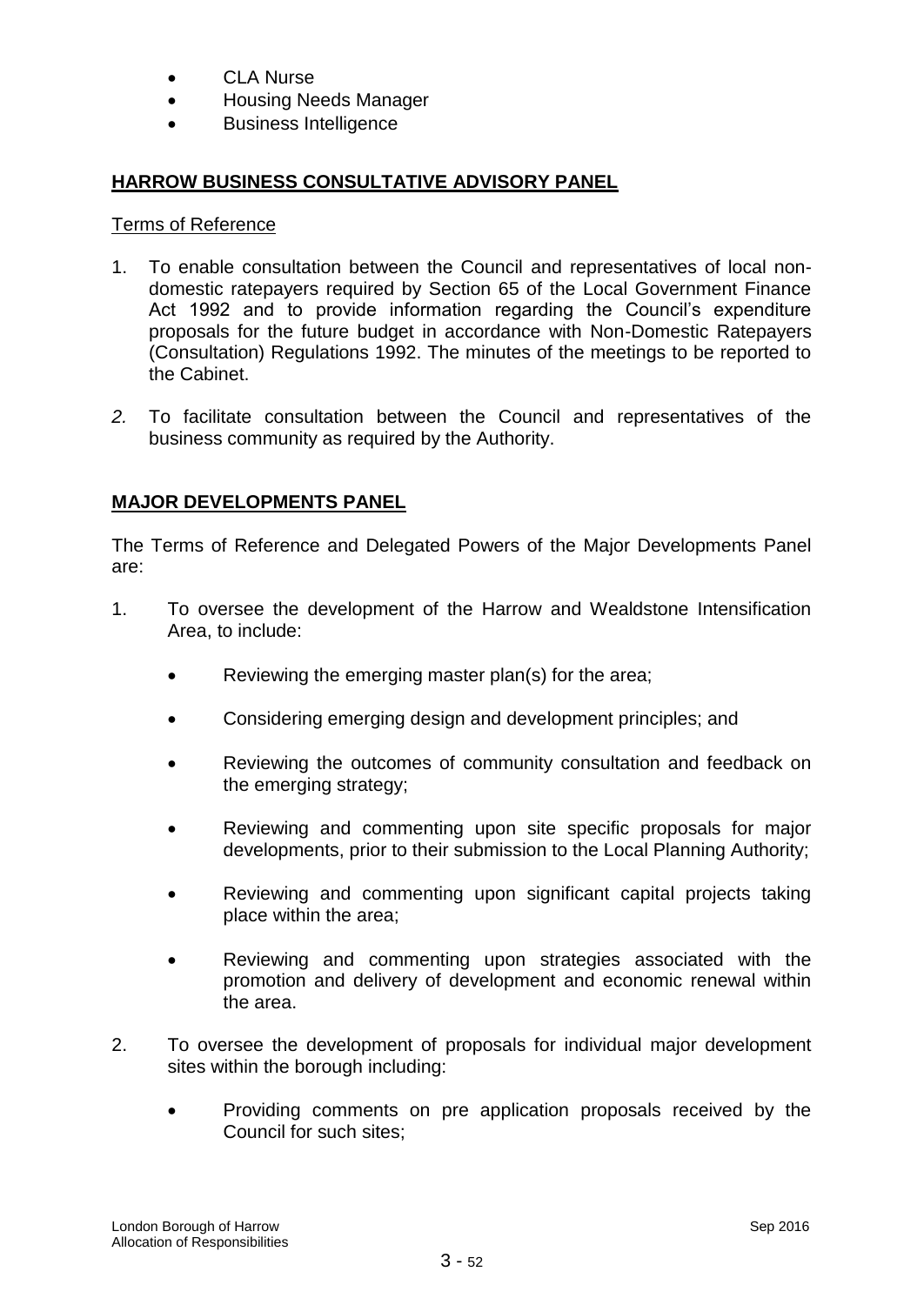- Reviewing progress of strategic development sites within the borough and considering site specific planning and development briefs.
- 3. To give detailed consideration to and make recommendations to Cabinet in respect of:
	- The use of the Community Infrastructure Levies funds;
	- Reviewing and commenting upon changes to the CIL Charging Scheduled and S106 SPG.
- 4. To oversee the implementation of the Borough Wide CIL / Infrastructure Delivery Plan prepared to support strategic growth in the Borough and to make recommendations to Cabinet, to include:
	- Reviewing and commenting upon the draft IDP"s comprising annual and longer term infrastructure delivery programmes and projects;
	- Considering the result of public consultation on such plans and programmes and make recommendations to Cabinet on any proposed changes / revisions;
	- Monitor the delivery of the IDP against budget and delivery provisions;
	- Consider and comment upon reports / presentations on infrastructure innovations and best practice in infrastructure delivery.
- 5. To undertake post development reviews within Harrow and on sites beyond the borough and communicate learning on such visits to Cabinet and the Planning Committee.

# **TRAFFIC AND ROAD SAFETY ADVISORY PANEL**

## Terms of Reference

To make recommendations on the following:

- traffic management;
- the management and control of parking both on and off-street;
- the operational aspects of public transport within the Borough.

## **Examples of business:**

- Petitions, Deputations
- Scheme Approval (from existing budgets), including consultation results and authority to make traffic orders.
- \* Objections to traffic orders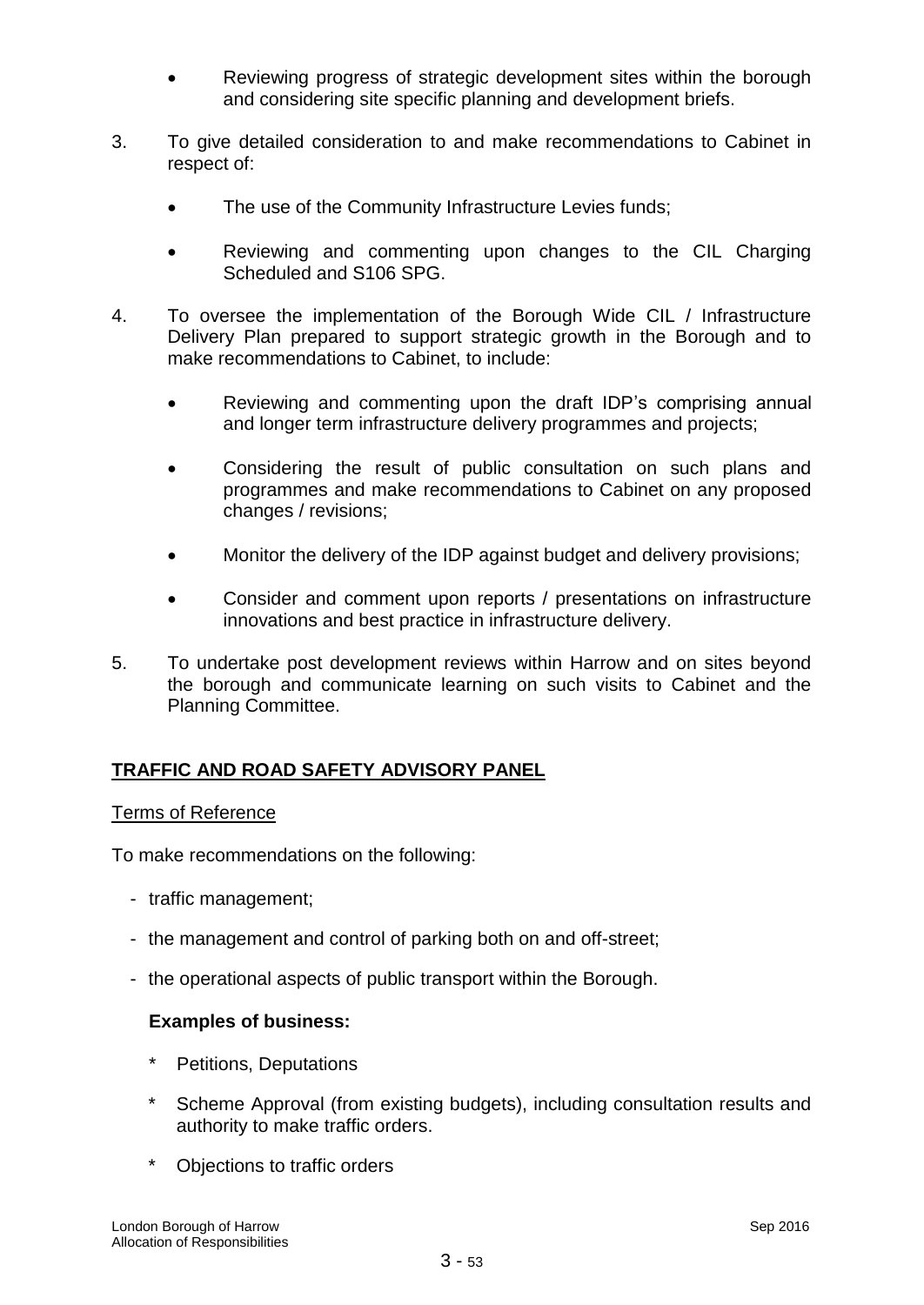- \* Investigations into traffic problems (other than those identified by petition etc)
- \* Local Safety Schemes Annual Review
- \* Consultations from neighbouring authorities on traffic management schemes on or near boundary
- \* Amendments to London Lorry Ban operation
- \* Approval of model traffic orders
- \* References and motions from other bodies
- \* Setting traffic management criteria e.g. traffic calming.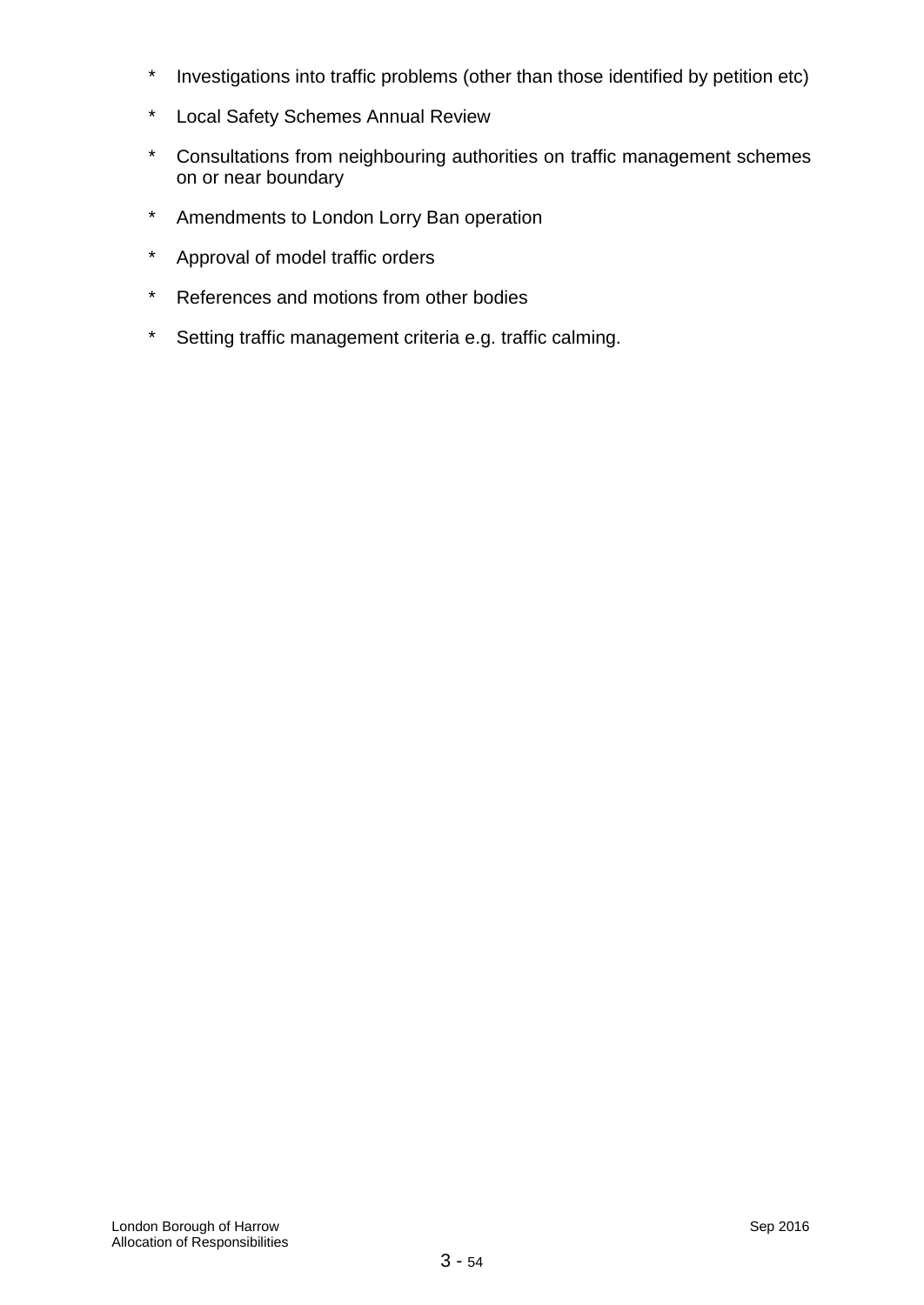# **CONSULTATIVE FORUMS**

## **Employees" Consultative Forum**

**Tenants", Leaseholders" and Residents" Consultative Forum**

# **EMPLOYEES" CONSULTATIVE FORUM**

#### **Terms of Reference**

#### **1.0 Consultation**

- 1.1 The Employees" Consultative Forum (ECF) is the primary mechanism by which Council Members will consult Union Representatives on specific matters of mutual interest. The ECF shall make recommendations to the Cabinet on such issues. In addition, the ECF will receive reports on actions from the ECF Sub-Group.
- 1.2 The ECF will meet at least twice annually.

#### **2.0 Equal Opportunities**

- 2.1 The ECF will seek to promote Equal Opportunities in Employment within the Council, ensuring compliance with all the relevant anti-discrimination legislation.
- 2.2 The ECF will ensure the effective implementation of "Making a Difference Making Equality of Opportunity a Reality'. The ECF will receive and comment on regular reports including:-
	- Statistics and progress on meeting equality targets including an annual report on employment issues analysed by protected characteristics.

#### **3.0 Health & Safety**

- 3.1 The ECF will seek to promote health and safety and welfare within the Council and will keep under review the measures taken to ensure health and safety and welfare at work. The Forum will receive and comment on reports, including:-
	- The Council"s half-year and annual health and safety performance report providing an update of health and safety activities and giving information on outcome measures.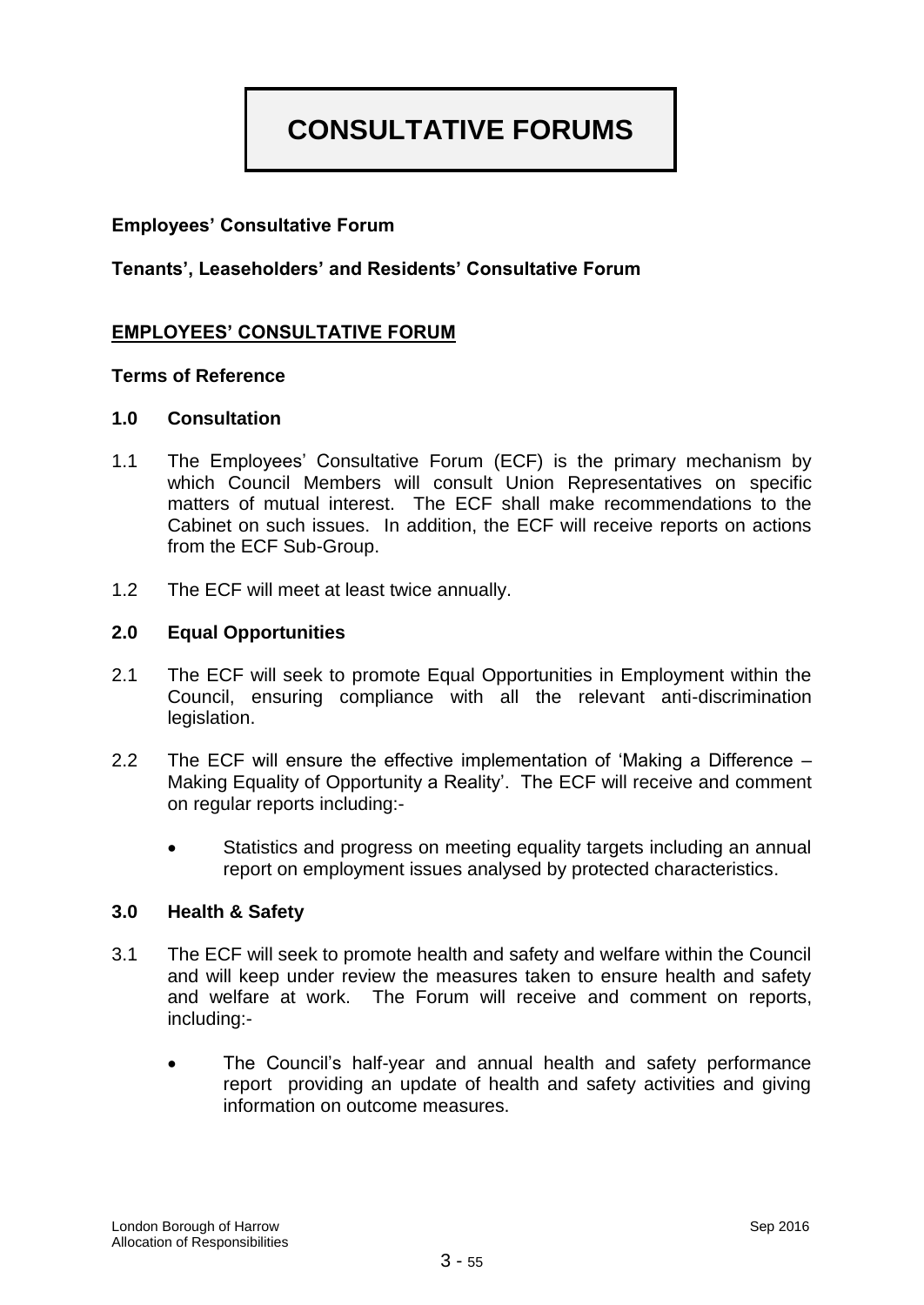3.2 Any health and safety and welfare matters which are the responsibility of the Council as set out in the schedule to the Council"s Constitution must be referred to the Licensing and General Purposes Committee.

## **4.0 Budget**

The ECF will consider the budget, as part of the Council"s consultation on the budget setting process and make comments on the recommendations.

## **5.0 Membership**

- 5.1 The permanent membership of the Forum shall be as follows:
	- a) 7 Councillors to include the Leader / Deputy leader and the Portfolio Holder with responsibility for Human Resources.
	- b) A minimum of one and maximum of 3 representatives from each recognised trade union. (Note the number of representatives for each trade union to be determined by their notified membership numbers).
- 5.2 The Council Members shall be appointed annually by the Cabinet. If a Council Member is unable to attend any meeting then a duly appointed Reserve Council Member may attend in their place.
- 5.3 The Employee Side Representatives shall be nominated to the Head of Paid Service within 14 days of each Annual Council. If an Employee Side representative is unable to attend any meeting they may nominate a substitute who shall be co-opted onto the committee for the purposes of this meeting.
- 5.4 The role of chairing the ECF will rotate between Council Members and Employee Side representatives each Municipal Year.
- 5.5 The Employee Side will agree amongst themselves who will take the Chair and notify Democratic Services.
- 5.6 Others who may attend the Forum include:-

Head of Paid Service, Corporate Directors & Directors (or representative) Trade Union Branch Secretaries (or representative) Trade Union Branch Regional Officials (as required) Representatives from Employee Support Groups – for the Annual Equality in Employment report. Other officers as required.

For the meeting to be quorate, it must be attended by a minimum of three Council Members and two trade union representatives from different trade unions.

## **6.0 Recommendations of the Employees" Consultative Forum**

6.1 Recommendations of the ECF are reached by a majority vote among elected Members.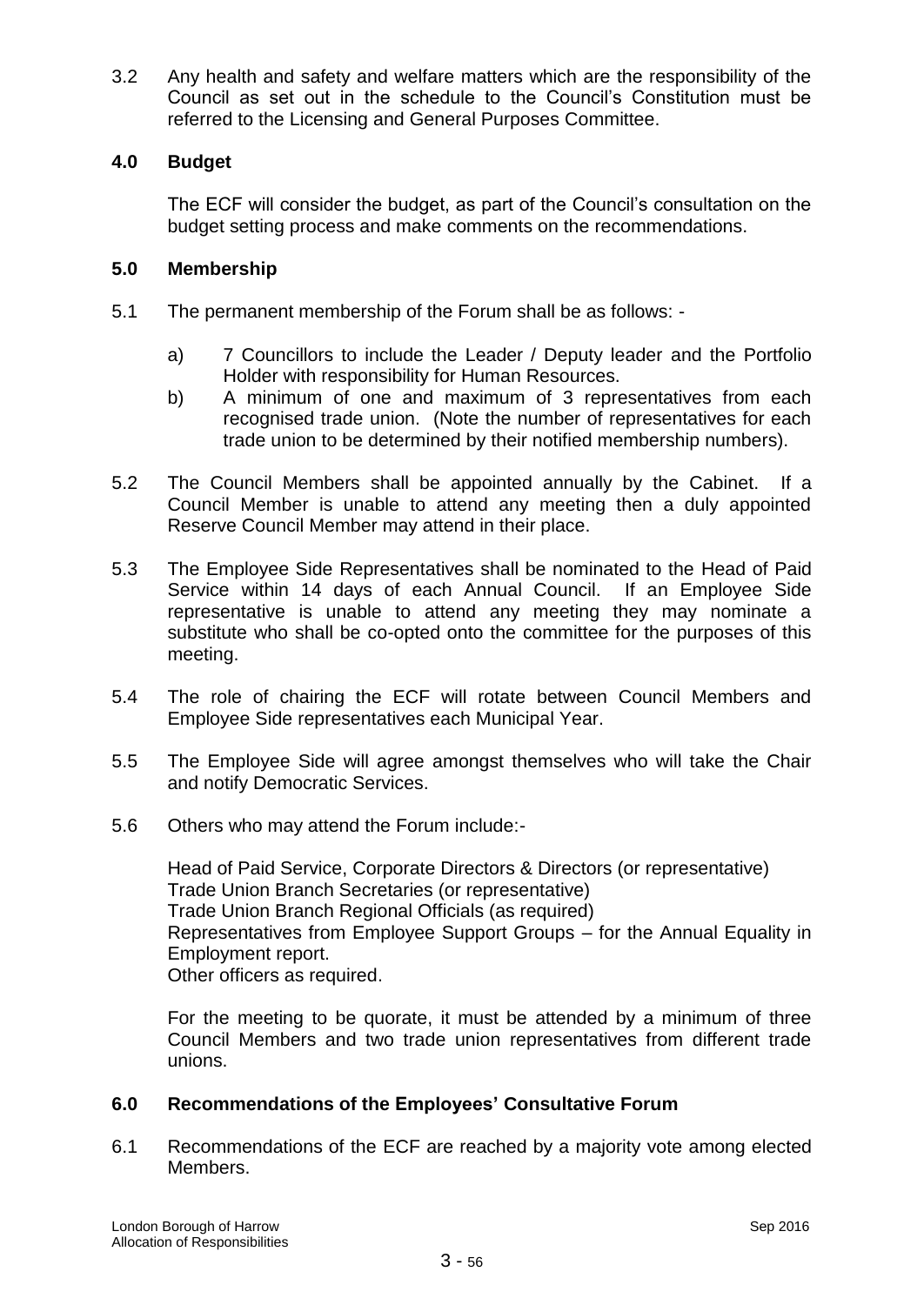6.2 Recommendations of the ECF must go to the relevant portfolio holder or Cabinet, who are the last stage in the local procedures and in the normal course of events, will be implemented immediately (subject to the call-in period).

(*Note: A proposal to establish any subsidiary body of this Committee shall be subject to its prior referral to and approval by Cabinet).*

# **TENANTS", LEASEHOLDERS" AND RESIDENTS" CONSULTATIVE FORUM**

## Functions and Objectives

- 1. To be the overarching Residents Consultation mechanism for the Council on all policy, strategy and financial decisions affecting the management and ownership of the Council"s housing stock and its estates.
- 2. To discuss items of major significance to all, or a number of, tenant and resident associations and forums concerning the management and ownership of the Council"s housing stock.
- 3. To provide a forum to critically challenge the performance of the Housing Department in all aspects of service delivery and to make recommendations to Cabinet or the relevant Portfolio Holder regarding improvements.
- 4. To receive reports and updates from other Resident Involvement activities, particularly in relation to the setting and monitoring of service standards, resident scrutiny and inspection activities, but for all other areas of work as required. Any tenant, leaseholder or resident of a Council managed housing estate may request an item relevant to the work of the TLRCF to be placed on the agenda, but the final agenda will be at the discretion of the Chair of the Forum. Reports may be presented by either officers or residents, or in partnership as appropriate. Requested items must be received in writing to Democratic Services.
- 5. To request reports on specific areas of work in particular where they are perceived as not meeting agreed service standards/timescales etc. Requests for future reports or information on specific areas may be made at TLRCF meetings by any residents in attendance. Requested items will only be considered with the agreement of the Chair.

## Meetings and Membership

- 6. The Forum shall meet at least six times in the Municipal Year, more often if the workload requires it. One meeting each year shall include discussion of the revenue budget proposals.
- 7. Recognised Tenants and Residents Associations, HFTRA and the Leaseholder Support Group shall be entitled to send two representatives each to the meetings. With the exception of the Leaseholder Support Group, where two representatives attend every effort should be made to send at least one Council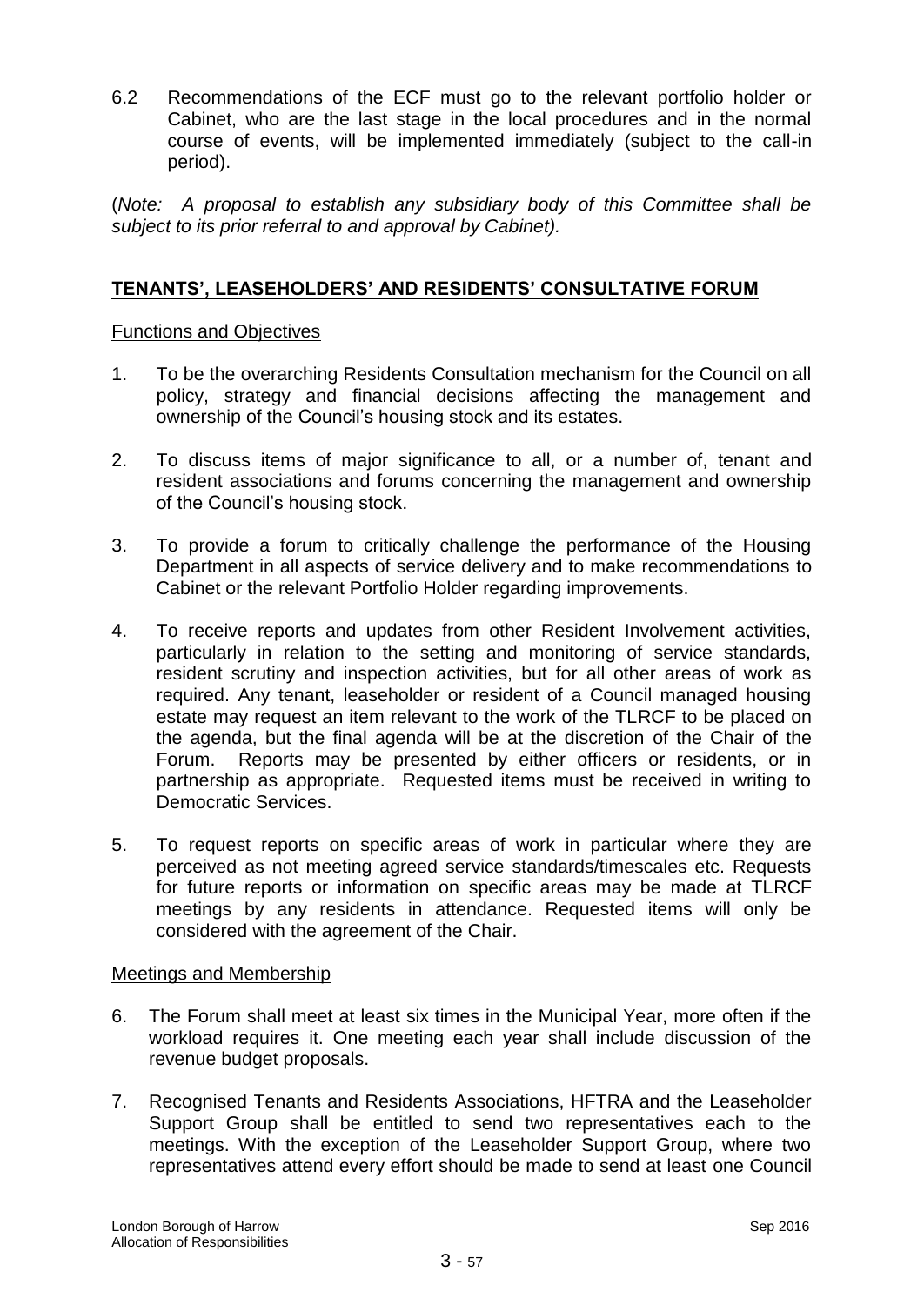tenant. In the event that a vote is taken in order to gauge residents" opinions on a particular issue, recognised groups shall be entitled to one vote each.

- 8. Residents who are recognised by HFTRA as representing an estate where there is currently no Tenant and Resident Association are eligible to attend TLRCF and have one vote each. Only one individual can represent each estate in this way. The Chair of the Forum has the final decision on which resident is entitled to vote.
- 9. Voting rights may be restricted in certain areas of the work. For example where an item only directly affects tenants voting may be restricted to tenants that are present only, and a similar restriction where the item only directly affects leaseholders. The final decision on entitlement to vote lies with the Chair of the Forum.

## Consultation and recommendations

- 10. All resident members of TLRCF have a responsibility to feed back to the group they represent the discussions that take place and decisions made at TLRCF in a timely way. Resident Participation Officers can support representatives in providing feedback and may from time to time ask to see meeting minutes and undertake surveys of TRA members to review the effectiveness of the feedback process.
- 11. The Chair of the Forum shall be appointed annually by the Cabinet.
- 12. Wherever possible all reports to Cabinet, on any proposed new policies or changes to policies that directly impact on tenants and leaseholders will first be considered by TLRCF so that resident views can be incorporated into the Cabinet report. However where an issue is either too urgent to wait for a TLRCF meeting, or is confidential the reasons why residents' views have not been incorporated must be clearly stated in the Cabinet report.
- 13. TLRCF was established as a forum to consult with residents and this is its primary purpose. Elected members and officers must bear in mind that residents should always have priority in contributing to discussion and debates.

#### *Note:*

- *1. Except where the views of the Consultative Forum have been requested by the Executive / another Committee, no recommendation or reference to the Executive or another Committee can be made unless it is agreed by a majority of the elected Councillors.*
- *2. A proposal to establish any subsidiary body of the Forum shall be subject to the prior referral to and approval by Cabinet.*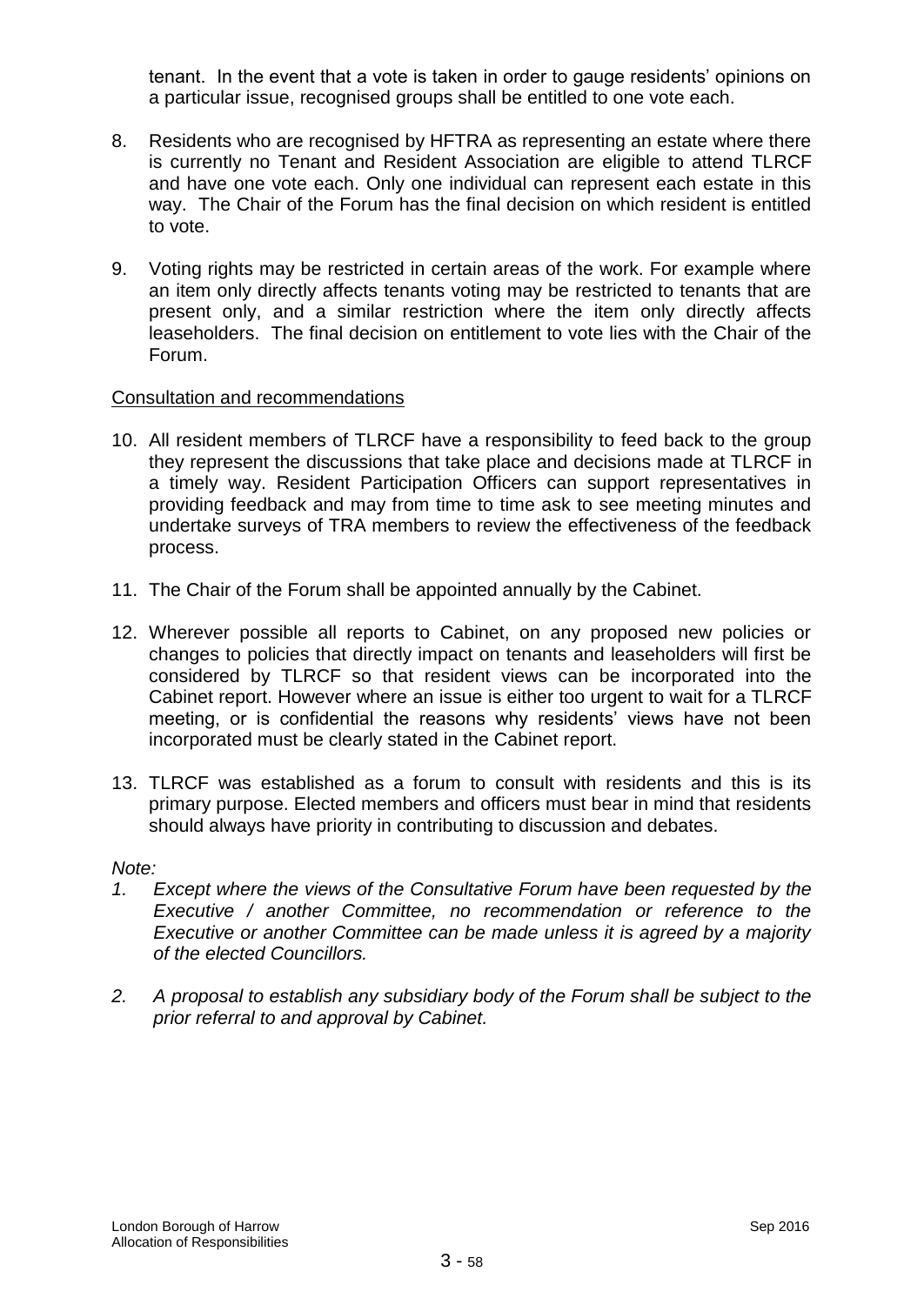# **JOINT ARRANGEMENTS**

**JOINT COMMITTEE OF THE BOROUGHS OF BARNET, BRENT, EALING, HARROW AND HOUNSLOW (KNOWN AS "WEST LONDON ECONOMIC PROSPERITY BOARD")**

#### **Functions and Procedure Rules**

#### **1. Purpose of the Joint Committee**

- 1.1 The London Boroughs of Barnet, Brent, Ealing, Hammersmith & Fulham, Harrow and Hounslow ("the Participating Boroughs") have established the Joint Committee pursuant to powers under the Local Government Acts 1972 and 2000, and under the Local Authorities (Arrangements for the Discharge of Functions) (England) Regulations 2012.
- 1.2 The Joint Committee shall be known as "**WEST LONDON ECONOMIC PROSPERITY BOARD**."
- 1.3 The Joint Committee"s role and purpose on behalf of the Participating Boroughs relates to ensuring appropriate, effective and formal governance is in place for the purposes of delivering the West London Vision for Growth and advancing Participating Boroughs" aspirations for greater economic prosperity in West London, including promoting "the Economic Prosperity Agenda", in partnership with employers, representatives from regional and central government, and education and skills providers.
- 1.4 The purpose of the Joint Committee will be collaboration and mutual cooperation and the fact that some functions will be discharged jointly by way of the Joint Committee does not prohibit any of the Participating Boroughs from promoting economic wellbeing in their own areas independently from the Joint Committee.
- 1.5 The Joint Committee is not a self-standing legal entity but is part of its constituent authorities. Any legal commitment entered into pursuant of a decision of the Joint Committee must be made by all of the Participating Boroughs.
- 1.6 These Procedure Rules govern the conduct of meetings of the Joint Committee.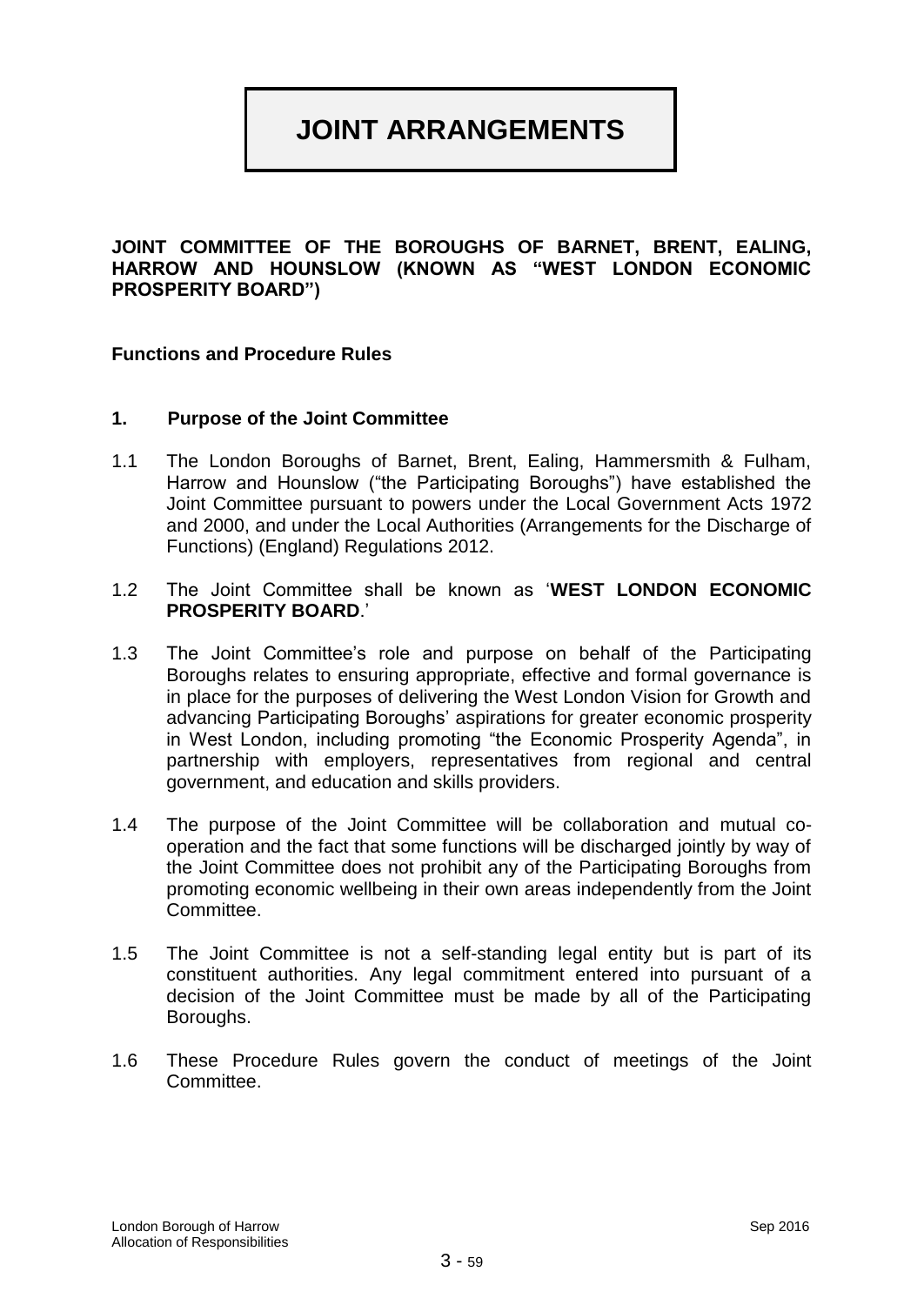# **2. Definitions**

- 2.1 Any reference to "Access to Information legislation" shall mean Part V and VA of the Local Government Act 1972 (as amended) and, to the extent that they are applicable, to the Openness of Local Government Bodies Regulations 2014 (as amended) and the Local Authorities (Executive Arrangements) (Meetings and Access to Information) (England) Regulations 2012 (as amended).
- 2.2 Any reference to "executive", "executive arrangements", "executive function" or "committee system" has the meaning given by Part 1A of the Local Government Act 2000.

## **3. Functions**

- 3.1 The Joint Committee will discharge on behalf of the Participating Boroughs the functions listed below related to promoting economic prosperity in West London:
	- 3.1.1 Making funding applications and/or bids to external bodies, in relation to economic prosperity for the benefit of the local government areas of the participating local authorities.
	- 3.1.2 Providing direction to a nominated lead borough on the allocation of any such funding awards to appropriate projects for the benefit of the local government areas of the participating local authorities, including, where applicable, approving the approach to the procurement to be undertaken by the lead borough.
	- 3.1.3 Seeking to be the recipient of devolved powers and/or funding streams for the local government areas of the participating local authorities, which relate to the economic prosperity agenda.
	- 3.1.4 Exercising any such powers and allocating any such funding.
	- 3.1.5 Representing the participating local authorities in discussions and negotiations with regional bodies, national bodies and central government on matters relating to economic prosperity for the benefit of the local government areas of the participating authorities.
	- 3.1.6 Representing the participating authorities in connection with the Greater London Authority, London Councils and the London Enterprise Panel, for the benefit of the local government areas of the participating authorities, in matters relating to the economic prosperity agenda.
	- 3.1.7 Representing the participating local authorities in discussions and negotiations in relation to pan-London matters relating to economic prosperity.
	- 3.1.8 Seeking to influence and align government investment in West London in order to boost economic growth within the local government areas of the participating authorities.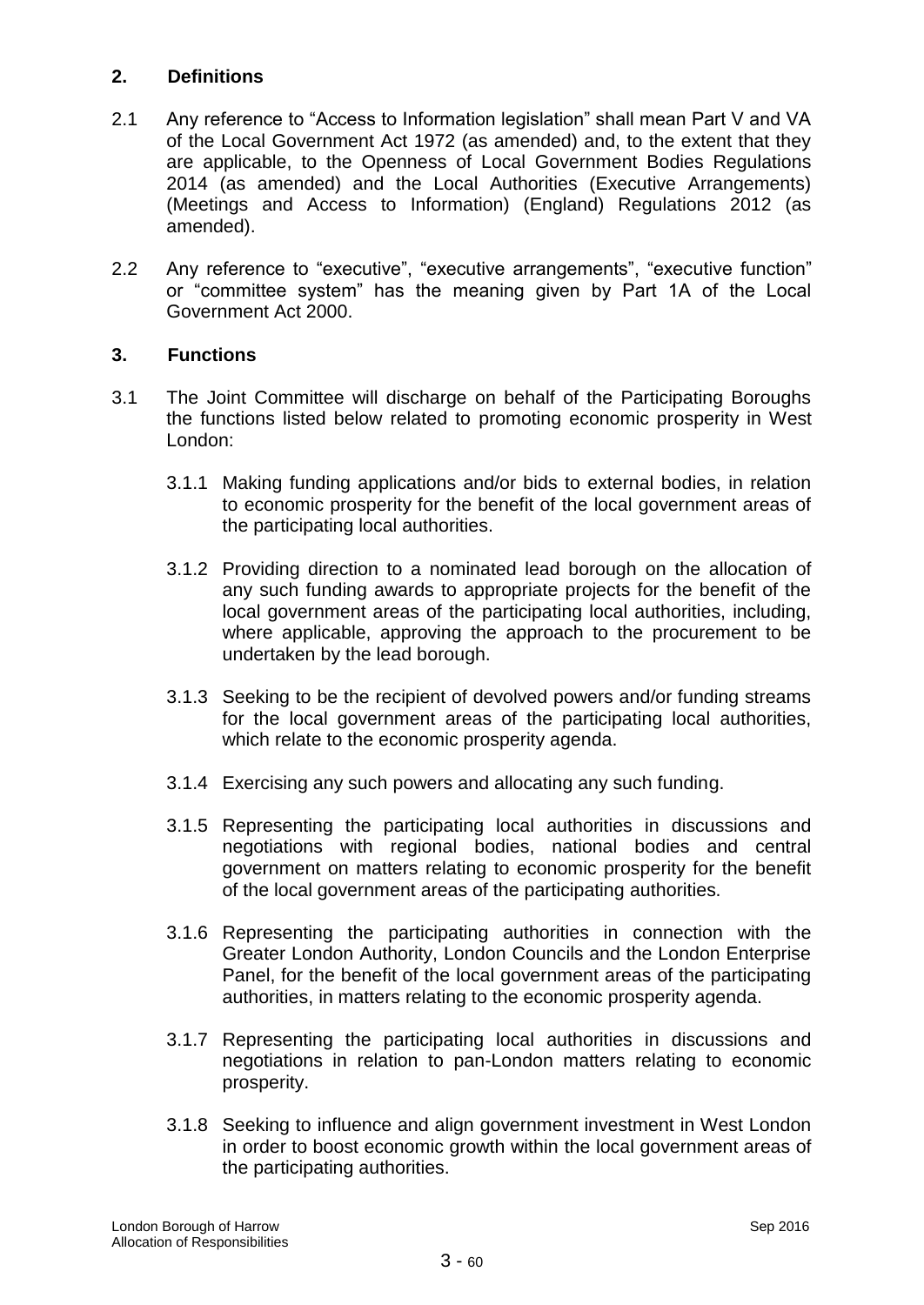- 3.1.9 Agreeing and approving any additional governance structures as related to the Joint Committee, or any sub-committees formed by the Joint Committee.
- 3.1.10 Representing the participating local authorities in discussions and negotiations with the Secretary of State for Communities and Local Government to encourage legislative reform enabling Economic Prosperity Boards, as defined by the Local Democracy, Economic Development and Construction Act 2009 Act, to be established by groups of boroughs in London.
- 3.1.11 Inviting special representatives of stakeholders such as business associations, government agencies such as DWP or Jobcentre Plus, the further education sector, higher education sector, schools, voluntary sector, and health sector to take an interest in, and/or seek to influence, the business of the committee including by attending meetings and commenting on proposals and documents.
- 3.2 In relation to the Participating Boroughs which operate executive arrangements only executive functions of each borough may be exercised.

## **4. Membership and Quorum**

- 4.1 The membership will comprise of 6 members with each Participating Borough appointing one person to sit on the Joint Committee as a voting member.
- 4.2 Each Participating Borough will make a suitable appointment in accordance with its own constitutional requirements.
- 4.2.1 Where a Participating Borough operates executive arrangements, then the appointment of a voting member of the West London EPB will be by the leaders of the executive or by the executive. It is anticipated that, where practicable, the leader of each such executive will be appointed to the West London EPB.
- 4.2.2 Where a Participating Borough does not operate executive arrangements, the appointment of a voting member of the West London EPB will be in accordance with the Borough's own procedures. It is envisaged that this will usually be one of its senior councillors.
- 4.3 In all cases, the appointed person must be an elected member of the council of the appointing Participating Borough. Appointments will be made for a maximum period not extending beyond each member"s remaining term of office as a councillor, and their membership of the Joint Committee will automatically cease if they cease to be an elected member of the appointing Participating Borough.
- 4.4 Members of the Joint Committee are governed by the provisions of their own Council"s Codes and Protocols including the Code of Conduct for Members and the rules on Disclosable Pecuniary Interests.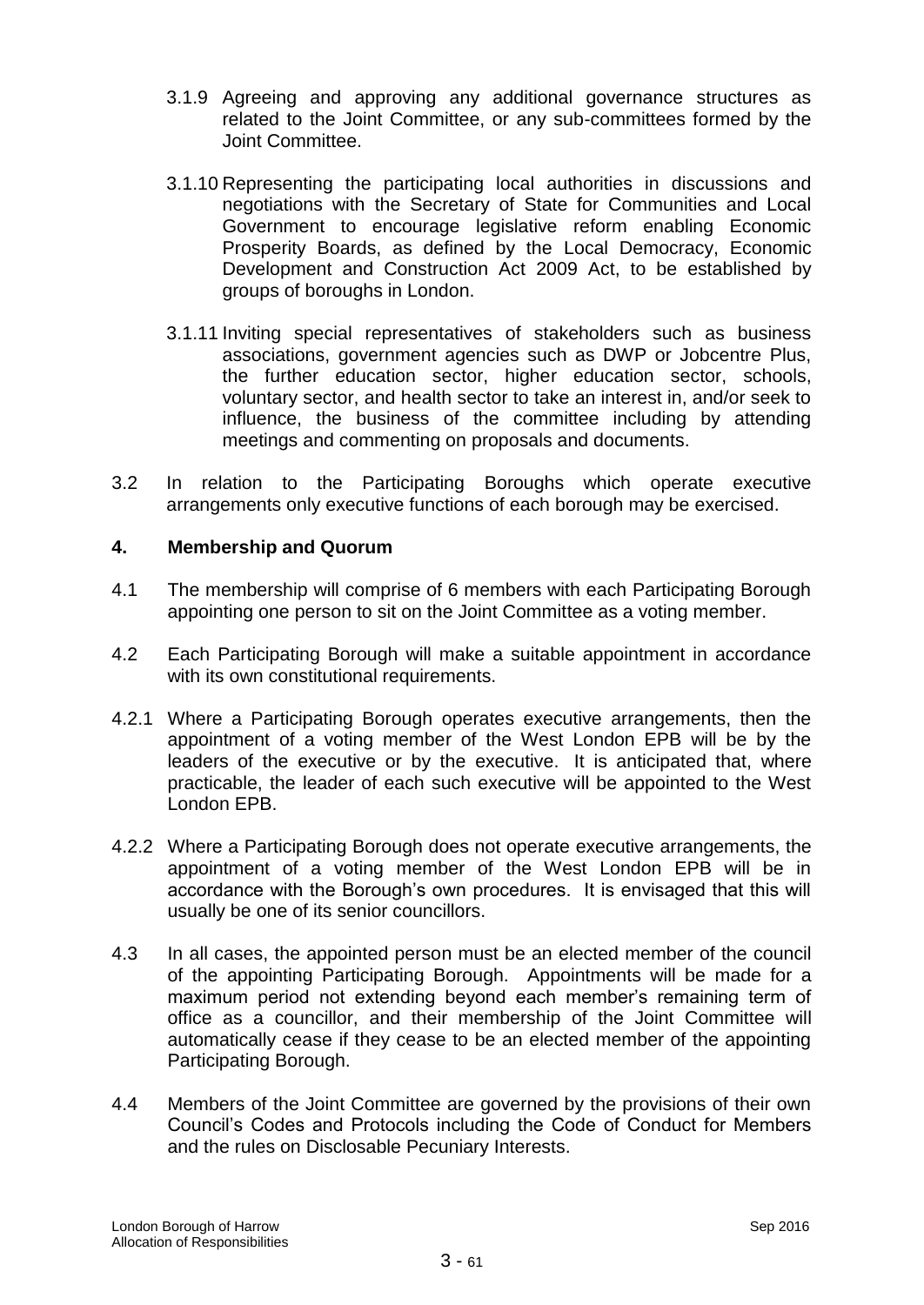- 4.5 Each Participating Borough will utilise existing mechanisms for substitution as laid down in their own Standing Orders. Continuity of attendance is encouraged.
- 4.6 Where a Participating Borough wishes to withdraw from membership of the Joint Committee this must be indicated in writing to each of the committee members. A six month notice period must be provided.
- 4.7 When a new borough wishes to become a Participating Borough then this may be achieved if agreed by a unanimous vote of all the existing Participating Boroughs.
- 4.8 The quorum for the Joint Committee is three members. If the Joint Committee is not quorate it cannot transact any business. If there is no quorum at the time the meeting is due to begin, the start of the meeting will be delayed until a quorum is achieved. If no quorum is achieved after 30 minutes has elapsed, the clerk will advise those present that no business can be transacted and the meeting will be cancelled.

## **5. Chair and Vice-Chair**

- 5.1 The Chair of the Joint Committee will be appointed for 12 months, and will rotate amongst the Participating Boroughs.
- 5.2 Unless otherwise unanimously agreed by the Joint Committee, each Participating Borough's appointed person will serve as chair for 12 months at a time. Where the incumbent Chair ceases to be a member of the Joint Committee, the individual appointed by the relevant borough as a replacement will serve as Chair for the remainder of the 12 months as chair.
- 5.3 The Joint Committee will also appoint a Vice-Chair from within its membership on an annual basis to preside in the absence of the Chairman. This appointment will also rotate in a similar manner to the Chair.
- 5.4 At its first meeting, the Committee will draw up the rotas for Chair and Vice-Chair respectively.
- 5.5 Where neither the Chair nor Vice-Chair are in attendance, the Joint Committee will appoint a Chair to preside over the meeting.
- 5.6 In the event of any disagreement as the meaning or application of these Rules, the decision of the Chair shall be final.

#### **6. Sub-Committees**

6.1 The Joint Committee may establish sub-committees to undertake elements of its work if required.

## **7. Delegation to officers**

7.1 The Joint Committee may delegate specific functions to officers of any of the Participating Boroughs.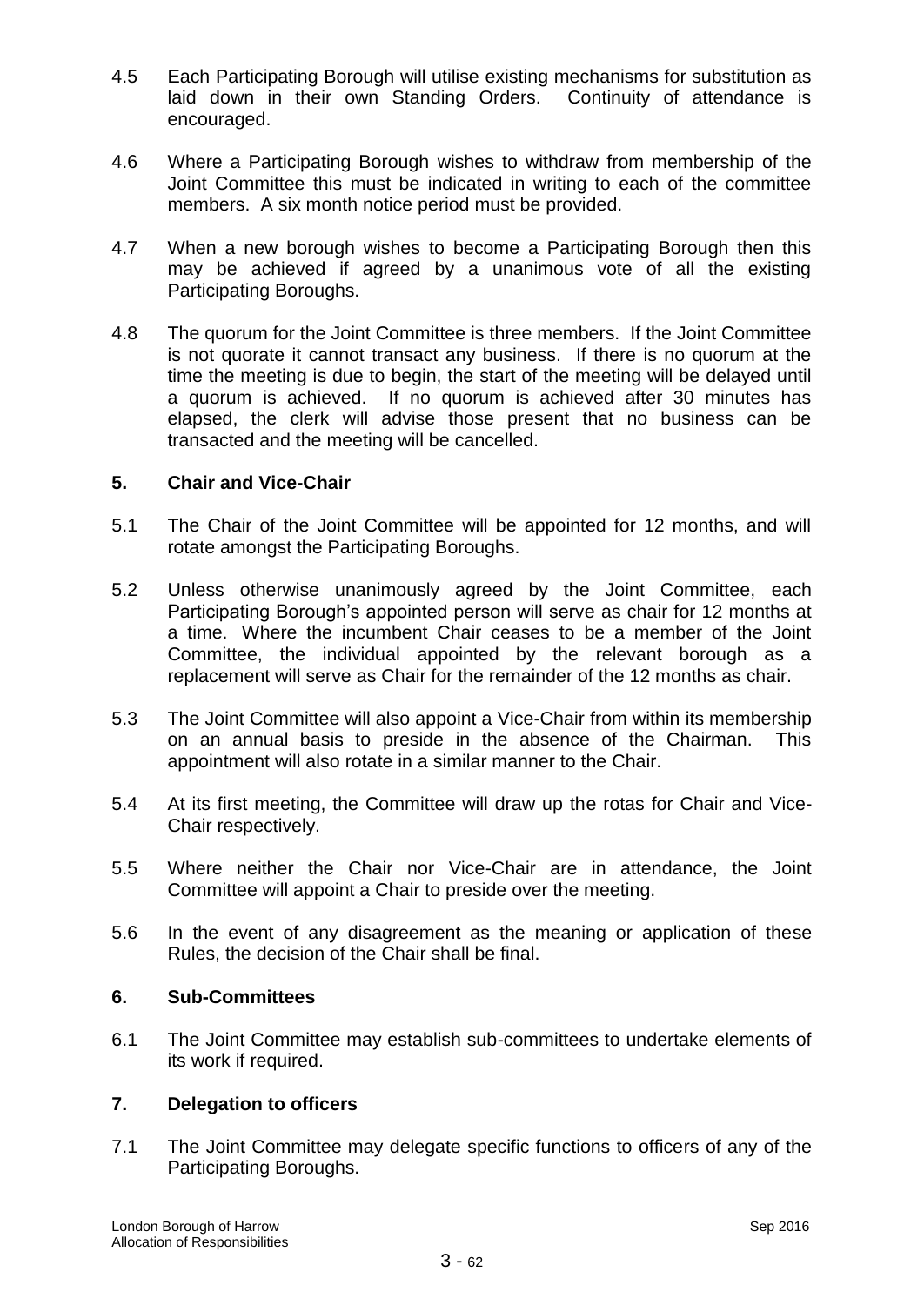- 7.2 Any such delegation may be subject to the requirement for the officer to consult with or obtain the prior agreement of an officer (or officers) of the other boroughs.
- 7.3 It may also be subject to the requirement for the officer with delegated authority to consult with the Chair of the Joint Committee and the Leaders of the one or more Participating Boroughs before exercising their delegated authority.

#### **8. Administration**

8.1 Organisational and clerking support for the Joint Committee, and accommodation for meetings, will be provided by the Participating Borough whose representative is Chair unless otherwise agreed by the Joint Committee. The costs of this will be reimbursed by contributions from the other Participating Boroughs as approved by the Joint Committee.

#### **9. Financial matters**

- 9.1 The Joint Committee will not have a pre-allocated budget.
- 9.2 When making a decision which has financial consequences, the Joint Committee will follow the relevant provisions of the Financial Procedure Rules of LB Ealing.

#### **10. Agenda management**

- 10.1 Subject to 10.2, all prospective items of business for the Joint Committee shall be agreed by a meeting of the Chief Executives of the Participating Boroughs or their representatives.
- 10.2 It will be the responsibility of each report author to ensure that the impacts on all Participating Boroughs are fairly and accurately represented in the report. They may do this either by consulting with the monitoring officer and chief finance officer of each Participating Borough or by some other appropriate method.
- 10.3 In pursuance of their statutory duties, the monitoring officer and/or the chief financial officer of any of the Participating Boroughs may include an item for consideration on the agenda of a meeting of the Joint Committee, and, may require that an extraordinary meeting be called to consider such items.
- 10.4 Each Participating Borough operating executive arrangements will be responsible for considering whether it is necessary [in order to comply with Access to Information legislation regarding the publication of agendas including Forward Plan requirements] to treat prospective decisions as "keydecisions" and/or have them included in the Forward Plan. Each Participating Borough operating a committee system will apply its local non statutory procedures.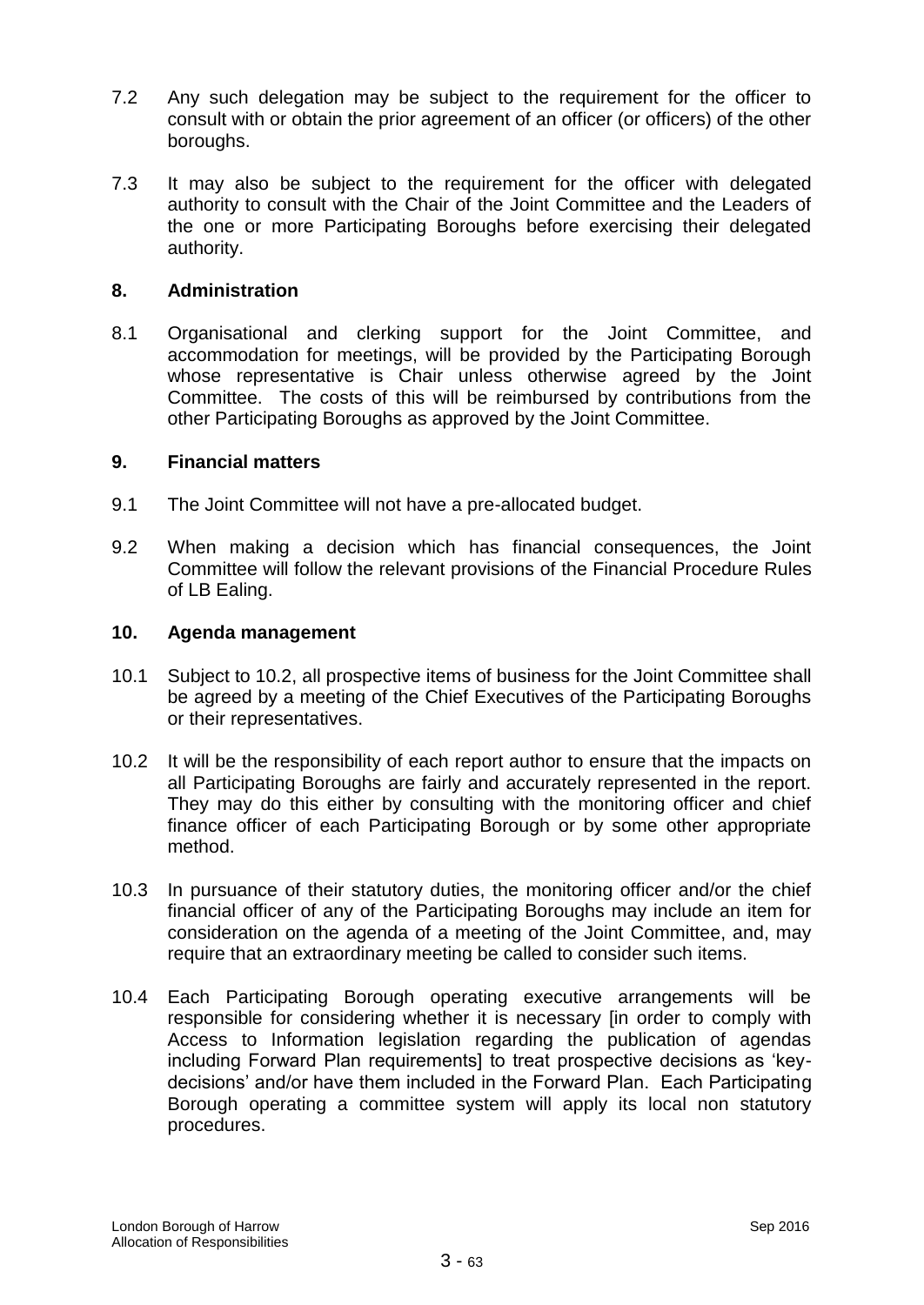## **11. Meetings**

- 11.1 The Joint Committee will meet as required to fulfil its functions.
- 11.2 A programme of meetings at the start of each Municipal Year will be scheduled and included in the Calendar of Meetings for all Participating Boroughs.
- 11.3 Access to meetings and papers of the Joint Committee by the Press and Public is subject to the Local Government Act 1972 and to the Openness of Local Government Bodies Regulations 2014. The Joint Committee will also have regard to the Local Authorities (Executive Arrangements) (Meetings and Access to information) (England) Regulations 2012, notwithstanding the fact that its provisions do not strictly apply to the Joint Committee for so long as the committee has any members who are not members of an executive of a Participating Borough.

## **12. Notice of meetings**

- 12.1 On behalf of the Joint Committee, a clerk will give notice to the public of the time and place of any meeting in accordance with the Access to Information requirements.
- 12.2 At least five clear working days in advance of a meeting a clerk to the Joint Committee will publish the agenda via the website of clerk"s authority and provide the documentation and website link to the Participating Boroughs to enable the information to be published on each Participating Borough"s website. "Five Clear Days" does not include weekends or national holidays and excludes both the day of the meeting and the day on which the meeting is called.
- 12.3 The clerk to the Joint Committee will arrange for the copying and distribution of papers to all Members of the Committee.

## **13. Public participation**

- 13.1 Unless considering information classified as "exempt" or "confidential" under Access to Information Legislation, all meetings of the Joint Committee shall be held in public.
- 13.2 Public representations and questions are permitted at meetings of the Joint Committee. Notification must be given in advance of the meeting indicating by 12 noon on the last working day before the meeting the matter to be raised and the agenda item to which it relates. Representatives will be provided with a maximum of 3 minutes to address the Joint Committee.
- 13.3 The maximum number of speakers allowed per agenda item is 6.
- 13.4 Where the number of public representations exceed the time / number allowed, a written response will be provided or the representation deferred to the next meeting of the Joint Committee if appropriate.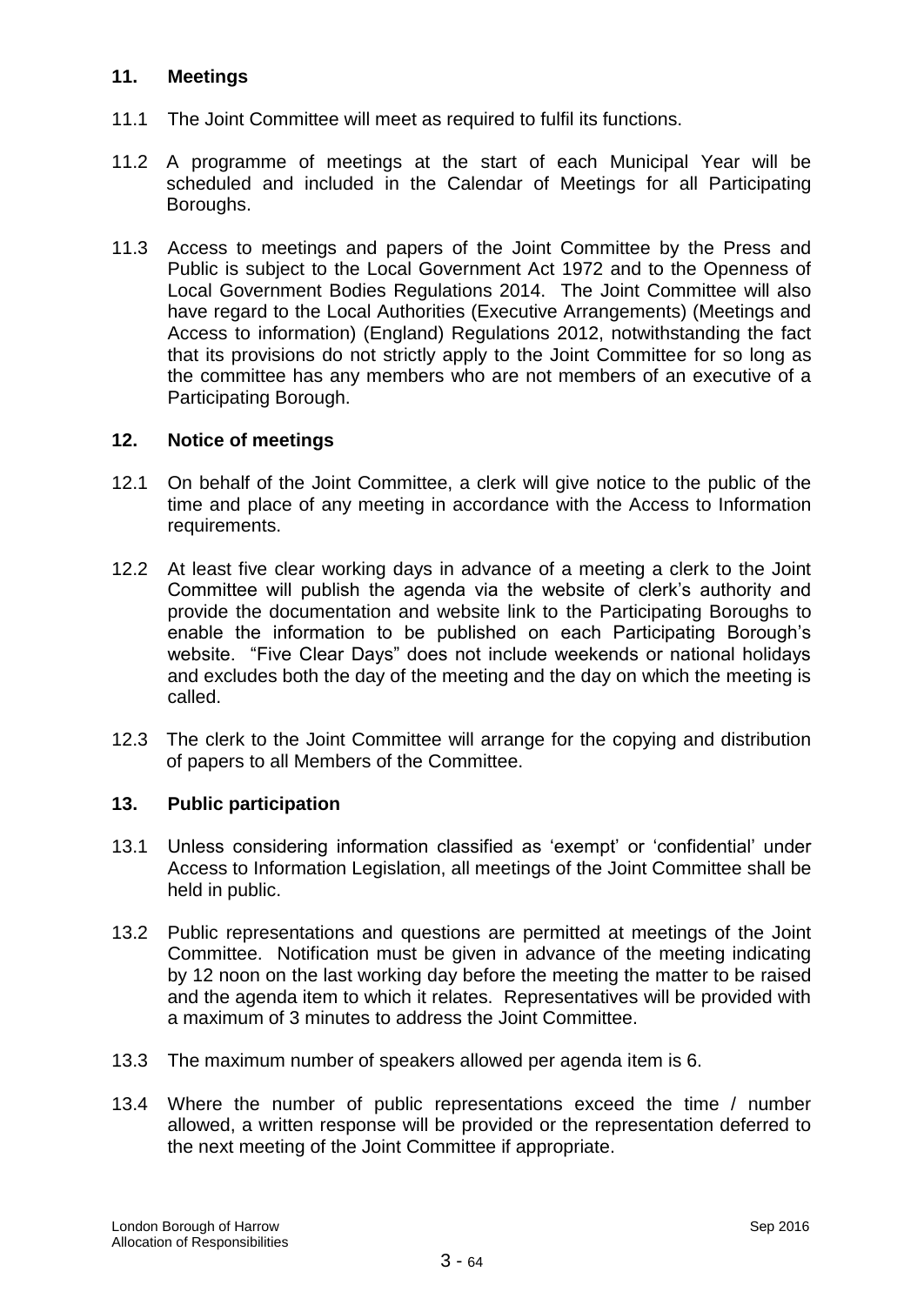- 13.5 The Joint Committee may also invite special representatives of stakeholders such as business associations, government agencies such as DWP or Jobcentre Plus, the further education sector, voluntary sector, and health sector to take an interest in the business of the committee including by attending meetings and commenting on proposals and documents.
- 13.6 The Chair shall have discretion to regulate the behaviour of all individuals present at the meeting in the interests of the efficient conduct of the meeting.

## **14. Member participation**

14.1 Any elected member of the council of any of the Participating Boroughs who is not a member of the Joint Committee may ask a question or address the Committee with the consent of the Chair.

## **15. Business to be transacted**

- 15.1 Standing items for each meeting of the Joint Committee will include the following:
	- Minutes of the Last Meeting
	- Apologies for absence
	- Declarations of Interest
	- Provision for public participation
	- Substantive items for consideration
- 15.2 The Chair may vary the order of business and take urgent items as specified in the Access to Information Requirements at his / her discretion. The Chair should inform the Members of the Joint Committee prior to allowing the consideration of urgent items.
- 15.3 An item of business may not be considered at a meeting unless:
	- (i) A copy of the agenda included the item (or a copy of the item) is open to inspection by the public for at least five clear days before the meeting; or
	- (ii) By reason of special circumstances which shall be specified in the minutes the Chair of the meeting is of the opinion that the item should be considered at the meeting as a matter of urgency.
- 15.4 "Special Circumstances" justifying an item being considered as a matter or urgency will relate to both why the decision could not be made at a meeting allowing the proper time for inspection by the public as well as why the item or report could not have been available for inspection for five clear days before the meeting.

## **16. Extraordinary meetings**

16.1 Arrangements may be made following consultation with Chair of the Joint Committee to call an extraordinary meeting of the Joint Committee. The Chair should inform the appointed Members prior to taking a decision to convene an extraordinary meeting.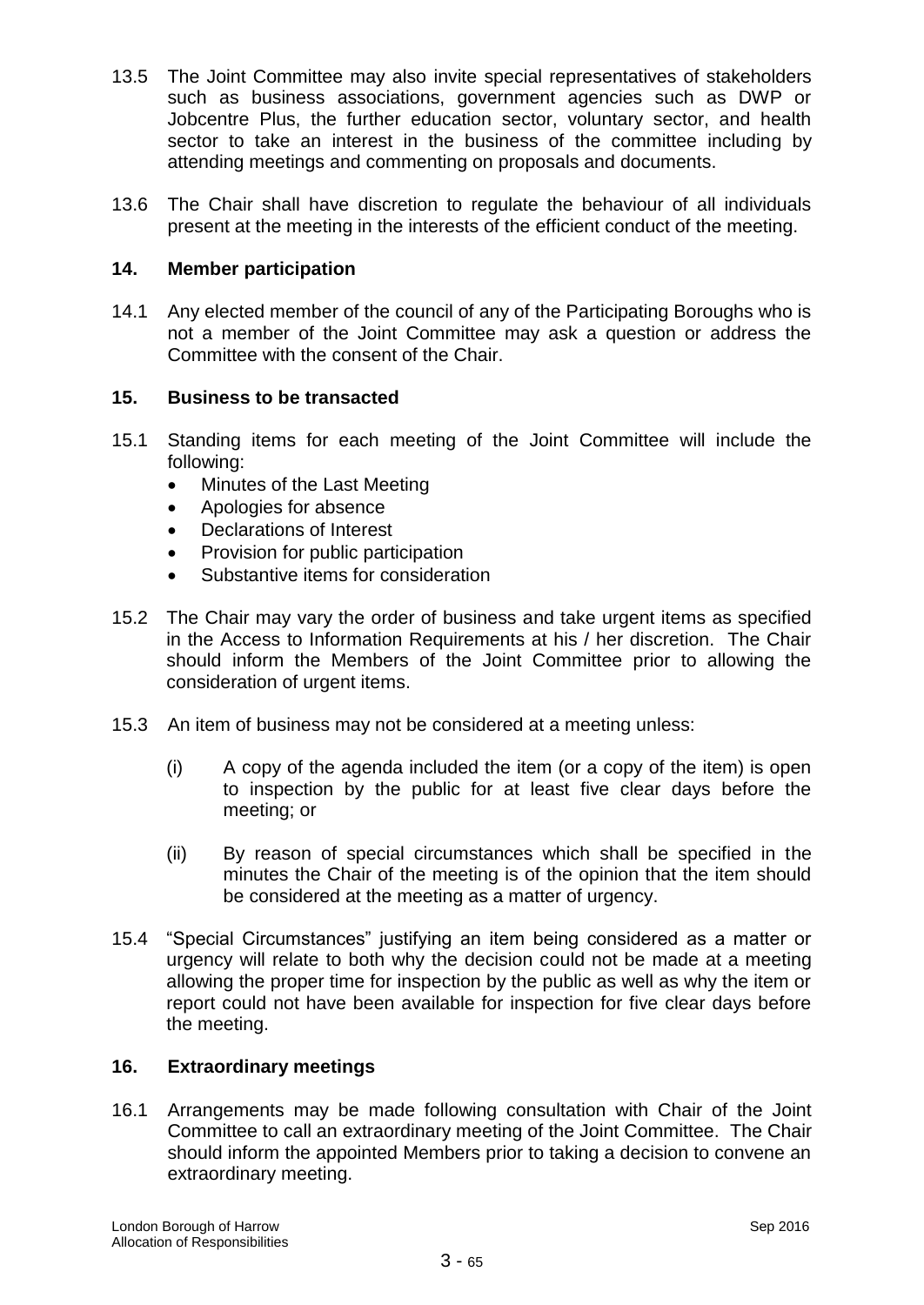16.2 The business of an extraordinary meeting shall be only that specified on the agenda.

# **17. Cancellation of meetings**

17.1 Meetings of the Joint Committee may, after consultation with the Chairman, be cancelled if there is insufficient business to transact or some other appropriate reason warranting cancellation. The date of meetings may be varied after consultation with the Chairman and appointed members of the Joint Committee in the event that it is necessary for the efficient transaction of business.

## **18. Rules of debate**

18.1 The rules of debate in operation in the Chair"s authority shall apply.

#### **19. Request for determination of business**

- 19.1 Any member of the Joint Committee may request at any time that:
	- The Joint Committee move to vote upon the current item of consideration.
	- The item be deferred to the next meeting.
	- The item be referred back to a meeting of the Chief Executives of the Participating Boroughs for further consideration.
	- The meeting be adjourned.
- 19.2 The Joint Committee will then vote on the request.

#### **20. Urgency procedure**

20.1 Where the Chair (following consultation with the appointed Members of the Joint Committee) is of the view that an urgent decision is required in respect of any matter within the Joint Committee"s functions and that decision would not reasonably require the calling of an Extraordinary Meeting of the Joint Committee to consider it and it cannot wait until the next Ordinary Meeting of the Joint Committee, then they may request in writing the Chief Executive of each Participating Borough (in line with pre-existing delegations in each Borough"s Constitution) to take urgent action as is required within each of the constituent boroughs.

## **21. Voting**

- 21.1 The Joint Committee"s decision making will operate on the basis of mutual cooperation and consent and will take into account the views of the special representatives. It is expected that decisions will be taken on a consensual basis wherever reasonably possible.
- 21.2 Where a vote is required it will be on the basis of one vote per member and unless a recorded vote is requested, the Chair will take the vote by show of hands.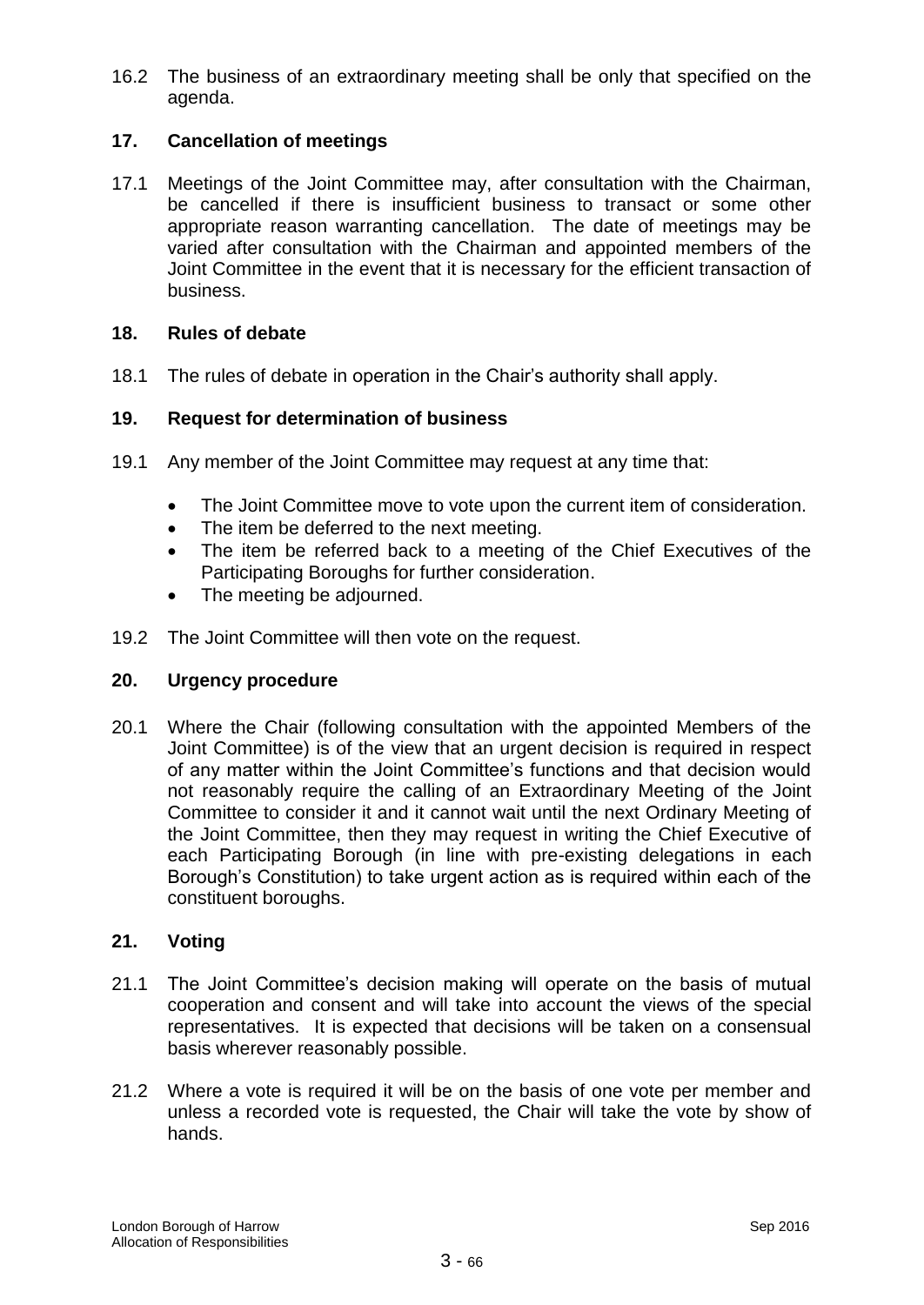- 21.3 Any matter (save for a decision under Rule 4.7 above) shall be decided by a simple majority of those members voting and present. Where there is an equality of votes, the Chair of the meeting shall have a second and casting vote.
- 21.4 Any two members can request that a recorded vote be taken.
- 21.5 Where, immediately after a vote is taken at a meeting, if any Member so requests, there shall be recorded in the minutes of the proceedings of that meeting whether the person cast his / her vote for or against the matter or whether he/ she abstained from voting.

#### **22. Minutes**

- 22.1 At the next suitable meeting of the Joint Committee, the Chairman will move a motion that the minutes of the previous meeting be agreed as a correct record. The meeting may only consider the accuracy of the minutes and cannot change or vary decisions taken at a previous meeting as a matter arising out of the minutes.
- 22.2 Once agreed, the Chairman will sign them.
- 22.3 There will be no item for the approval of minutes of an ordinary Joint Committee meeting on the agenda of an extraordinary meeting.

#### **23. Exclusion of Public and Press**

- 23.1 Members of the public and press may only be excluded from a meeting of the Joint Committee either in accordance with the Access to Information requirements or in the event of disturbance.
- 23.2 A motion may be moved at any time for the exclusion of the public from the whole or any part of the proceedings. The motion shall specify by reference to Section 100(A) Local Government Act 1972 the reason for the exclusion in relation to each item of business for which it is proposed that the public be excluded. The public must be excluded from meetings whenever it is likely, in view of the nature of business to be transacted, or the nature of the proceedings that confidential information would be disclosed.
- 23.3 If there is a general disturbance making orderly business impossible, the Chairman may adjourn the meeting for as long as he/she thinks is necessary.
- 23.4 Background papers will be published as part of the Joint Committee agenda and be made available to the public via the website of each authority.

## **24. Overview and Scrutiny**

24.1 Decisions of the Joint Committee which relate to the executive functions of a Participating Borough will be subject to scrutiny and 'call -in' arrangements (or such other arrangements equivalent to call-in that any Participating Borough operating a committee system may have) as would apply locally to a decision made by that Participating Borough acting alone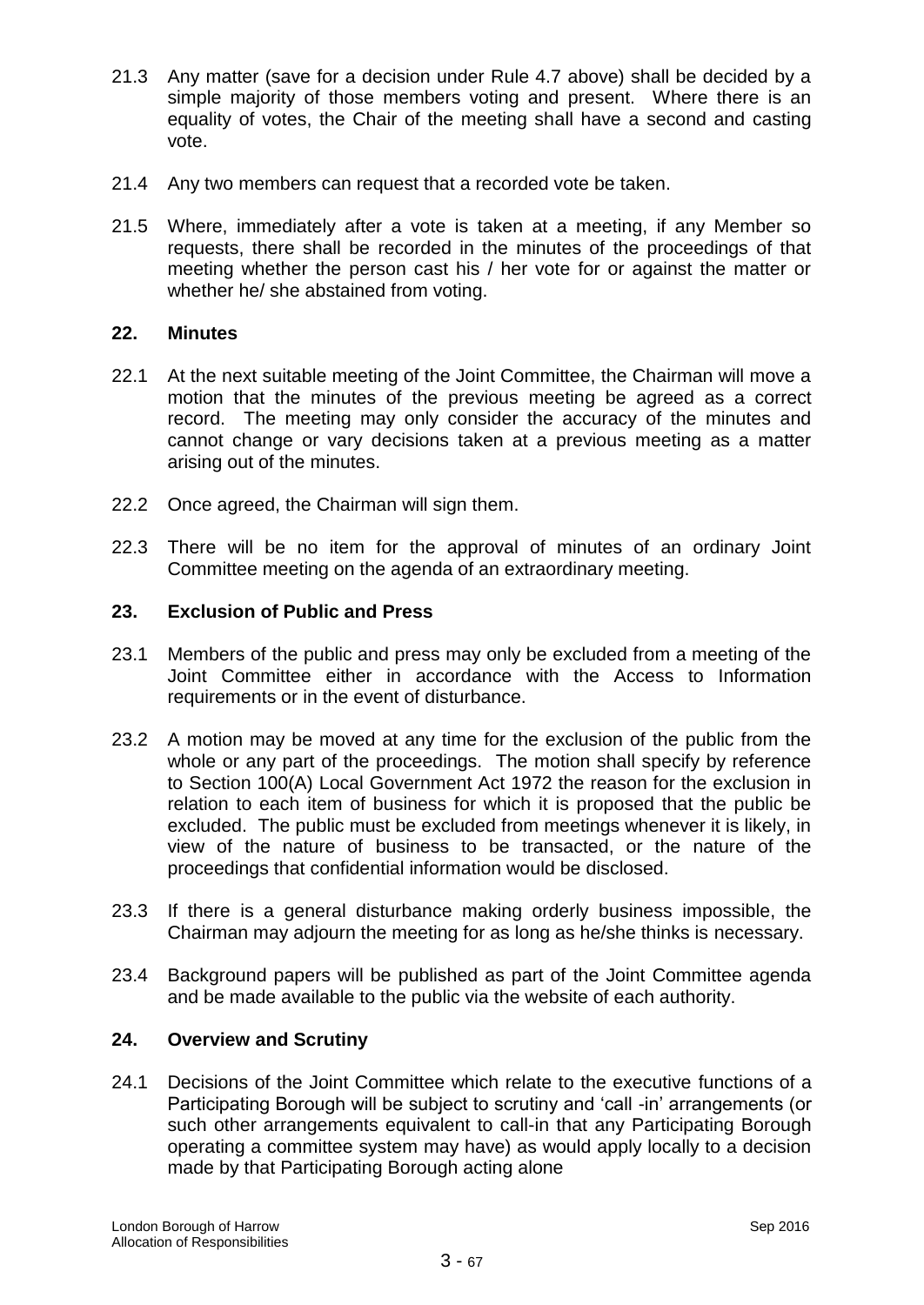- 24.2 No decision should be implemented until such time as the call-in period has expired across all of the Participating Boroughs.
- 24.3 Where a decision is called in, arrangements will be made at the earliest opportunity within the Participating Borough where the Call-In had taken place for it to be heard.
- 24.4 Any decision called in for scrutiny before it has been implemented shall not be implemented until such time as the call-in procedures of the Participating Borough concerned have been concluded.

## **25. Access to minutes and papers after the meeting**

- 25.1 On behalf of the Joint Committee, a clerk will make available copies of the following for six years after the meeting:
	- (i) the minutes of the meeting and records of decisions taken, together with reasons, for all meetings of the Joint Committee, excluding any part of the minutes of proceedings when the meeting was not open to the public or which disclose exempt or confidential information;
	- (iii) the agenda for the meeting; and
	- (iii) reports relating to items when the meeting was open to the public.

## **26. Amendment of these Rules**

26.1 These Rules shall be agreed by the Joint Committee at its first meeting. Any amendments shall be made by the Joint Committee following consultation with the monitoring officers of the Participating Boroughs. Note that Rule 3 (Functions) may only be amended following a formal delegation from each of the Participating Boroughs.

## **27. Background Papers**

- 27.1 Every report shall contain a list of those documents relating to the subject matter of the report which in the opinion of the author:
	- (i) disclose any facts or matters on which the report or an important part of it is based;
	- (ii) which have been relied on to a material extent in preparing the report but does not include published works or those which disclose exempt or confidential information and in respect of reports to the Joint Committee, the advice of a political assistant.